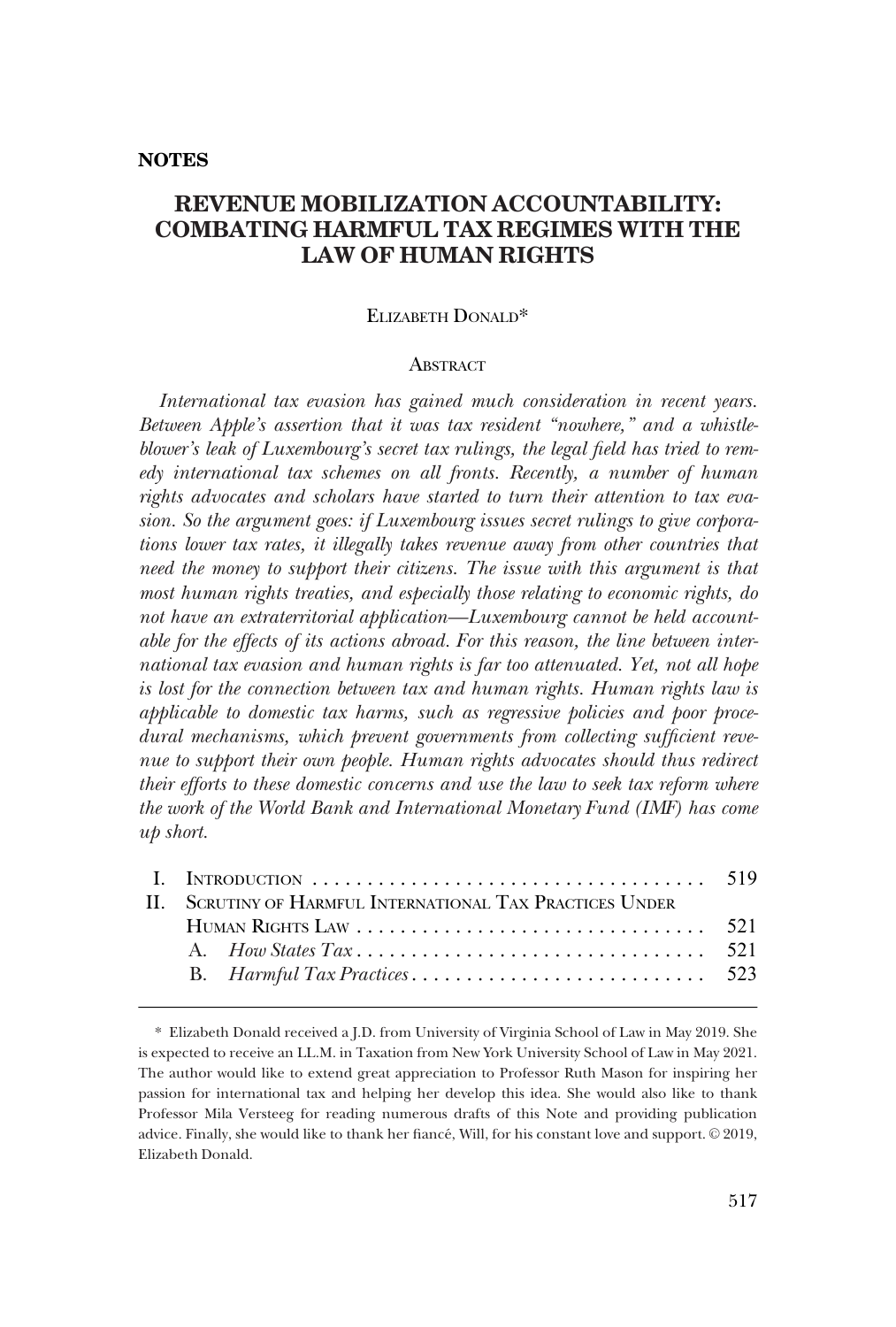|      |                | Tax Avoidance and Evasion Mechanisms<br>1.                                          | 524 |
|------|----------------|-------------------------------------------------------------------------------------|-----|
|      |                | Unequal Distribution of Revenue Issues<br>2.                                        | 526 |
|      | C.             | Applying Human Rights Law to Harmful International Tax                              | 528 |
|      |                | Practices<br>1.                                                                     |     |
|      |                | The ICESCR cannot be applied extraterritorially to                                  |     |
|      |                | situations where a developed nation deprives a                                      |     |
|      |                | developing nation of tax revenue                                                    | 530 |
|      |                | $a$ .<br>Instruments Made in Connection with the<br>i.                              | 533 |
|      |                |                                                                                     | 536 |
|      |                | Subsequent Developments Following the<br><i>ii.</i>                                 |     |
|      |                | Ratification of the ICESCR                                                          | 537 |
|      |                | The Object and Purpose of the ICESCR. $\ldots \ldots$<br>b.                         | 541 |
|      |                | Travaux Préparatoires of the ICESCR<br>$\mathcal{C}$ .                              | 542 |
|      | D.             | Concluding Remarks on Harmful International Tax                                     |     |
|      |                |                                                                                     | 543 |
| III. |                | IMPROVING DOMESTIC TAX SYSTEMS THROUGH HUMAN RIGHTS                                 |     |
|      |                |                                                                                     | 543 |
|      | A.             | Tax Concerns in Developing Nations                                                  | 545 |
|      |                | Tanzania's Tax System: Failing Tax Policies and<br>1.                               |     |
|      |                | Administrative Procedures                                                           | 546 |
|      |                | 2.                                                                                  | 548 |
|      | <b>B.</b>      |                                                                                     |     |
|      |                | Recent Approaches to Improving Developing Nations' Tax                              | 550 |
|      |                | Systems Have Failed                                                                 |     |
|      | $\mathbf{C}$ . | Current Literature on Tax Policy in Developing Nations.                             | 553 |
|      | D.             | Human Rights as an Outlet to Addressing Tax Issues in                               |     |
|      |                | Developing Nations $\ldots \ldots \ldots \ldots \ldots \ldots \ldots \ldots \ldots$ | 555 |
|      |                | Human Rights Mechanisms to Enforce Tax<br>1.                                        |     |
|      |                |                                                                                     | 555 |
|      |                | $a$ .                                                                               | 557 |
|      |                | The Object and Purpose of the ICESCR<br>b.                                          | 561 |
|      |                | Travaux Préparatoires of the ICESCR<br>$\mathcal{C}$ .                              | 561 |
|      |                | Why Human Rights Law Will Help Mobilize<br>2.                                       |     |
|      |                |                                                                                     | 562 |
|      |                | Human rights law is legally binding<br>а.                                           | 563 |
|      |                | Difficulties in National Courts.<br>b.                                              | 565 |
|      |                | Implementation of Committee Recommendations by<br>$\mathcal{C}.$                    |     |
|      |                | the World Bank and the IMF                                                          | 566 |
|      |                | How Human Rights Law Will Help Mobilize<br>3.                                       |     |
|      |                |                                                                                     | 569 |
| IV.  |                |                                                                                     | 571 |
|      |                |                                                                                     |     |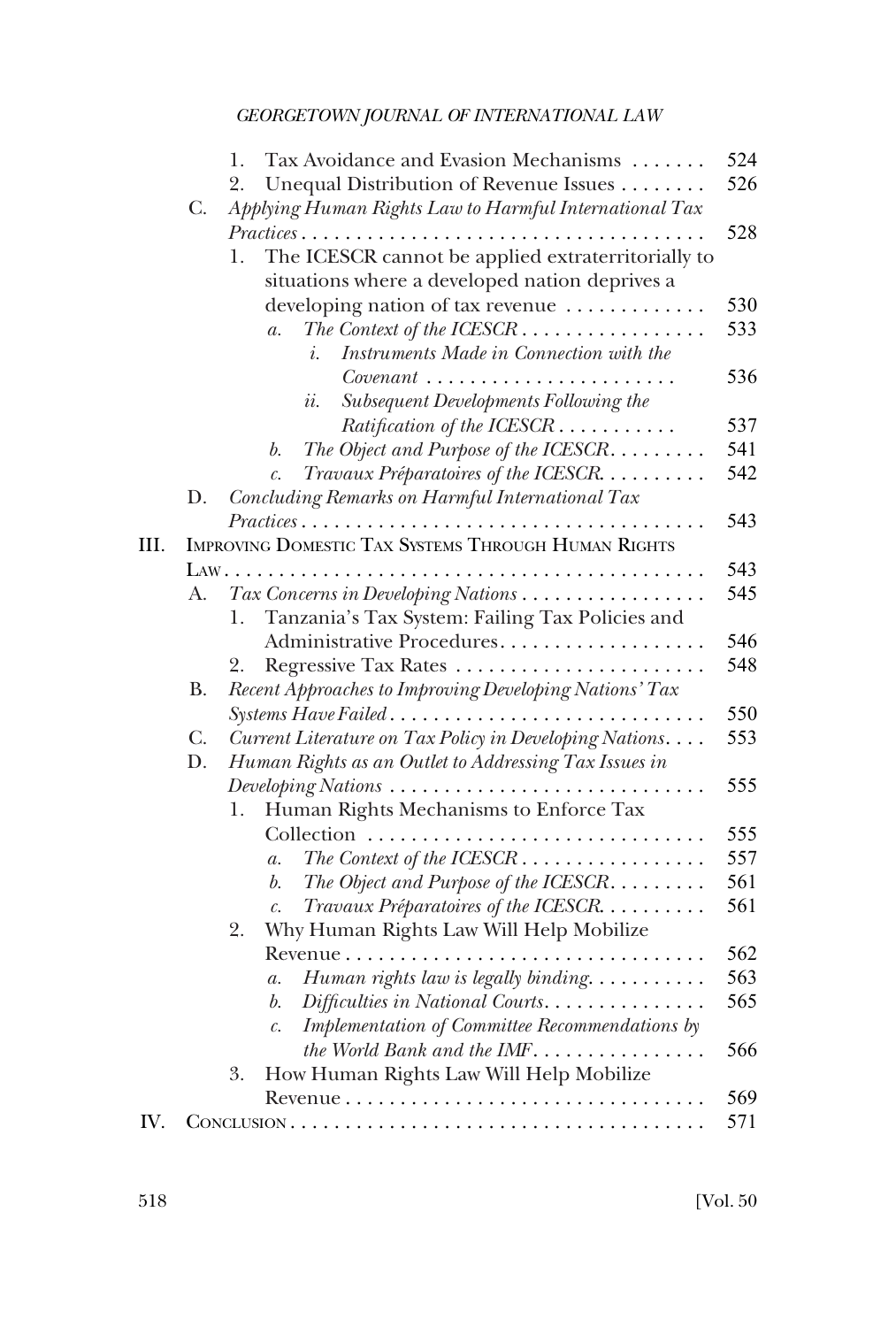# I. INTRODUCTION

<span id="page-2-0"></span>United Nations Special Rapporteur Philip Alston recently visited the United States to report on extreme poverty and human rights.<sup>1</sup> Many were surprised with Alston's choice to visit the United States, as it ranks among the wealthiest countries in the world.<sup>2</sup> But Alston viewed his visit as an important one, to investigate the relationship in the United States between poverty and civil rights.<sup>3</sup>

In his report, Alston detailed the extreme levels of poverty he found in the United States.<sup>4</sup> Among other observations, Alston found that despite the extraordinary level of innovation and technology in the United States, the country's infant mortality rate is the highest in the developed world, Americans live shorter and sicker lives than in any other rich democracy, inequality levels are higher than in most European countries, and Americans are plagued by neglected tropical diseases.<sup>5</sup> Alston attributed blame to multiple government functions for this level of poverty in the United States, with the most controversial being the democratic system.<sup>6</sup>

What has received somewhat less press coverage within the report is Alston's criticism of the U.S. tax system. Alston denounced the Tax Cuts and Jobs Act of 2017 on many fronts.7 He cited "the lack of public debate, the closed nature of the negotiation, the exclusion of the representatives of almost half of the American people from the process, and the inability of elected representatives to know in any detail what they are being asked to vote for" as concerns.<sup>8</sup> Alston also viewed as problematic Congress's effort to uproot the current tax system, replacing it with something unpredictable to the American people. Overriding all these concerns, however, was the inequality resulting from the tax reform bill. Alston called the tax reform efforts "essentially a bid to make the US the world champion of extreme inequality," since the top one

- 7. *Id*.
- 8. *Id*.

*An Outsider's View of How the U.S. Treats Its Most Vulnerable*, NPR (Dec. 15, 2017, 4:23 PM), [https://](https://www.npr.org/2017/12/15/571199941/an-outsiders-view-of-how-the-u-s-treats-its-most-vulnerable/)  1. [www.npr.org/2017/12/15/571199941/an-outsiders-view-of-how-the-u-s-treats-its-most-vulnerable/.](https://www.npr.org/2017/12/15/571199941/an-outsiders-view-of-how-the-u-s-treats-its-most-vulnerable/)

Marc Silver & Nadia Whitehead, *The U.N. Looks at Extreme Poverty in the U.S., From Alabama to*  2. *California*, NPR (Dec. 12, 2017, 3:56 PM), [https://www.npr.org/sections/goatsandsoda/2017/](https://www.npr.org/sections/goatsandsoda/2017/12/12/570217635/the-u-n-looks-at-extreme-poverty-in-the-u-s-from-alabama-to-california/) [12/12/570217635/the-u-n-looks-at-extreme-poverty-in-the-u-s-from-alabama-to-california/.](https://www.npr.org/sections/goatsandsoda/2017/12/12/570217635/the-u-n-looks-at-extreme-poverty-in-the-u-s-from-alabama-to-california/)

<sup>3.</sup> *Id*.

Philip Alston, U.N. Special Rapporteur on extreme poverty and human rights, Statement on 4. Visit to the USA, U.N. Office of the High Comm'r for Hum. Rts. (Dec. 15, 2017), [http://www.](http://www.ohchr.org/EN/NewsEvents/Pages/DisplayNews.aspx?NewsID=22533/)  [ohchr.org/EN/NewsEvents/Pages/DisplayNews.aspx?NewsID=22533/.](http://www.ohchr.org/EN/NewsEvents/Pages/DisplayNews.aspx?NewsID=22533/)

<sup>5.</sup> *Id*.

<sup>6.</sup> *Id*.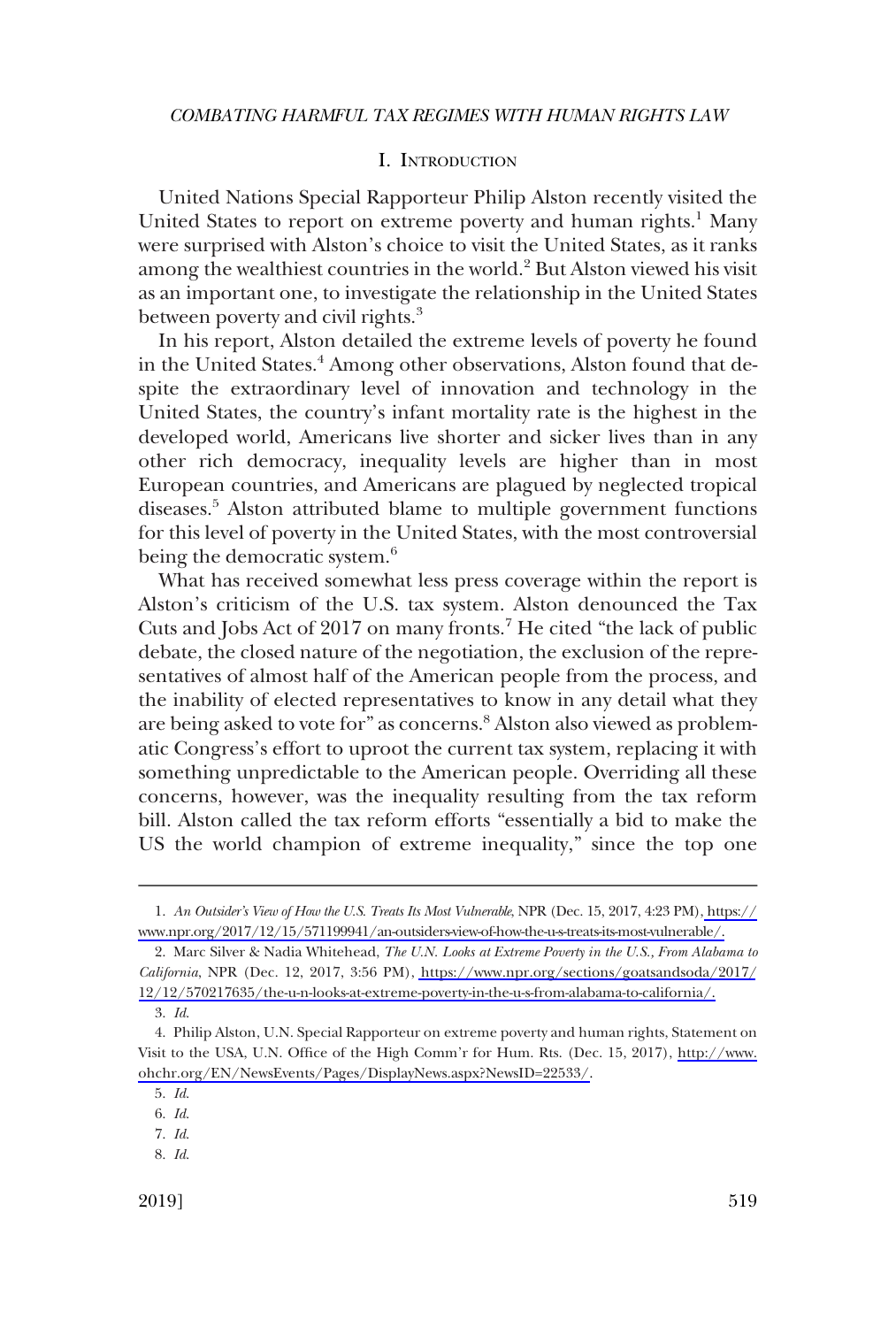percent of adults earn about twenty percent of all income.<sup>9</sup> This figure has increased from ten percent in 1980 and compares to twelve percent in Europe.10

Reasonable minds may differ as to whether or not Alston's official visit to the United States was the best use of his time as a U.N. Special Rapporteur. But his connection between tax systems and extreme poverty opens the door to a road largely untraveled in international human rights law. Scholars have only recently started to discuss whether harmful tax practices can be examined under a human rights lens.<sup>11</sup> The small amount of literature that exists on this topic focuses heavily on the international effects of harmful tax regimes.12 However, little effort has been concentrated on the domestic tax practices that violate human rights laws.

This Note first explains the difficulties in realizing accountability for harmful international tax practices under human rights law. Section II discusses the competitive tax practices of nation states. It explains how taxpayers avail themselves of the rules and practices of multiple governments at once to avoid or illegally evade paying taxes. Their actions deprive states of necessary revenue, which prevents governments from providing basic goods to their people. This section also details how the mismatched tax rules of two states, albeit legal, can lead to a deprivation of revenue, especially in developing nations. Although all of these tax practices result in harm, this Note ultimately concludes that they are not human rights violations due to the inapplicability of the International Covenant for Economic, Social and Cultural Rights (ICESCR).

While human rights law fails to address harmful international tax practices, however, it has great potential for success in mobilizing domestic revenue. Section III takes a more positive view toward the interplay between tax and human rights. It begins by reviewing the shortcomings of developing nations' tax policies and revenue collection practices. It then examines the failed attempts by the World Bank and the IMF to improve such procedures, as well as the conflicting recommendations put forth in academia. Finally, it discusses the law of human rights as an alternative to past development efforts to mobilize

<sup>9.</sup> *Id*.

<sup>10.</sup> *Id*.

*See* INT'L BAR ASS'N, TAX ABUSES, POVERTY AND HUMAN RIGHTS (2013), [https://www.ibanet.](https://www.ibanet.org/Article/NewDetail.aspx?ArticleUid=4A0CF930-A0D1-4784-8D09-F588DCDDFEA4/)  11. [org/Article/NewDetail.aspx?ArticleUid=4A0CF930-A0D1-4784-8D09-F588DCDDFEA4/.](https://www.ibanet.org/Article/NewDetail.aspx?ArticleUid=4A0CF930-A0D1-4784-8D09-F588DCDDFEA4/)

<sup>12.</sup> *E.g*., *id*.; *see also* Stephen B. Cohen, *Does Swiss Bank Secrecy Violate International Human Rights?*, 104 TAX NOTES 355 (July 22, 2013).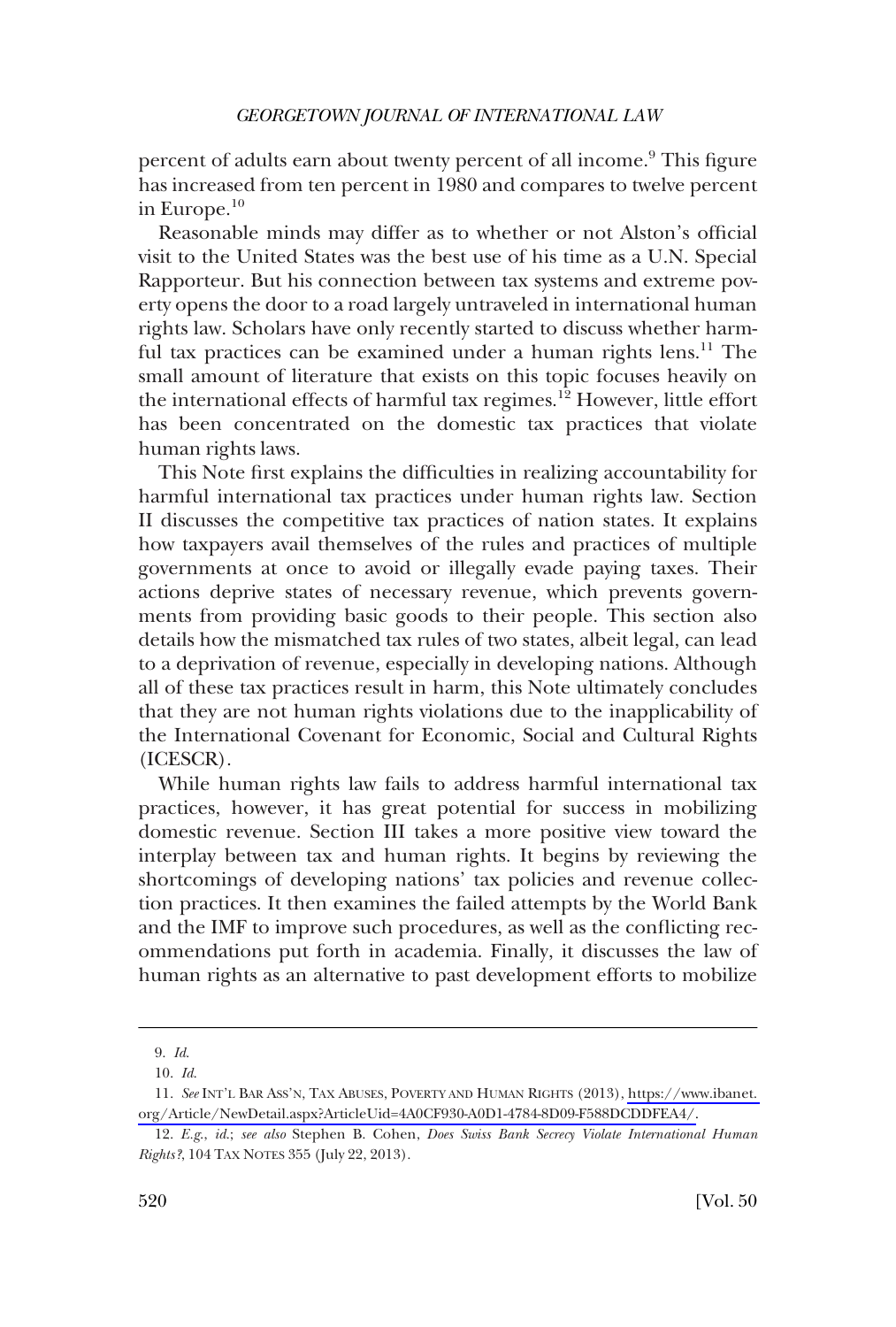<span id="page-4-0"></span>revenue in developing nations. After interpreting provisions of the ICESCR that affect tax collection, this Note concludes that human rights law is not only applicable to domestic revenue mobilization, but it can be highly effective in solving some of the issues at hand.

# II. SCRUTINY OF HARMFUL INTERNATIONAL TAX PRACTICES UNDER HUMAN RIGHTS LAW

In 2014, a whistleblower at PricewaterhouseCoopers (PwC) exposed Luxembourg's secret tax rulings to the world.<sup>13</sup> An investigation following the leak found that Luxembourg provided at least 548 rulings to various multinational companies, allowing for drastic tax reductions through complex structures such as "arbitrage manufacturing."14 The same ten Luxembourgish tax administrators signed off on all of the rulings, and forty percent of them were granted the same day they were submitted $15$ 

This scandal, otherwise known as "LuxLeaks," is only one of numerous tax evasion schemes, most of which go undiscovered. When a multinational corporation avails itself of secret rulings and other tax evasion mechanisms, it divests its state of residence from revenue the government would otherwise collect. In turn, the residence state has less money to allocate through spending programs, which in some cases, would help fulfill human rights obligations. Although tax evasion, and likewise tax avoidance, can be problematic for developed nations, it hits harder in developing states, where governments struggle to mobilize revenue even without the loss from evading multinationals. This section addresses the harmful tax practices of states that deprive developing nations of the revenue they need, not only by promoting tax evasion but through other policy regimes that inadvertently have a greater effect abroad than policymakers realize. It concludes that although these practices have severe effects, human rights law lacks the mechanisms necessary to combat them.

### A. *How States Tax*

Before analyzing the harmful international tax practices most likely to violate human rights laws, it is worth spending some time on the international taxing methods adopted by nation states. This analysis

<sup>13.</sup> An ICIJ Investigation, Luxembourg Leaks: Global Companies' Secrets Exposed, INT'L CONSORTIUM OF INVESTIGATIVE JOURNALISTS, <https://www.icij.org/investigations/luxembourg-leaks/>(last visited May 2, 2018).

<sup>14.</sup> *Id*.

<sup>15.</sup> *Id*.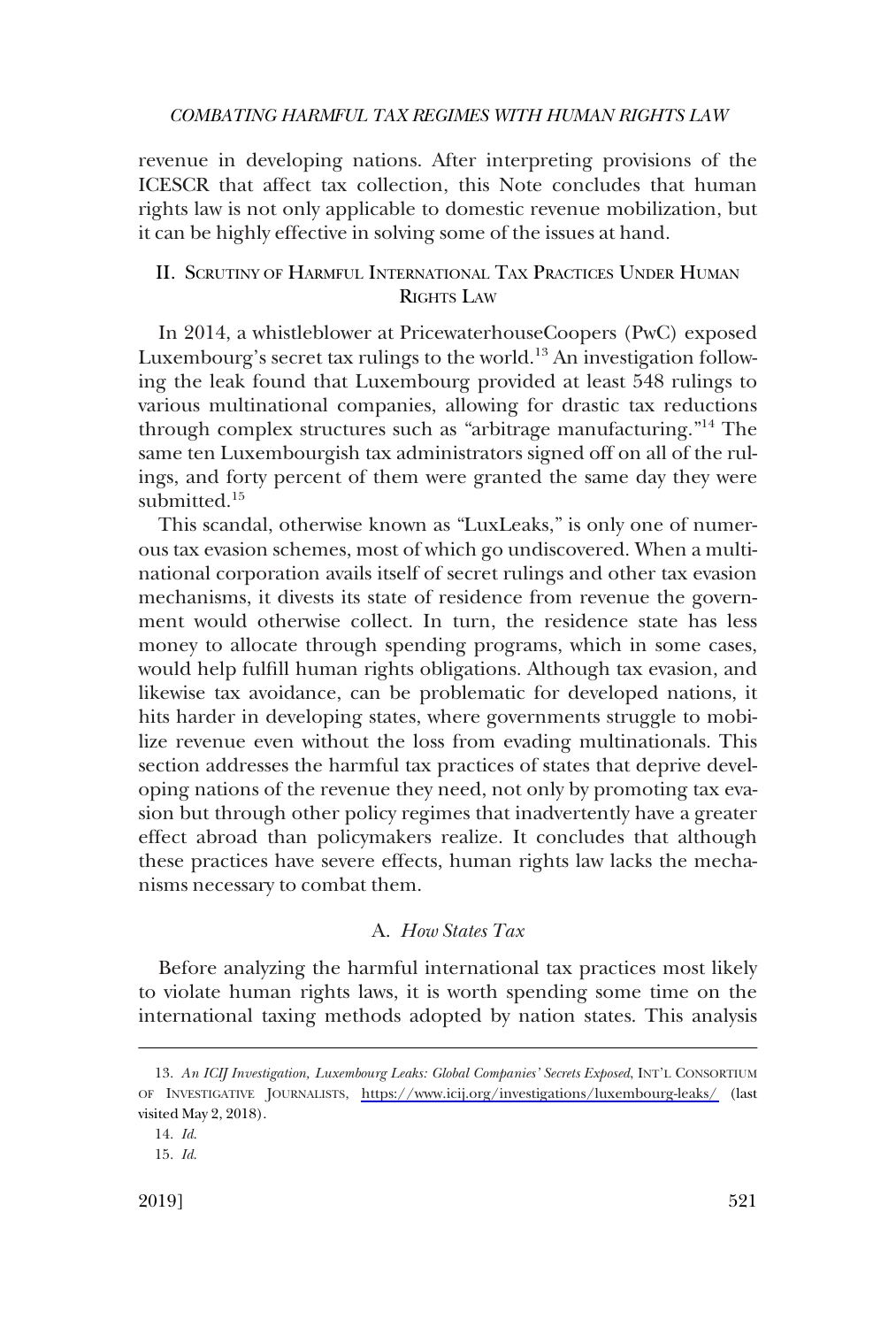guides an understanding of how the allocation of income through various harmful tax practices affects basic human rights. The two primary rules states use to tax individuals and organizations within their boundaries are source and residence rules.16 A source-based tax derives from the territorial connection between the state and the income. Essentially, states tax income arising in their country.<sup>17</sup> For example, Argentina can tax a Belgian resident doing business within Argentina based on the income that arises within Argentina's territory. A residence-based tax, on the other hand, derives from the connection between the state and the owner of that income.<sup>18</sup> Residence-based taxes typically rely on worldwide income, that is income from all sources.19 The United States can therefore levy taxes on its own resident, even if that resident conducts its business elsewhere. States have varying complex rules for determining resident status, but most states have some kind of residence tax.

Since states have not agreed on a common method of taxing, issues of double taxation (and double non-taxation) often arise when two states attempt to tax the same income. States generally deal with double taxation through three different methods: deduction, exemption, and credit.20 Governments adopt these methods unilaterally or through treaties aimed at relieving double taxation.<sup>21</sup>

According to the deduction method, a state takes into account its residents' worldwide income and then allows a deduction for taxes paid to foreign states.22 The foreign income is, thus, treated as a cost of doing business.23 Under the deduction method, a taxpayer with \$100 of foreign source income who pays a foreign tax of thirty percent, or \$30, will have the \$30 deducted from his or her foreign source income and will then be taxed on the rest. $24$  In this example, a residence country with a fifty percent tax rate on foreign income would end up taxing fifty percent of the leftover \$70 after the deduction. The taxpayer would thus pay \$35 to the residence country on his or her foreign source income and \$30 to the source country for a total tax of \$65. The deduction

<sup>16.</sup> BRIAN J. ARNOLD, INTERNATIONAL TAX PRIMER 15 (3d. ed., 2016).

<sup>17.</sup> *Id*.

<sup>18.</sup> *Id*.

<sup>19.</sup> *Id*.

<sup>20.</sup> *Id*.

<sup>21.</sup> *Id*. 22. *Id*. at 47.

<sup>23.</sup> *Id*.

<sup>24.</sup> *Id*.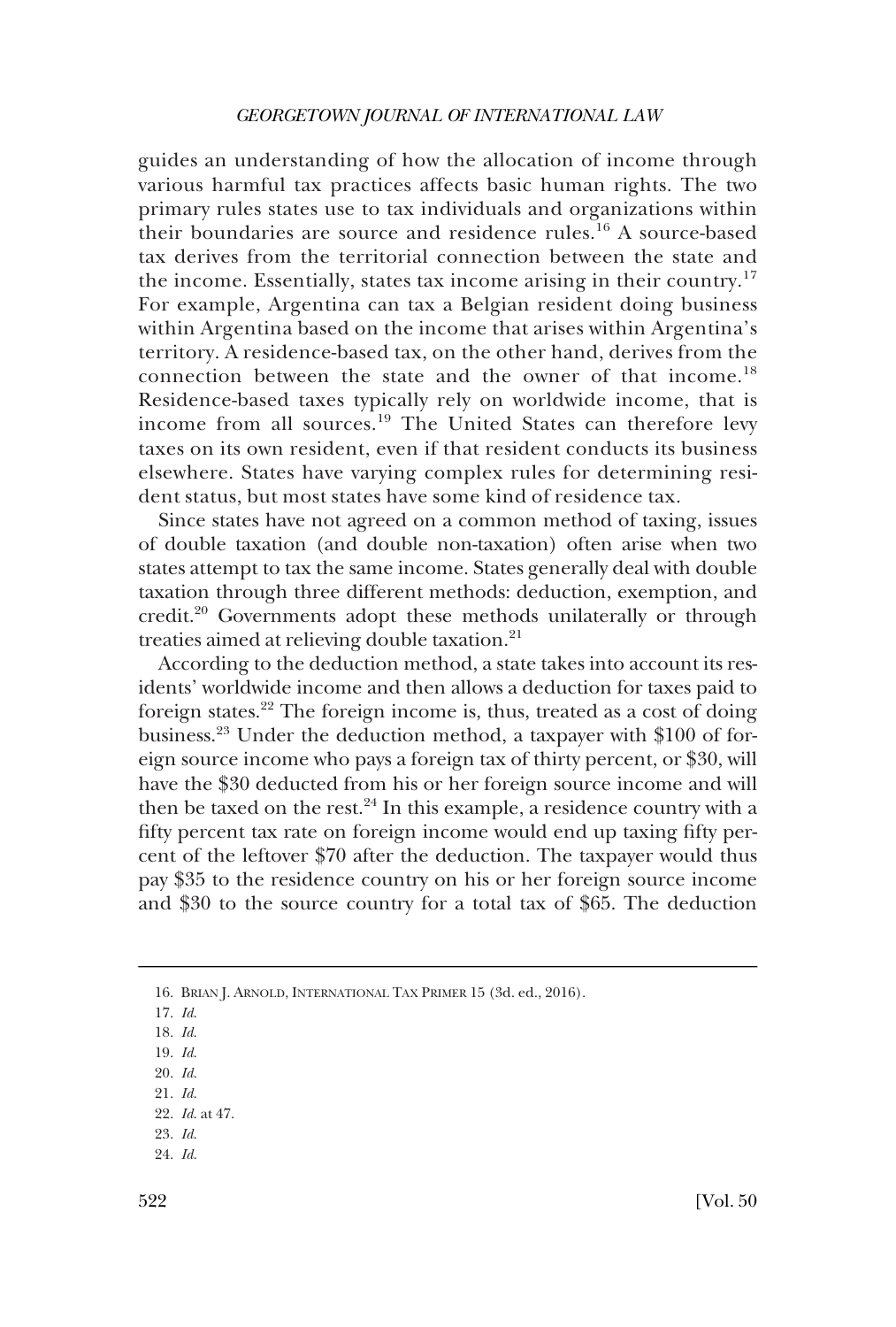<span id="page-6-0"></span>method is the least favorable, because it grants the least relief from double taxation.

The exemption and credit methods, on the other hand, have both been authorized by the Organisation for Economic Co-operation and Development (OECD) and U.N. Model Treaties.<sup>25</sup> According to the exemption method, the residence country taxes residents' domestic income and exempts the tax on some or all of the foreign source income.26 A taxpayer with \$100 of foreign source income who pays a foreign tax of thirty percent, or \$30, will pay no tax at all to the residence country on that income. The total amount paid in taxes is \$30. This tax is the most favorable, because it typically grants the most relief from double taxation.

Finally, under the credit method, a country credits the foreign tax up to the resident amount.<sup>27</sup> Therefore, a taxpayer with \$100 of foreign source income who paid \$30 in foreign tax is considered to have a net foreign income of \$100 under the credit method. The state of residence will then levy a tax on this entire amount—so, a fifty percent tax would result in a \$50 tax payment—but credit the \$30 already paid. The ultimate amount paid to the residence state is \$20. Together with the \$30 paid to the source state, the taxpayer will pay a total amount of \$50 on the foreign source income. This method ultimately achieves a final payment according the resident state's rate.

# B. *Harmful Tax Practices*

Leaving aside other business considerations, taxpayers will invest their capital in the states with the lowest rates. Generally, there is nothing legally wrong with this practice. A great number of businesses and individuals avoid tax in their resident state by availing themselves of beneficial source and residence rule mix-matches.<sup>28</sup> However, even when legal, these practices can become harmful by depriving governments of the revenue they need to support their people. And in some instances, states adopt rules and procedures that facilitate illegal tax evasion, which has the ability to produce even more harmful results.

<sup>25.</sup> *Id*.

<sup>26.</sup> *Id*.

<sup>27.</sup> *Id*.

*See* Owen Jones, *Tax avoidance may be legal but it's bankrupting our social order*, THE GUARDIAN 28. (Nov. 7, 2017, 7:28 PM), [https://www.theguardian.com/commentisfree/2017/nov/07/paradise](https://www.theguardian.com/commentisfree/2017/nov/07/paradise-papers-bankrupt-social-order-tax-avoiders/)[papers-bankrupt-social-order-tax-avoiders/](https://www.theguardian.com/commentisfree/2017/nov/07/paradise-papers-bankrupt-social-order-tax-avoiders/).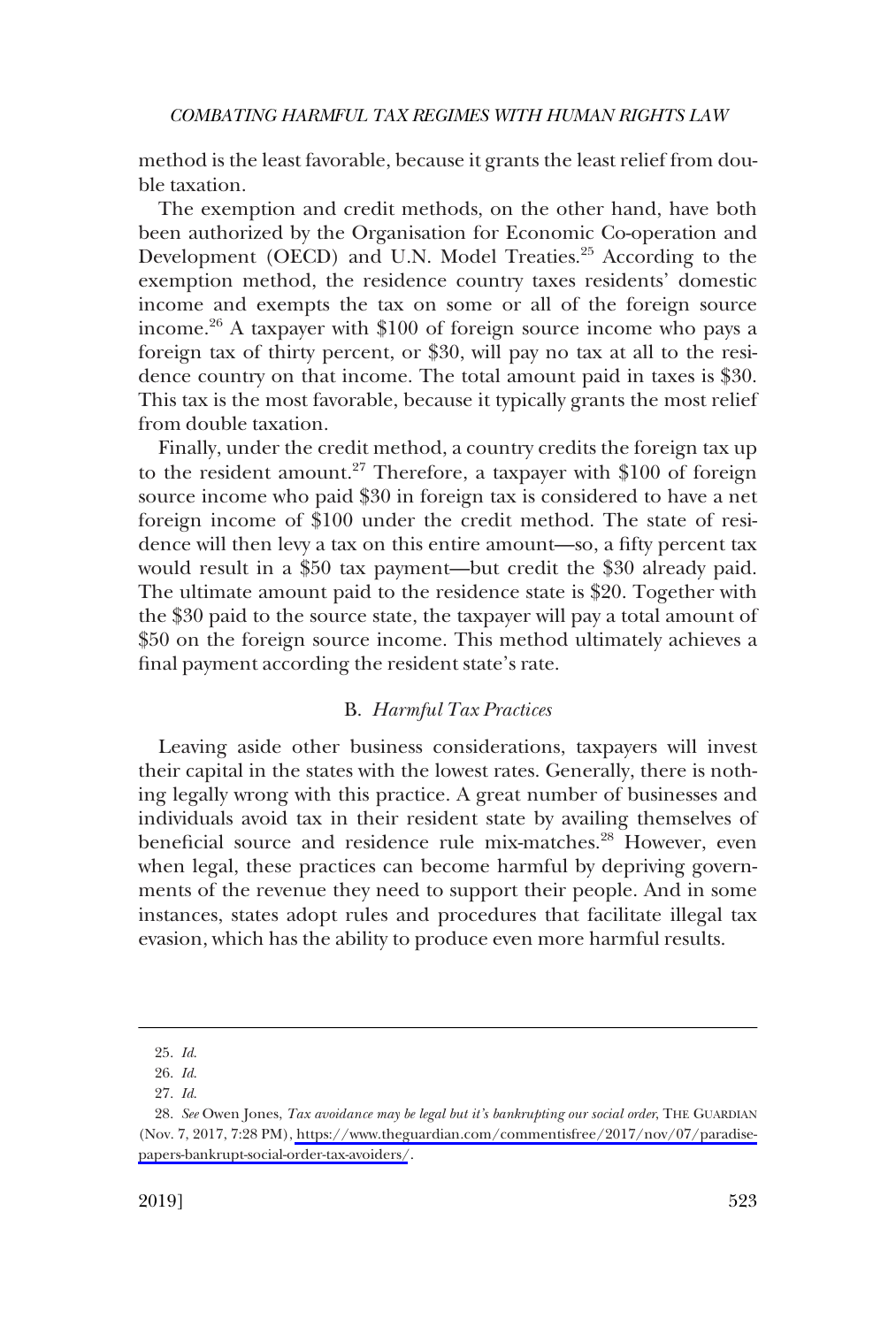# 1. Tax Avoidance and Evasion Mechanisms

<span id="page-7-0"></span>In order to compete for high-income earning taxpayers, states have adopted a variety of methods to attract income, usually in the form of a tax haven or a preferential tax regime. The term "tax haven" is difficult to define but typically refers to states with low or no tax rates and rules in place to prevent foreign taxpayers' resident states from finding out about their foreign source income.<sup>29</sup> For instance, a tax haven might disallow the exchange of information with other countries, which undermines the ability of states to enact defensive measures against tax evasion.<sup>30</sup> A tax haven might also lack transparency by applying bank secrecy laws that protect the privacy and confidentiality of banks' clients.<sup>31</sup> Tax havens could further cease to enforce any kind of requirement that an individual or company engages in substantial activity to allocate capital to the haven.<sup>32</sup> This allows companies to set up a subsidiary in the tax haven solely for the purpose of channeling money in and out.

The term "preferential tax regime" is likewise difficult to define, but it typically involves special regimes inside a state that otherwise look normal from a tax standpoint.<sup>33</sup> A preferential tax regime might, for example, exempt specified classes of income from tax.<sup>34</sup> Developing nations that offer tax incentives to certain industries are considered preferential tax regimes.

Individuals and companies utilize a variety, and often a combination, of tax avoidance and evasion mechanisms to avail themselves of tax havens and preferential tax regimes. Tax avoidance is distinguished from tax evasion, where the former refers to lawful transactions by a taxpayer "to minimize the amount of tax payable" and the latter refers to illegal activity often involving the nondisclosure of income or fraud.35 Tax avoidance strategies include, but are not limited to:

<sup>29.</sup> ARNOLD, *supra* note 16, at 122.

*See* OECD, MANUAL ON THE IMPLEMENTATION OF EXCHANGE OF INFORMATION PROVISIONS FOR 30. TAX PURPOSES 4-5 (2006), [http://www.oecd.org/ctp/exchange-of-tax-information/36647823.pdf/](http://www.oecd.org/ctp/exchange-of-tax-information/36647823.pdf).

*See* OECD, TAX CO-OPERATION 2010: TOWARDS A LEVEL PLAYING FIELD (2010), [http://www.oecd.](http://www.oecd.org/tax/exchange-of-tax-information/taxco-operation2010towardsalevelplayingfield-assessmentbytheglobalforumontransparencyandexchangeofinformation.htm#NewMaterial/)  31. [org/tax/exchange-of-tax-information/taxco-operation2010towardsalevelplayingfield-assessmentbythe](http://www.oecd.org/tax/exchange-of-tax-information/taxco-operation2010towardsalevelplayingfield-assessmentbytheglobalforumontransparencyandexchangeofinformation.htm#NewMaterial/)  [globalforumontransparencyandexchangeofinformation.htm#NewMaterial/](http://www.oecd.org/tax/exchange-of-tax-information/taxco-operation2010towardsalevelplayingfield-assessmentbytheglobalforumontransparencyandexchangeofinformation.htm#NewMaterial/).

<sup>32.</sup> *See* OECD, HARMFUL TAX PRACTICES - 2017 PROGRESS REPORT ON PREFERENTIAL REGIMES: INCLUSIVE FRAMEWORK ON BEPS: ACTION 5 13-22.

<sup>33.</sup> Michael Littlewood, *Tax Competition: Harmful to Whom?*, 26 MICH. J. INT'L L. 411, 414 (2004).

<sup>34.</sup> *See* HARMFUL TAX PRACTICES, *supra* note 32.

<sup>35.</sup> ARNOLD, *supra* note 16, at 11.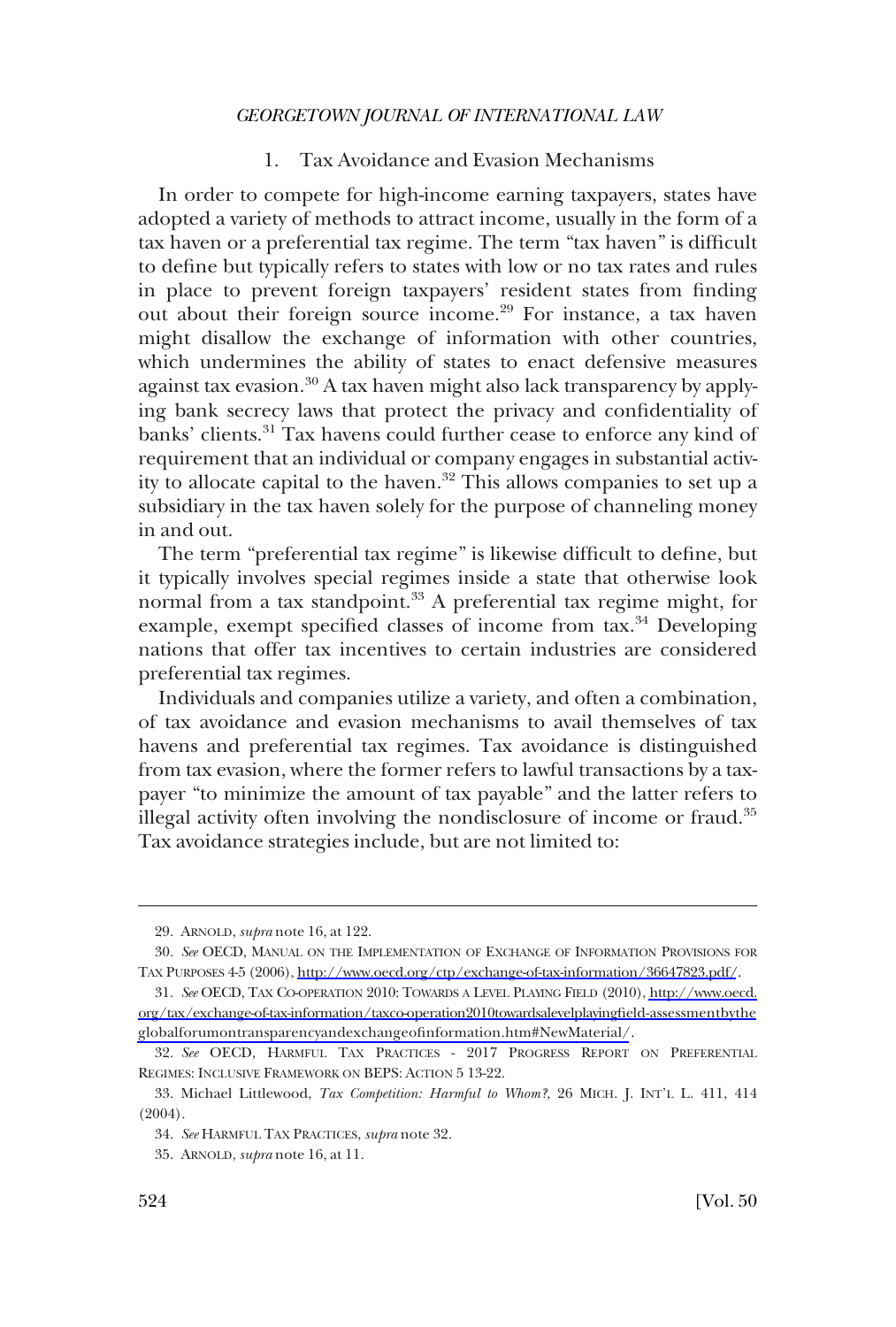- � Shifting a residence to a different country with lower tax rates;
- � Diverting domestic source income to a controlled foreign entity in a tax haven;
- � Establishing a subsidiary in a tax haven to earn foreign source income or receive dividends in a country with lower tax rates; and
- � Routing dividends, interest, and royalties through subsidiaries in low tax jurisdictions to reduce the withholding tax on such amounts.<sup>36</sup>

By implementing these practices, taxpayers are able to pay little to no taxes to both their source and resident states.

A taxpayer who evades the tax laws of his or her residence state could do so by transferring income to a low-tax foreign jurisdiction with strict bank secrecy laws and declining to include the amount in their gross income to their residence state. Likewise, a taxpayer could transfer income to a jurisdiction that provides secret rulings, giving the taxpayer a lower rate that is unknown to his or her residence state. If the source state refuses to exchange taxpayer information with the resident state, the taxpayer can abstain from disclosing the lower rate. If the resident state uses a credit method to relieve double taxation, the taxpayer would only have to pay the difference between the source state's typical rate and the resident state's rate, instead of the difference between the source state's secret rate and the resident state's rate.

These competition practices, which are widely adopted, become harmful because they erode the tax bases of other states. This is an especially dire problem for developing nations, because their highincome earners prove even more likely to transfer their capital offshore.<sup>37</sup> Whereas two percent of North American and eight percent of European private wealth is invested offshore, more than twenty-five percent of Latin American and thirty-three percent of Middle Eastern and African private wealth is transferred offshore.<sup>38</sup> An estimation of the annual tax gap for developing countries caused by the bank secrecy laws of other nations ranged from \$100 billion to several times that figure.39 Moreover, a 2013 report estimated that developing nations lost \$5.86 trillion to illicit financial flows from 2001 to 2010, eighty percent of

<sup>36.</sup> *Id*.

<sup>37.</sup> *See* Cohen, *supra* note 12.

<sup>38.</sup> *Id*.

<sup>39.</sup> *Id*.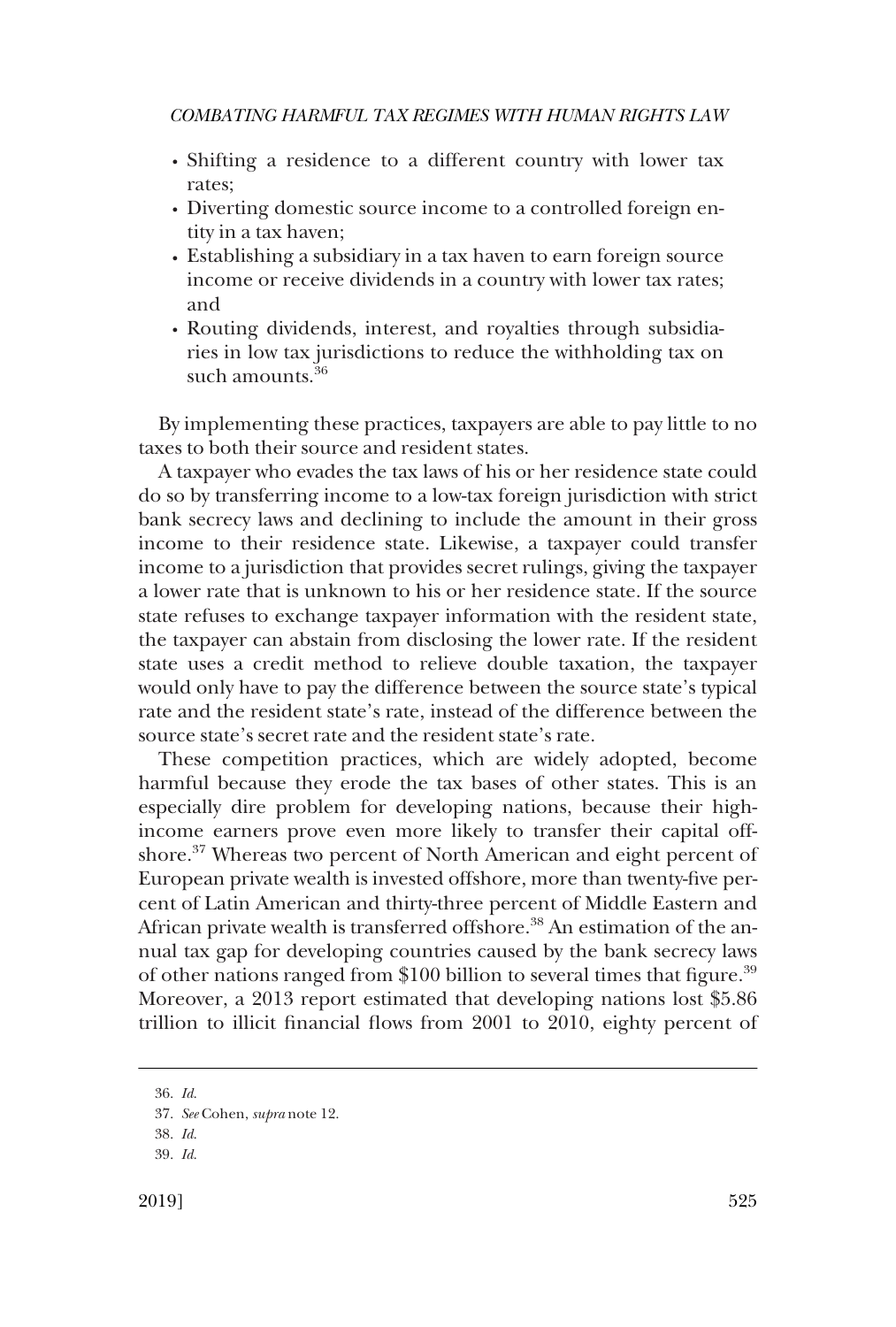<span id="page-9-0"></span>which were due to corporate tax abuses. $40$  Since developing nations can only meet the basic needs of their citizens if they have a supportable tax base, these tax competition practices are harmful by eroding those nations' tax bases.

# 2. Unequal Distribution of Revenue Issues

Another practice that is fully legal, but can still be harmful, is the adoption of certain methods to relieve double taxation. Unless resident states adopt the exemption method in regard to foreign source income, they hinder other states' ability to raise revenue. Tax treaties promote a bilateral approach to relieve double taxation on income included by both the source and residence state.<sup>41</sup> And tax treaties often, though not always, succeed in alleviating the burden of double taxation.42 A problem arises, however, where potential source states offer lower rates in an attempt to increase revenue through investment, but those rates are offset by the resident state's rate.

It is best to understand this problem by way of example. Paraguay offers a low corporate tax rate of ten percent, in order to attract investment.43 The United States, conversely, has a corporate tax rate of twenty-one percent.<sup>44</sup> If the United States applied the credit method, a U.S. company with income in Paraguay would pay a ten percent tax on that income to Paraguay and then an eleven percent tax on the income to the United States. This method relieves the burden of double taxation, but it does nothing to help Paraguay attract U.S. investors by implementing low tax rates because the taxpayer still ultimately pays the U.S. rate.

The deduction method is even more problematic. If, instead of the credit method, the United States used the deduction method in the example above, a U.S. corporation earning \$100 of income in Paraguay would pay ten percent, or \$10, to Paraguay and twenty-one percent to the United States on the remaining \$90, or \$18.90. Therefore, the only way to fully allow the source state to take advantage of its low tax rates is by completely exempting the foreign source income. Although more

<sup>40.</sup> INT'L BAR ASS'N, *supra* note 11, at 7.

<sup>41.</sup> Tsilly Dagan, *The Tax Treaties Myth*, 32 N.Y.U. J. INT'L L. & POL. 939, 942 (2000).

<sup>42.</sup> *Id*.

<sup>43.</sup> KARI JAHNSEN & KYLE POMERLEAU, CORPORATE INCOME TAX RATES AROUND THE WORLD, TAX FOUNDATION (Sep. 7, 2017), [https://taxfoundation.org/corporate-income-tax-rates-around](https://taxfoundation.org/corporate-income-tax-rates-around-the-world-2017/)[the-world-2017/](https://taxfoundation.org/corporate-income-tax-rates-around-the-world-2017/).

<sup>44. 26</sup> U.S.C. § 11(b) (2018).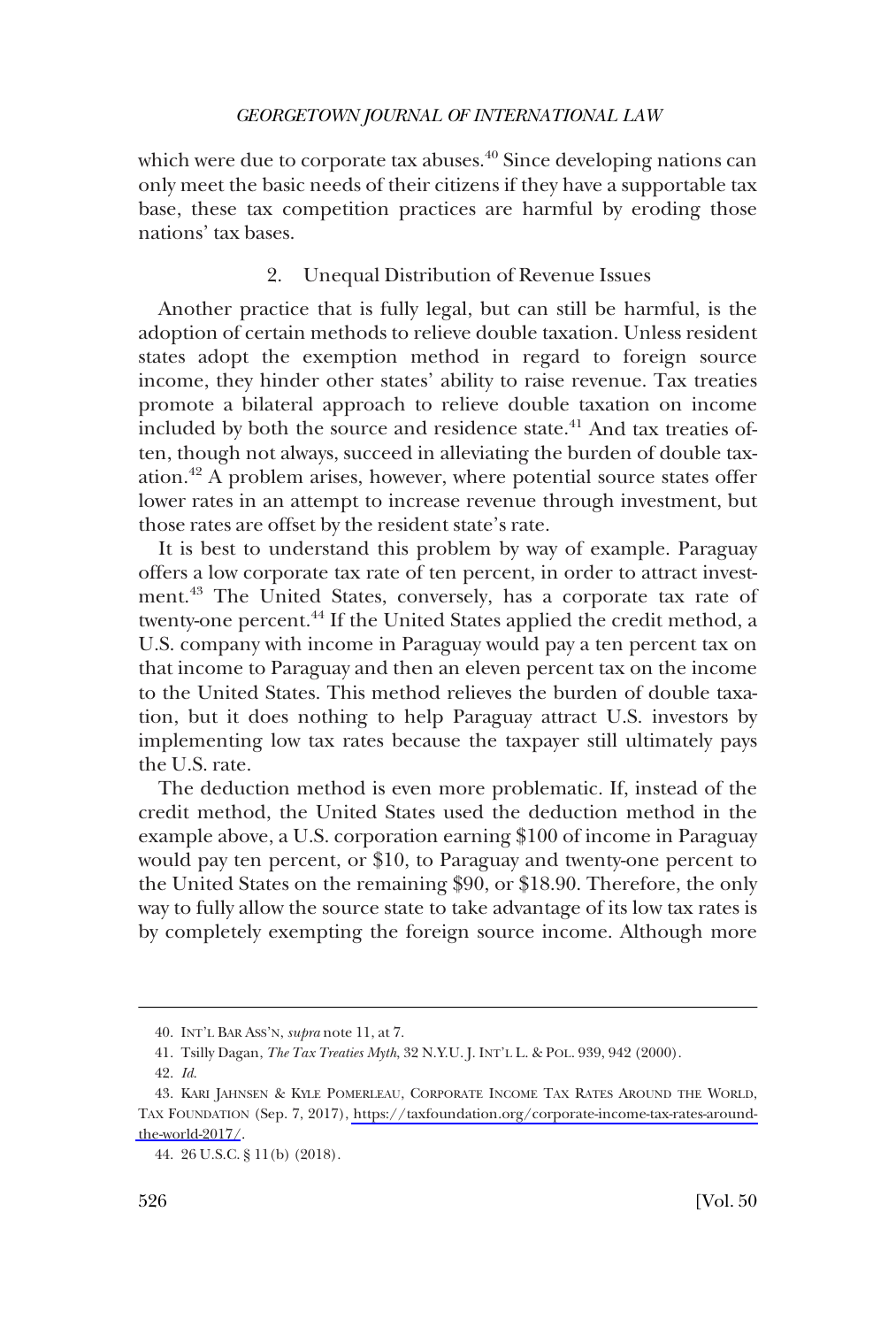states are moving towards the exemption method, a number of states still rely on the credit and deduction methods.<sup>45</sup>

If resident states use the credit method, source states are faced with a dichotomy. On the one hand, source states can provide a low tax rate and attract only residents from states using the exemption method.<sup>46</sup> Source states will have little to gain, because they will be limited in the number of investors they can attract, and then only derive a small amount of tax from that small group of investors.47 In this way, source states give up tax revenue without gaining much additional investment. On the other hand, source states may choose not to lower their rates, because companies who would invest in their states regardless of tax rates will pay the higher tax.<sup>48</sup> As long as the tax rate is not higher than that of the investors' home states, it will at least not serve as a deterrent for investors whose resident states use the credit method.<sup>49</sup> However, source states would not be able to promote additional investment with low tax rates.<sup>50</sup> Since it is hard to predict how many new investors source states might gain by offering low tax rates, determining which of these options is preferable for developing states is difficult.

Using the credit method to relieve double taxation is harmful for developing nations. Tsilly Dagan blames this issue on the lack of symmetry in investment.<sup>51</sup> When a developing nation enters into a tax treaty with a developed nation, the developing nation typically receives most of the inbound investment, acting as the source state in most situations.52 Thus, the developing nation gives up tax revenue by offering lower rates to attract investors from the developed state, and that loss in revenue shifts to the developed nation, if the developed nation uses the credit or deduction method.53 In a relationship between two developed nations, or between two developing nations for that matter, the amount

<sup>45.</sup> KYLE POMERLEAU, ELIMINATING DOUBLE TAXATION THROUGH CORPORATE INTEGRATION, TAX FOUNDATION (Feb. 23, 2015), [https://taxfoundation.org/eliminating-double-taxation-through](https://taxfoundation.org/eliminating-double-taxation-through-corporate-integration/)[corporate-integration/.](https://taxfoundation.org/eliminating-double-taxation-through-corporate-integration/)

*See* Kristian Reinert Haugland Nilsen, The Concept of Tax Sparing: A General Analysis, 46. and an Analysis and Assessment of the Various Features of Tax Sparing Provisions 9 (Nov. 2013) (unpublished LL.M. Thesis, University of Oslo), [https://www.jus.uio.no/ior/english/research/](https://www.jus.uio.no/ior/english/research/projects/global-tax-tranparency/publications/the-concept-of-tax-sparing.pdf)  [projects/global-tax-tranparency/publications/the-concept-of-tax-sparing.pdf.](https://www.jus.uio.no/ior/english/research/projects/global-tax-tranparency/publications/the-concept-of-tax-sparing.pdf)

<sup>47.</sup> *See id*.

<sup>48.</sup> ARNOLD, *supra* note 16, at 55-56.

<sup>49.</sup> *Id*.

<sup>50.</sup> *Id*.

<sup>51.</sup> Dagan, *supra* note 41, at 982.

<sup>52.</sup> *Id*.

<sup>53.</sup> *Id*.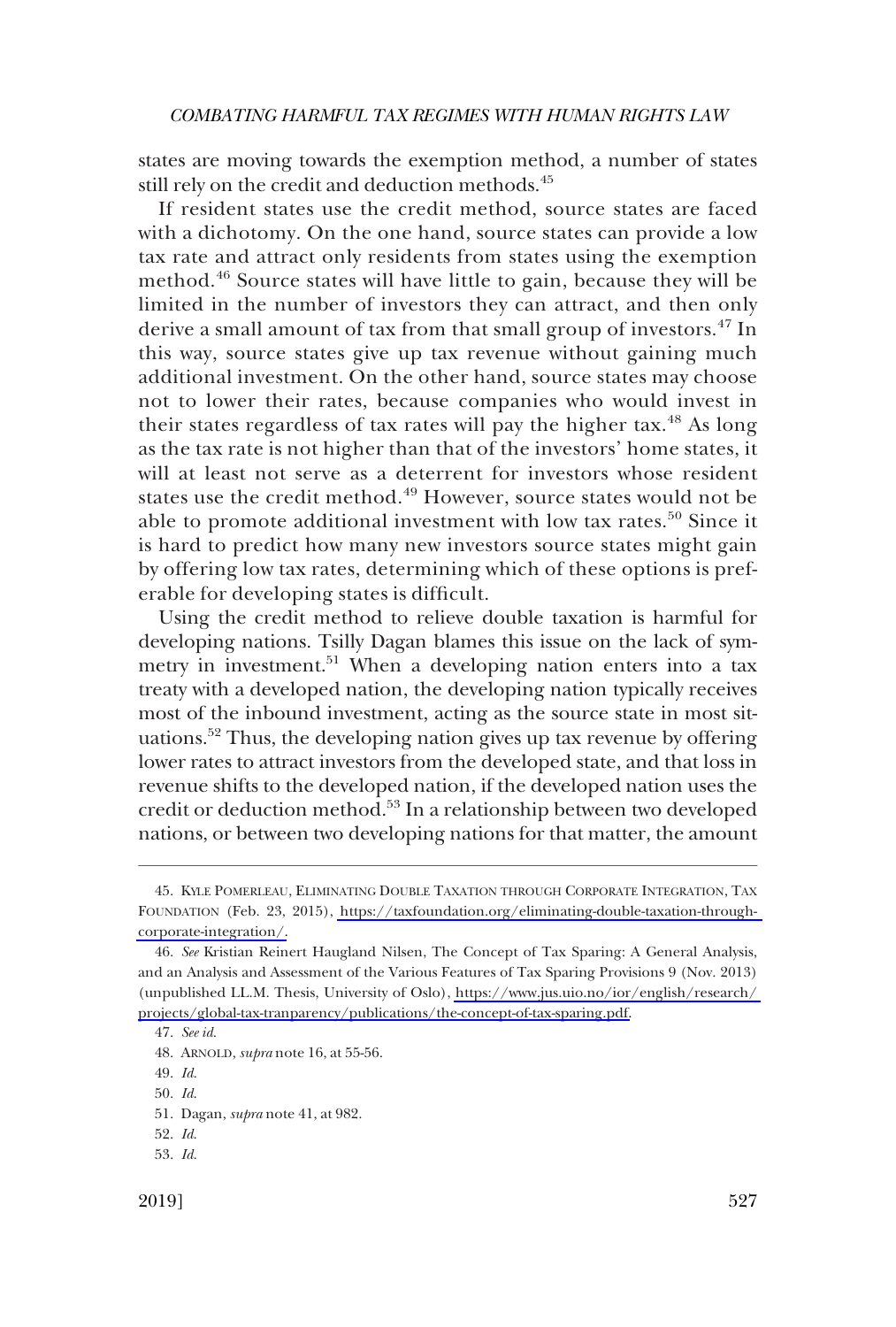<span id="page-11-0"></span>of inbound and outbound investment would be more or less even.<sup>54</sup> Therefore, although the practice of relieving double taxation by credit or deduction is not harmful in theory or even in practice in some instances, it becomes especially harmful for developing nations who are more often than not in the position of the source state.

# C. *Applying Human Rights Law to Harmful International Tax Practices*

The harmful tax practices discussed in Section II.B are currently combatted through both domestic legislation and international tax policies. To address tax evasion achieved through bank secrecy methods, for example, the United States passed the Foreign Account Tax Compliance Act which requires foreign financial institutions to report information on U.S. account holders directly to the U.S. government.<sup>55</sup> The OECD also recently designed a new plan on Base Erosion and Profit Shifting (BEPS). The BEPS package intends to prevent tax planning strategies that "exploit gaps and mismatches in tax rules to artificially shift profits to low or no-tax locations where there is little or no economic activity."<sup>56</sup>

Various scholars and international organizations have argued that human rights law might serve as an alternative avenue to combat international tax abuses. Most notably, the International Bar Association (IBA) produced a paper in 2013 arguing that states have a duty to alter their tax laws if such laws impede on the realization of human rights in other states.57 The IBA premised its claim on the fact that the harmful tax practices of one state deprive other states from raising revenue and in turn prevent the government from providing basic human needs.<sup>58</sup> Finding a legal basis for its claim, the IBA pointed to the Maastricht Principles, adopted by a group of legal scholars in 2012.<sup>59</sup> According to these principles, states have a number of extraterritorial obligations in the area of economic, social, and cultural rights. $60$  They provide that states should "refrain from conduct that, directly or indirectly, nullifies or impairs the enjoyment and exercise of economic, social and cultural rights of persons outside their territories."61 The IBA suggests that

<sup>54.</sup> *Id*. at 983.

<sup>55.</sup> Fair and Accurate Credit Transactions Act, 15 U.S.C. § 1601 (2003).

*Base erosion and profit shifting*, OECD,<http://www.oecd.org/tax/beps/>. 56.

<sup>57.</sup> INT'L BAR ASS'N, *supra* note 11.

<sup>58.</sup> *Id*.

<sup>59.</sup> *Id*. at 109.

<sup>60.</sup> *Id*.

<sup>61.</sup> *Id*.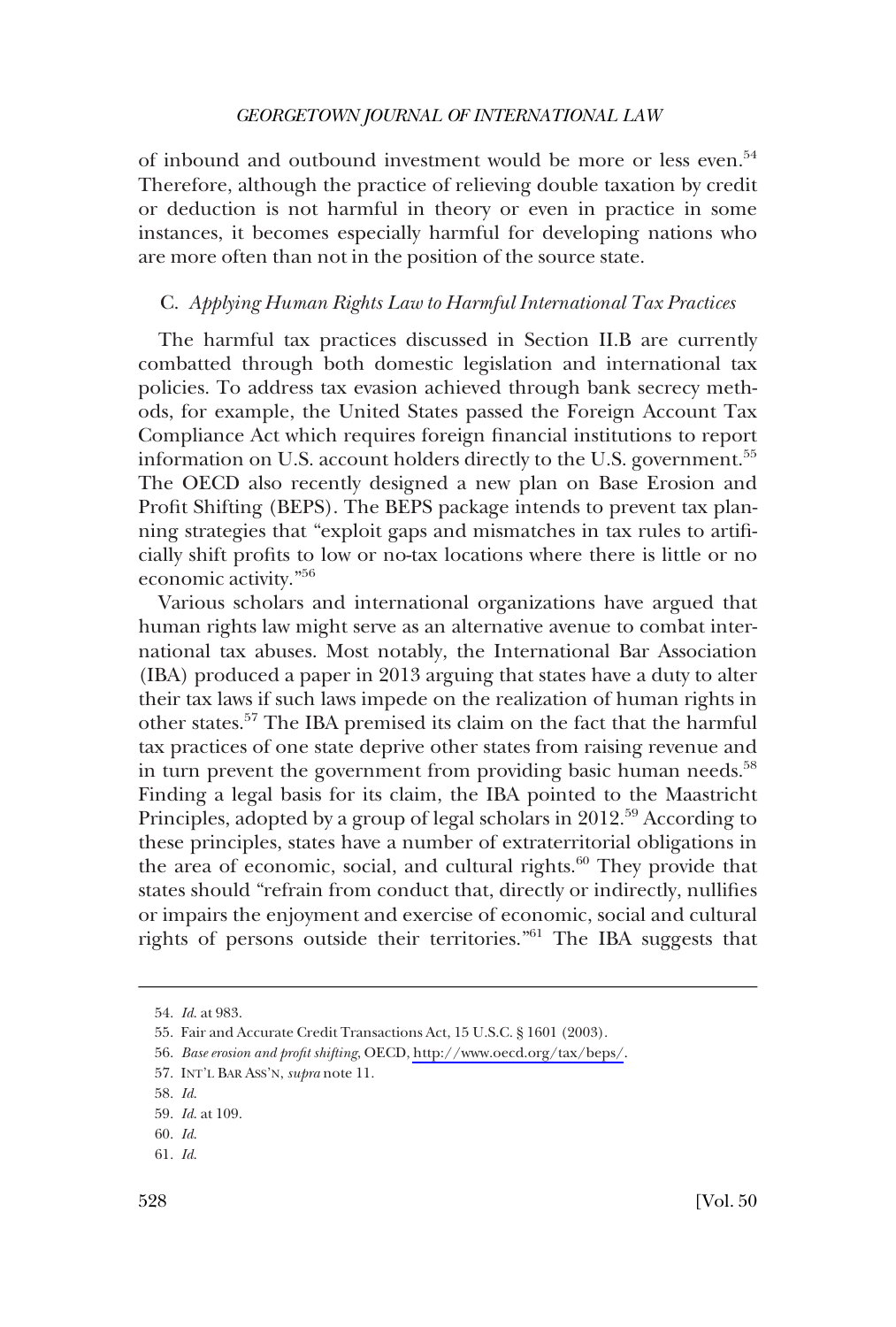under the Maastricht Principles, states have a positive obligation to create an environment that enables the achievement of human rights worldwide.<sup>62</sup>

This author disagrees with the evolving belief that harmful international tax practices can be addressed under human rights law. The IBA acknowledged in its 2013 paper that the Maastricht Principles are not the law and have not been endorsed by governments or the  $U.N.<sup>63</sup>$ Moreover, there is currently no human rights treaty in force that references harmful international tax practices. $\overline{64}$  Neither is there an international tax treaty referencing human rights.<sup>65</sup>

Multiple treaties and declarations address the effects of harmful tax practices under human rights laws,  $66$  but their limited applicability and enforcement prohibits affected states from bringing a claim. Tax revenue can be, and often is, applied to a number of social welfare items, including healthcare, safety net programs for low-income earners, and education.<sup>67</sup> Multiple human rights accords consider these kinds of social and economic privileges to be human rights and obligate countries to provide for them.<sup>68</sup> The most widely recognized treaties and declarations on social and economic rights today include the International Covenant on Economic, Social and Cultural Rights (ICESCR or Covenant), the Universal Declaration of Human Rights (UDHR), and the Resolution on Human Rights and Extreme Poverty. Since the ICESCR is the only binding document of these three, it would be the most likely to lead to success in addressing harmful tax practices. Scholars often cite the ICESCR as the best way to combat harmful tax practices under human rights law.<sup>69</sup> However, because the ICESCR has only a very limited extraterritorial application, it does not obligate states to alter their tax laws that might negatively affect other states.

<sup>62.</sup> *Id*.

<sup>63.</sup> *Id*. at 109, n.230.

<sup>64.</sup> Cohen, *supra* note 12.

<sup>65.</sup> *Id*.

<sup>66.</sup> *E.g*., International Covenant on Economic, Social, and Cultural Rights, Dec. 16, 1996, S. Treaty Doc. No. 95-19, 993 U.N.T.S. 3 [hereinafter ICESCR]; Universal Declaration of Human Rights, G.A. Res. 217 (III) A (Dec. 10, 1948); G.A. Res. 47/134 (Dec. 18, 1992).

*See, e.g*., *Policy Basics: Where Do Our Federal Tax Dollars Go?*, CTR. ON BUDGET AND POLICY 67. PRIORITIES (Oct. 4, 2017), [https://www.cbpp.org/research/federal-budget/policy-basics-where](https://www.cbpp.org/research/federal-budget/policy-basics-where-do-our-federal-tax-dollars-go/)[do-our-federal-tax-dollars-go/](https://www.cbpp.org/research/federal-budget/policy-basics-where-do-our-federal-tax-dollars-go/).

<sup>68.</sup> *Supra* note 68.

<sup>69.</sup> *E.g*., INT'L BAR ASS'N, *supra* note 11, at 140; Cohen, *supra* note 12.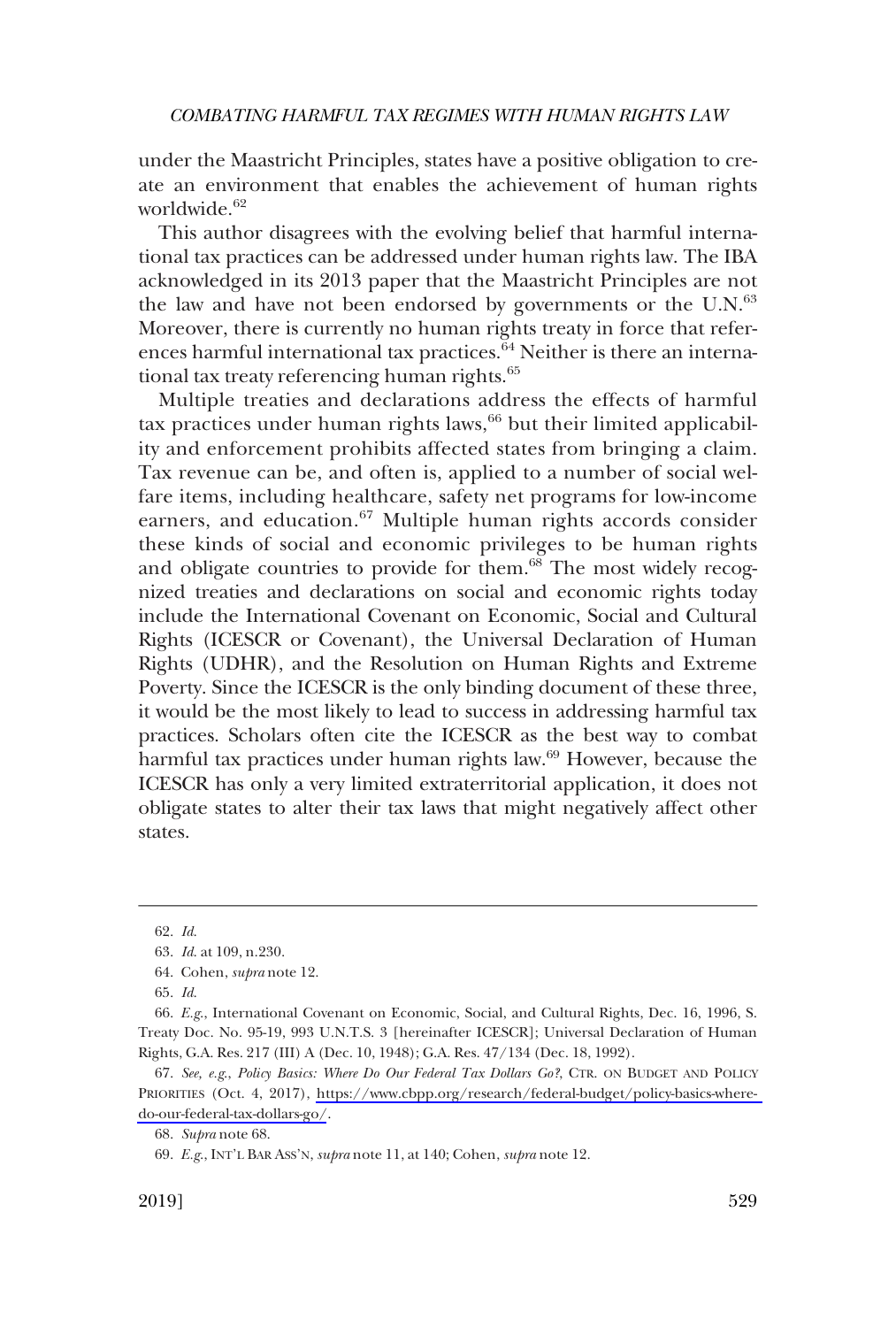<span id="page-13-0"></span>1. The ICESCR cannot be applied extraterritorially to situations where a developed nation deprives a developing nation of tax revenue

The ICESCR translated the UDHR into ten legal obligations imposed on ratifying states: "the human rights to work, just and fair conditions of labour, trade union membership, social security, protection for the family, an adequate standard of living, healthcare, education, and participation in cultural life."70 States Parties to the ICESCR are required to provide for these rights, and they are also obligated to submit to the Secretary-General of the U.N. reports on the measures they have adopted to achieve the observance of the rights within the Covenant.<sup>71</sup>

The IBA argues that it is possible to infer "a responsibility to address tax abuses as these necessarily reduce the available resources for the progressive realization of economic, social and cultural rights."72 Professor Stephen Cohen also claims that harmful tax practices, like bank secrecy laws, interfere with the basic economic rights guaranteed by the ICESCR.73 Cohen emphasizes the fact that, regardless of the Covenant's extraterritoriality, the secrecy of offshore accounts makes it difficult for developing countries to provide the rights laid out in the ICESCR to their citizens.74

For the ICESCR to apply in cases of harmful tax practices, however, it must carry an extraterritorial application, meaning that a state would have obligations in human rights law to persons outside its jurisdiction.75 If the ICESCR applied extraterritorially, a developed nation could potentially be liable for depriving a developing nation of tax revenue either by attracting the developing nation's investors as a tax haven or preferential tax regime, or by crediting the difference in rate between the developing nation and its own. However, the issue with an extraterritorial application arises from the general principle in human rights law holding that nations can be held accountable only for violations of human rights that occur in their territory or within their jurisdiction.<sup>76</sup>

<sup>70.</sup> MARY DOWELL-JONES, CONTEXTUALISING THE INTERNATIONAL COVENANT ON ECONOMIC, SOCIAL, AND CULTURAL RIGHTS: ASSESSING THE ECONOMIC DEFICIT 1 (2004).

<sup>71.</sup> ICESCR, *supra* note 67, art. 16.

<sup>72.</sup> INT'L BAR ASS'N, *supra* note 11, at 108.

<sup>73.</sup> Cohen, *supra* note 12.

<sup>74.</sup> *Id*.

<sup>75.</sup> Fons Coomans, *The Extraterritorial Scope of the International Covenant on Economic, Social and Cultural Rights in the Work of the United Nations Committee on Economic, Social and Cultural Rights*, 11 HUM. RTS. L. REV. 1, 5 (2011).

<sup>76.</sup> *Id*.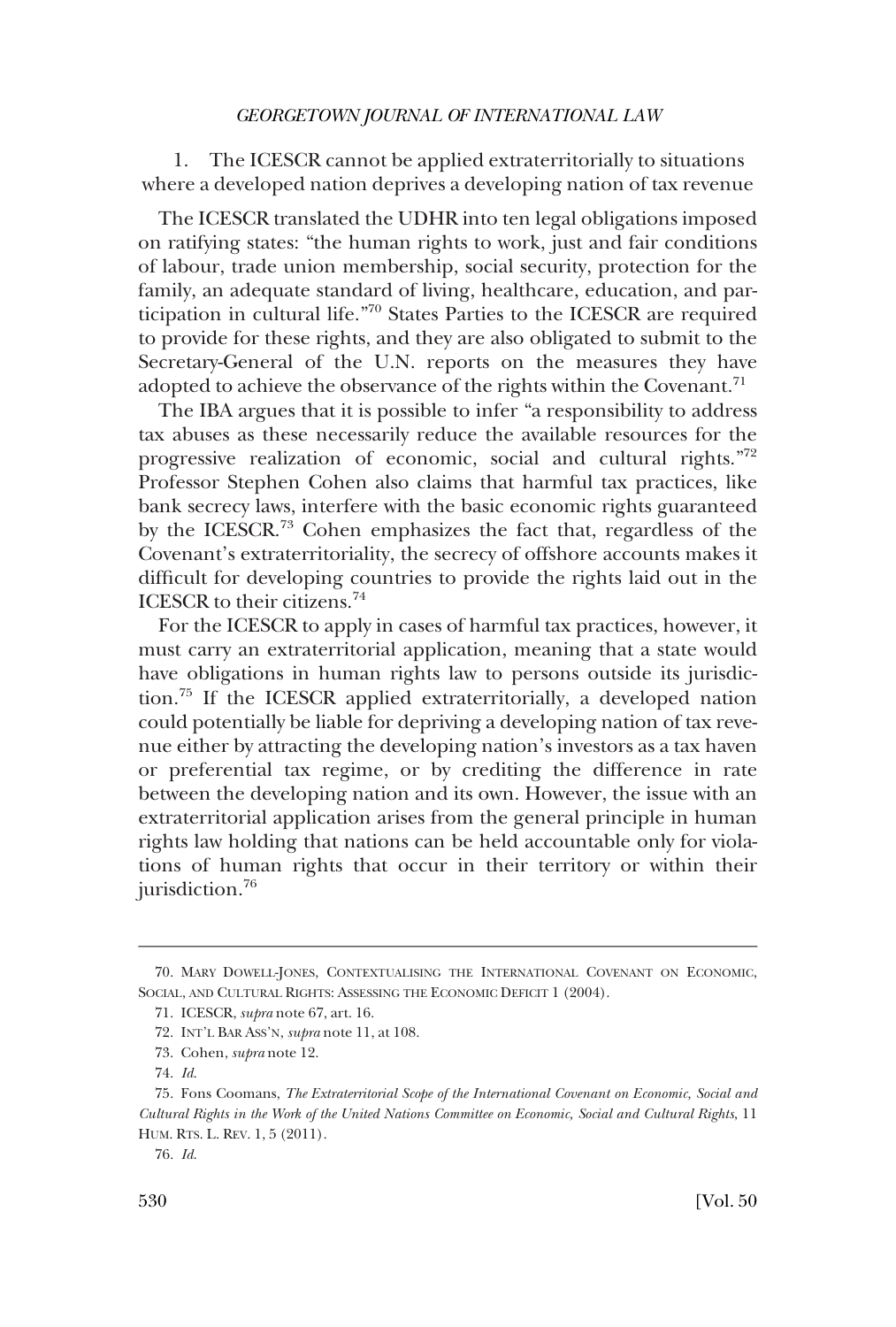More recently, an effort has emerged to apply human rights treaties extraterritorially.<sup>77</sup> In Comments and Opinions by the Committee on Economic, Social and Cultural Rights (CESCR) and the International Court of Justice (ICJ), the ICESCR has been given extraterritorial application only in very limited cases, and it has never been applied to harmful international tax practices.<sup>78</sup> For practical purposes, this is likely because the link between one state's domestic tax laws and the effects of those practices in another state is too attenuated. Most domestic laws, not only those relating to tax, have some effect abroad. To hold that a state must always take these potential effects into consideration when implementing new laws would lead to absurd results.

Setting practical effects aside, however, a proper interpretation of the ICESCR, under the rules of the Vienna Convention on the Law of Treaties (VCLT), $^{79}$  also prevents an extraterritorial application of the treaty's obligations. The VCLT is a widely accepted international agreement governing the interpretation of treaties.<sup>80</sup> Since it came into force in 1969, both national and international courts have routinely applied the VCLT to interpret vague or unclear treaty language.<sup>81</sup> It is relevant here, because there is no specific clause in the ICESCR declaring an extraterritorial effect. Instead, an analysis of various clauses of the treaty under the VCLT allows a determination as to its extraterritorial extent. Articles 31 and 32 of the VCLT set forth the following rules of interpretation:

# Article 31 *General rule of interpretation*

A treaty shall be interpreted in good faith in accordance with the ordinary meaning to be given to the terms of the treaty in their context and in light of its object and purpose.

The context for the purpose of the interpretation of a treaty shall comprise, in addition to the text, including its preamble . . .:

<sup>77.</sup> SARAH JOSEPH, BLAME IT ON THE WTO? A HUMAN RIGHTS CRITIQUE 245-63 (2011).

<sup>78.</sup> *Id*.

<sup>79.</sup> Vienna Convention on the Law of Treaties, *opened for signature* May 23, 1969, 1155 U.N.T.S. 331 [hereinafter VCLT].

<sup>80.</sup> *Id*. art. 31.

<sup>81.</sup> Anthony Aust, *Vienna Convention on the Law of Treaties (1969)*, *in* OXFORD PUBLIC INTERNATIONAL LAW (June 2006).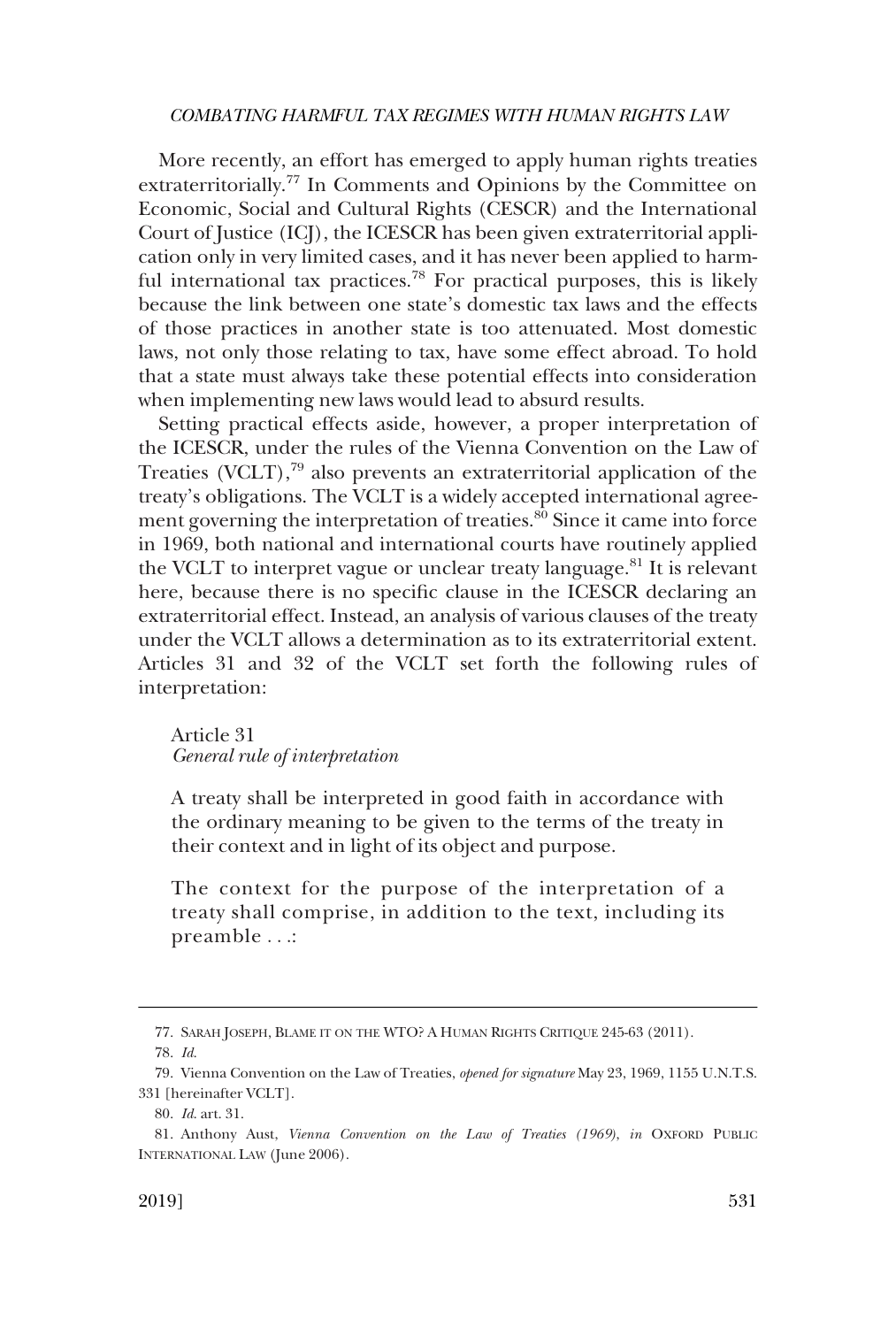. . .

(b) any instrument which was made by one or more parties in connection with the conclusion of the treaty and accepted by the other parties as an instrument related to the treaty.

There shall be taken into account, together with the context:

. . .

(b) any subsequent practice in the application of the treaty which established the agreement of the parties regarding its interpretation;

(c) any relevant rules of international law applicable in the relations between the parties

. . .

```
Article 32 
Supplementary means of interpretation
```
Recourse may be had to supplementary means of interpretation, including the preparatory work of the treaty and the circumstances of its conclusion, in order to confirm the meaning resulting from the application of article 32, or to determine the meaning when the interpretation according to article 31:

- (a) leaves the meaning ambiguous or obscure; or
- (b) leads to a result which is manifestly absurd or unreasonable.<sup>82</sup>

Thus, according to Article 31, it is proper to interpret the treaty's text in context and in light of the treaty's object and purpose. The context is derived from the text of the treaty and other instruments relating to the treaty. Subsequent state practice and relevant rules of international law are also to be taken into account. To confirm the meaning derived from the analysis under Article 31, Article 32 allows for an examination of the preparatory work of the treaty.

<sup>82.</sup> VCLT, *supra* note 80, art. 31.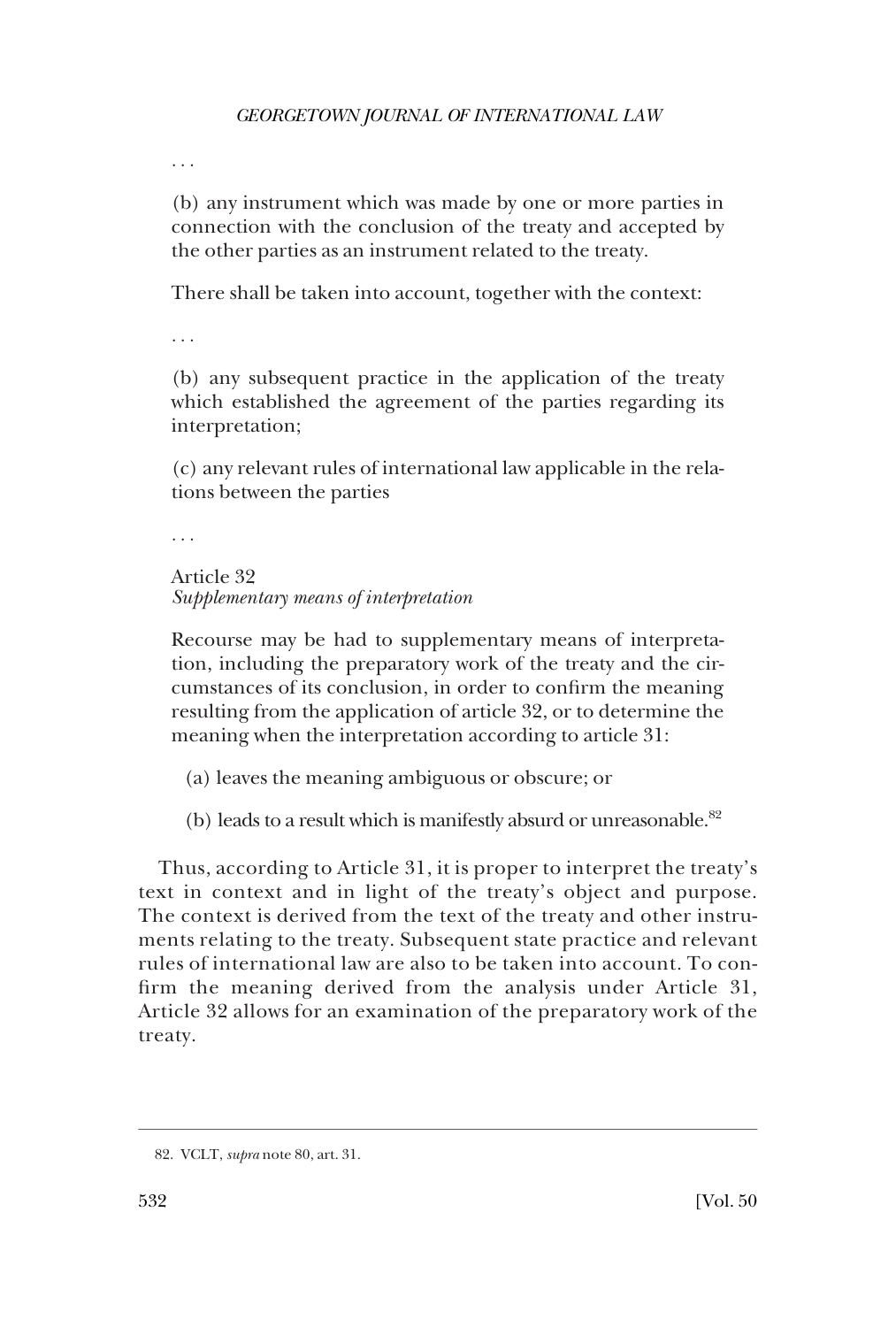# *a. The Context of the ICESCR*

<span id="page-16-0"></span>The context of a treaty can first be derived from the treaty's text. Unlike other international human rights agreements, the text of the ICESCR does not contain an explicit jurisdictional clause.<sup>83</sup> The only suggestion of any potential extraterritorial reach is through the treaty's international assistance and cooperation language. Article 2(1) of the ICESCR requires that

Each State Party to the present Covenant undertakes to take steps, individually and through international assistance and cooperation, especially economic and technical, to the maximum of its available resources, with a view to achieving progressively the full realization of the rights recognized in the present Covenant by all appropriate means, including particularly the adoption of legislative measures.<sup>84</sup>

Article 11(2) also requires States Parties to take into consideration food-importing and food-exporting states to ensure an equitable distribution of food supply in relation to need.85 Some argue that the international assistance and cooperation language alone promotes an extraterritorial application of the ICESCR.<sup>86</sup> It is clear that the language demonstrates that implementation of the ICESCR involves the contemplation of actors beyond a state's own borders. However, international assistance and an extraterritorial obligation to provide the rights in the treaty are two completely different requirements.

There are at least two ambiguities resulting from the international assistance and cooperation language. First, it is unclear whether international assistance and cooperation applies to all the rights in the treaty or only some. Numerous provisions within the Covenant explicitly make clear that international cooperation is especially important, if not

<sup>83.</sup> *E.g*., International Covenant on Civil and Political Rights, art. 2(1), *adopted* Dec. 16, 1966, 999 U.N.T.S. 171 ("Each State Party to the present Covenant undertakes to respect and to ensure to all individuals within its territory and subject to its jurisdiction the rights recognized in the present Covenant. . . .").

<sup>84.</sup> ICESCR, *supra* note 67, art. 2(1).

<sup>85.</sup> *Id*. art. 11(2).

<sup>86.</sup> *See* MATTHEW C.R. CRAVEN, THE INTERNATIONAL COVENANT ON ECONOMIC, SOCIAL, AND CULTURAL RIGHTS: A PERSPECTIVE ON ITS DEVELOPMENT 226 (1995); M. MAGDALENA SEPU¨LVEDA, THE NATURE OF THE OBLIGATIONS UNDER THE INTERNATIONAL COVENANT ON ECONOMIC, SOCIAL AND CULTURAL RIGHTS 274 (2003) ("[I]t is beyond doubt that States Parties are required to apply the Covenant within their territories and within the territory over which they have effective control.").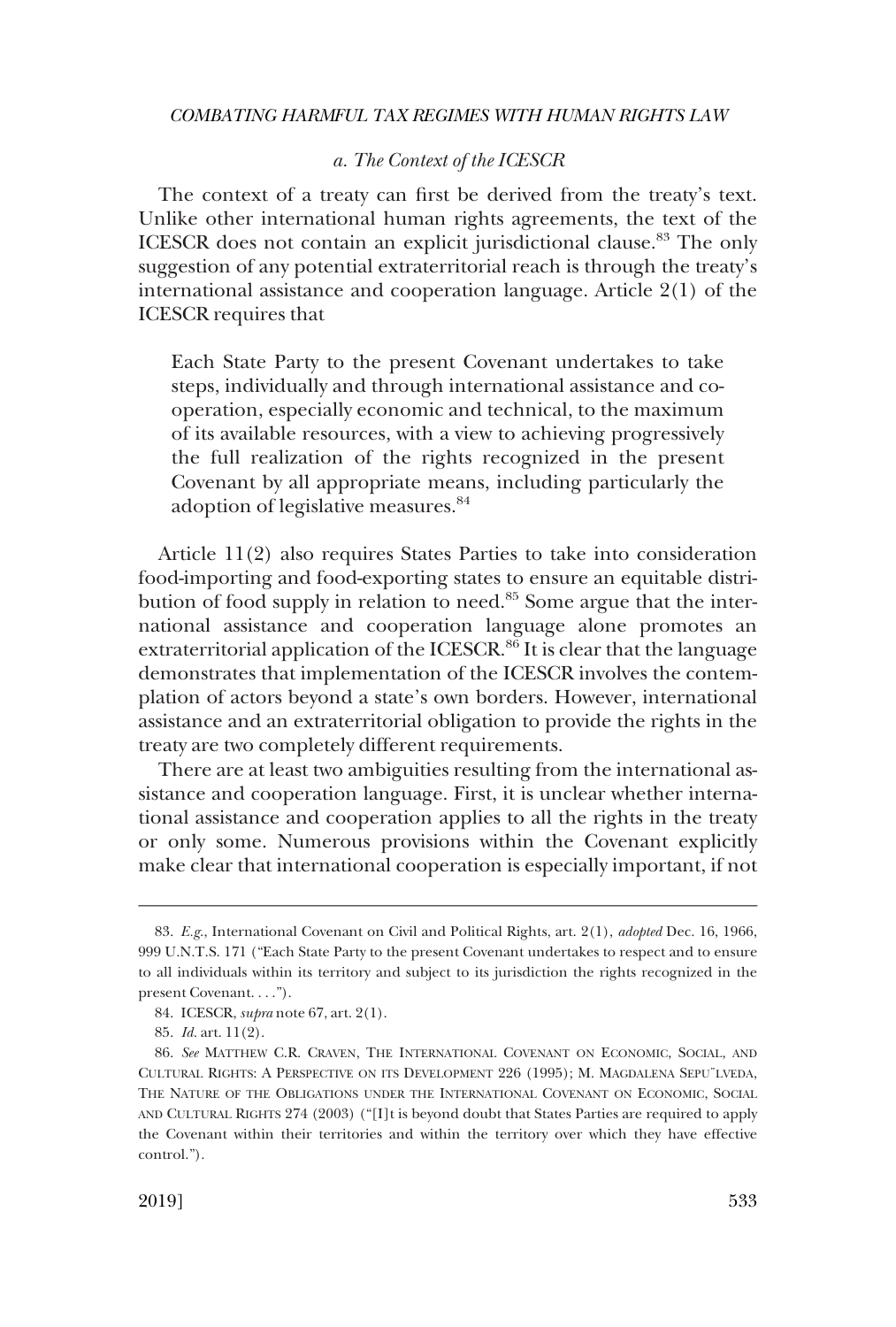necessary, in regard to certain rights. In Article 11, paragraph 1, the Covenant provides that "States Parties will take appropriate steps to ensure the realization of [the right to an adequate standard of living], recognizing to this effect the essential importance of *international co-operation*  based on free consent."87 Article 11, paragraph 2 also speaks to international cooperation in that "States Parties to the present Covenant, recognizing the fundamental right of everyone to be free from hunger, shall take, individually and through *international co-operation*, the measures, including specific programmes, which are needed."88 Finally, Article 15, paragraph 4 recognizes "benefits to be derived from the encouragement and development of *international contacts and co-operation* in the scientific and cultural fields."89

Since international cooperation is mentioned in regard to the rights to an adequate standard of living, to be free from hunger, and to enjoy the benefits of scientific progress and its applications, a potential interpretation could result that international cooperation is neither important nor necessary in respect of other rights. The canon of interpretation "*expressio unius est exclusio alterius*" holds that when one or more things of a class are expressly mentioned, others of the same class are excluded.<sup>90</sup> Therefore, international cooperation may only be necessary in regard to certain rights.

Regardless of whether the international cooperation requirement applies only to the aforementioned rights or to all the rights in the treaty, the ICESCR's application in most cases involving harmful tax practices would be only marginally different. Harmful tax practices of developed nations deplete the revenue of developing nations, which in turn hinders the developing nation's ability to provide an adequate standard of living, to eradicate hunger, and to guarantee the right to enjoy the benefits of scientific progress and its applications.<sup>91</sup> Therefore, as long as these three rights are lacking in the developing nation, which they often are, this ambiguity would not prevent the finding of a violation. However, if these rights are already fulfilled in the nations under review, the analysis would likely stop here.

Second, although provisions throughout the ICESCR require international cooperation to guarantee at least some of the economic,

<sup>87.</sup> ICESCR, *supra* note 67, art. 11(1) (emphasis added).

<sup>88.</sup> *Id*. art. 11(2) (emphasis added).

<sup>89.</sup> *Id*. art. 15(4) (emphasis added).

<sup>90.</sup> *Expressio unius est exclusio alterius*, BLACK'S LAW DICTIONARY (10th ed. 2014).

<sup>91.</sup> *See* Cohen, *supra* note 12 (explaining how bank secrecy laws deprive developing nations of revenue needed to meet basic needs. This same analysis is applicable to all tax laws allowing for evasion.).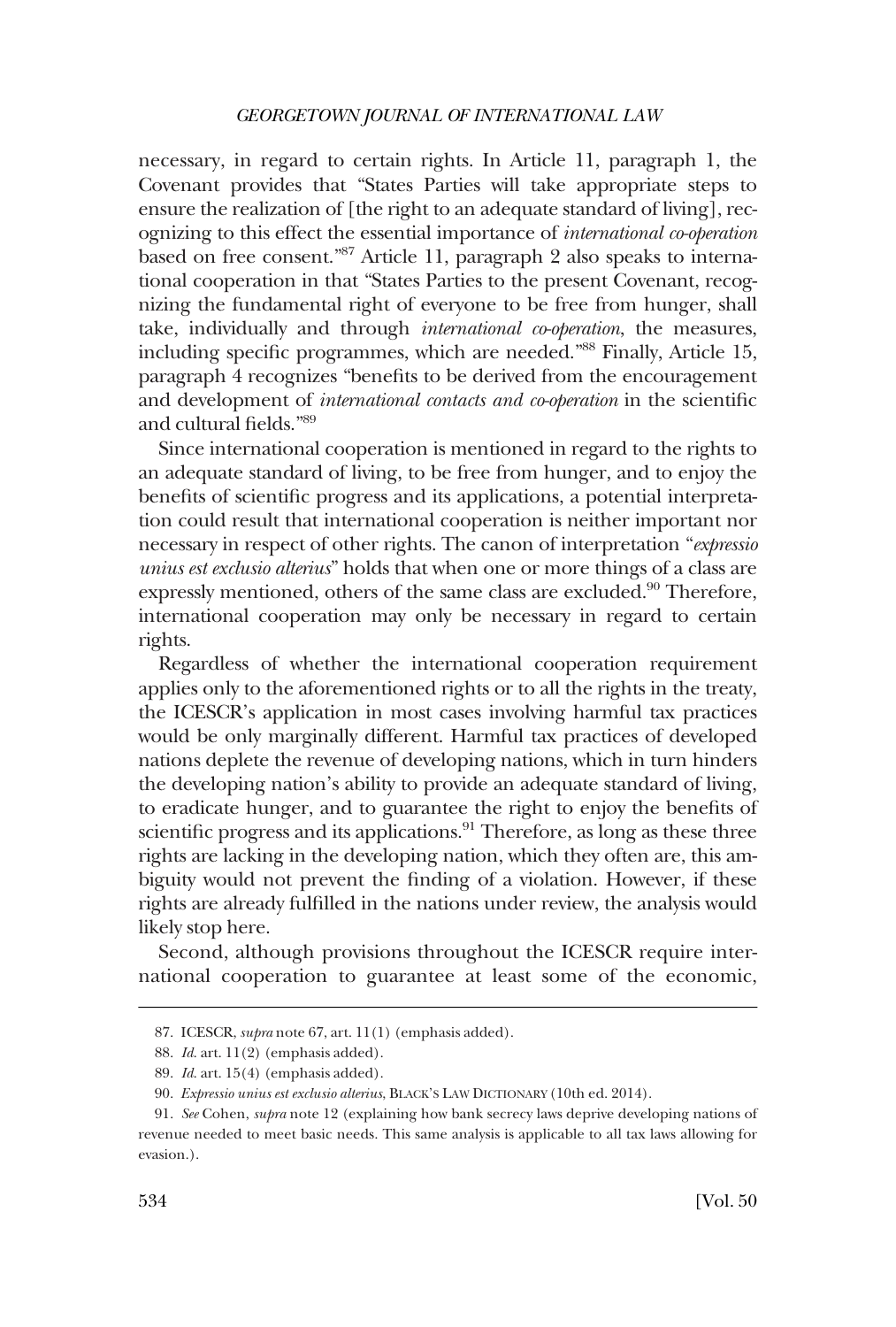social, and cultural rights in the Covenant, the text is silent as to whom each State Party must guarantee these rights. $92$  That is to say, the extent of the international cooperation could be interpreted in two ways. The language could be understood as requiring that States Parties must collaborate with other states to guarantee rights to those *within their own borders*. 93 Under this interpretation, the treaty does not carry an extraterritorial obligation. Conversely, and as some scholars have argued, the language might mean that States Parties must collaborate internationally to guarantee rights *internationally*. 94

The first interpretation is correct, because it follows the internationally accepted principle that states owe human rights obligations only to those within their own jurisdiction.<sup>95</sup> Further, the treaty's text in no way suggests a deviation from common principles of human rights law. Article 23 provides more detail as to what kind of international cooperation is necessary under the ICESCR by describing international action:

The States Parties to the present Covenant agree that international action for the achievement of the rights recognized in the present Covenant includes such methods as the conclusion of conventions, the adoption of recommendations, the furnishing of technical assistance and the holding of regional meetings and technical meetings for the purpose of consultation and study organized in conjunction with the Governments concerned.<sup>96</sup>

Articles 2 and 23 together do not lead to the conclusion that states must alter their domestic laws for the promotion of human rights elsewhere. Therefore, states should not be obligated under human rights law to terminate bank secrecy laws or put an end to secret rulings in the event that such practices cause harm to residents of another nation. Since international assistance includes the conclusion of covenants for the promotion of human rights, $97$  one might argue that a tax treaty allowing for the credit method of relieving taxation is contrary to the obligation under the ICESCR. However, taking into consideration the

<sup>92.</sup> ICESCR, *supra* note 67, arts. 11(1), 11(2), 15(4).

<sup>93.</sup> *See* Coomans, *supra* note 76, at 6 (explaining the general rule relating to human rights treaties that states have a responsibility to uphold the rights of individuals within their own borders).

<sup>94.</sup> *Id*. at 6.

<sup>95.</sup> *Id*. at 5.

<sup>96.</sup> ICESCR, *supra* note 67, art. 23.

<sup>97.</sup> *Id*.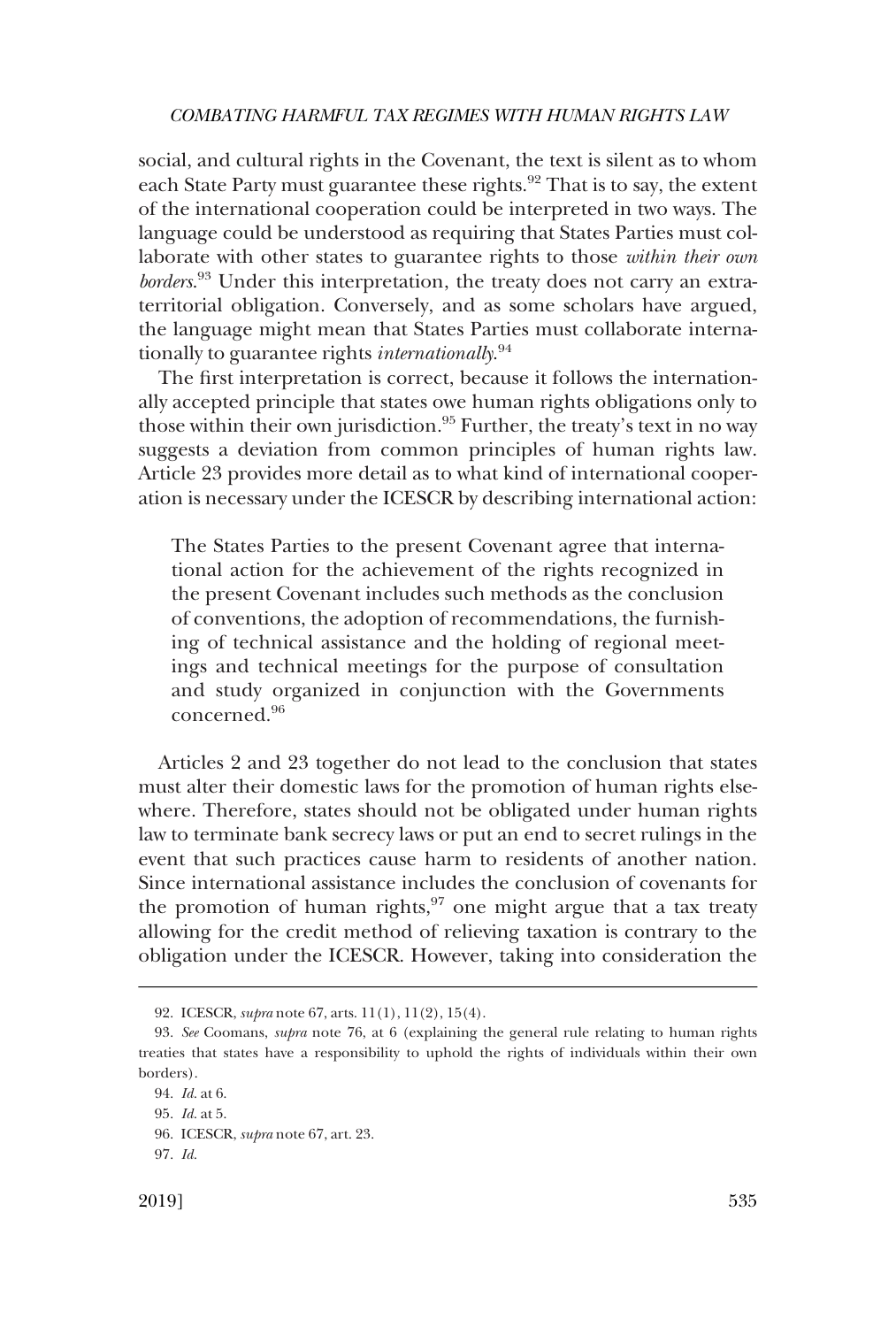<span id="page-19-0"></span>principle of human rights law that a state only owes obligations to those within its jurisdiction, it follows that the "conclusion of covenants" requirement means that a state should attempt to negotiate treaty terms that are helpful to its *own* residents. It does not lead to an obligation that nations must enact treaties that benefit nonresidents. Therefore, the extent of the Covenant's extraterritoriality can be described as follows: States Parties have an obligation to fulfill the positive rights in the Covenant to those in their jurisdiction, and they have an obligation to obtain technical and economic assistance from other nations in order to fulfill those rights.

# *i. Instruments Made in Connection with the Covenant*

The instruments made in connection with the conclusion of the ICESCR support the interpretation derived from its text. States' reservations and declarations adopted when signing and ratifying the ICESCR shed light on its extraterritorial application. The United Kingdom reserved the right "not to apply sub-paragraph (b) of paragraph 1 [of Article 8] in Hong Kong."98 It also declared that "the provisions of the Covenant shall not apply to Southern Rhodesia unless and until they inform the Secretary-General of the United Nations that they are in a position to ensure that the obligations imposed by the Covenant in respect of that territory can be fully implemented."99 At the time of the ICESCR's enactment, Hong Kong and Zimbabwe (then-Southern Rhodesia) both belonged to the British Crown.<sup>100</sup> Therefore, the United Kingdom's concern about the application of the treaty in both territories demonstrates a belief that the treaty only applies to foreign areas that are under the jurisdiction of a State Party. If the treaty had an all-encompassing extraterritorial application, the United Kingdom would have no reason to renounce its obligation specifically to these two areas.

Further, Article 2 of the Optional Protocol to the ICESCR demonstrates the absence of an extraterritorial effect. Article 2 allows communications to be submitted "by or on behalf of individuals or groups of individuals, *under the jurisdiction of a State Party*, claiming to be victims of a violation of any of the economic, social and cultural rights set forth in

<sup>98.</sup> Reservation to ICESCR of the United Kingdom of Great Britain and Northern Ireland, 1976 U.N.T.S. 993 (May 20).

<sup>99.</sup> *Id*.

*How Britain said farewell to its Empire*, BBC (July 23, 2010), [http://www.bbc.com/news/](http://www.bbc.com/news/magazine-10740852/) 100. [magazine-10740852/](http://www.bbc.com/news/magazine-10740852/).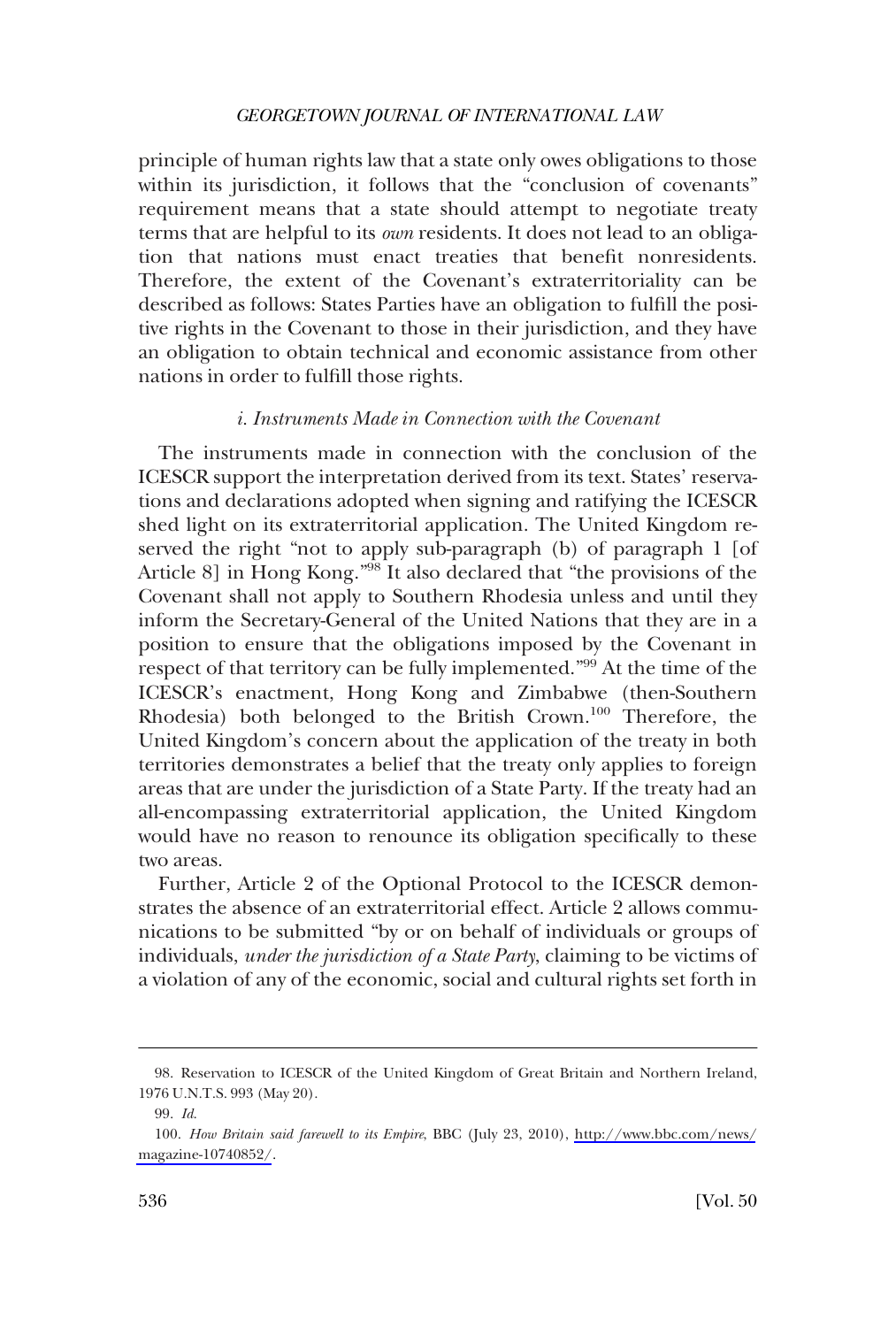<span id="page-20-0"></span>the Covenant *by that State Party*."101 Therefore, a victim of a violation under the ICESCR can only bring a claim against the State Party if he or she is under that state's jurisdiction. This provision clearly suggests that the ICESCR does not have an extraterritorial effect, because if a state breached its obligation to an individual outside its jurisdiction, that individual would have no means of resolving his or her dispute. Article 13 further supports this lack of extraterritoriality in referring only to individuals within a state's jurisdiction.<sup>102</sup>

# *ii. Subsequent Developments Following the Ratification of the ICESCR*

Subsequent developments aid in interpreting a treaty under the VCLT by demonstrating the treaty's function in practice.<sup>103</sup> As regards the ICESCR, most subsequent developments have come by form of the CESCR, which has commented on the extraterritorial application of the treaty in multiple instances.104 Its Comments are not binding on states, but they are informative in determining a proper interpretation of the treaty.<sup>105</sup> The CESCR has often relied on the "international cooperation and assistance" language in considering the treaty's extraterritorial application.106

In one particular instance, the CESCR hinted at the extraterritoriality of the treaty. Regarding water rights, the Committee explained:

To comply with their international obligations in relation to the right to water, States parties have to respect the enjoyment of the right in other countries. International cooperation requires States parties to refrain from actions that interfere, directly or indirectly, with the enjoyment of the right to water in other countries. Any activities undertaken within the State party's jurisdiction should not deprive another country of the ability to realize the right to water for persons in its jurisdiction  $\dots$ .<sup>107</sup>

<sup>101.</sup> G.A. Res. 63/117, annex, Optional Protocol to the International Covenant on Economic, Social and Cultural Rights art. 2 (Dec. 10, 2008) (emphasis added) [hereinafter ICESCR Optional Protocol].

<sup>102.</sup> *Id*. art. 13.

<sup>103.</sup> VCLT, *supra* note 80, art. 31.

<sup>104.</sup> JOSEPH, *supra* note 78, at 245-63.

<sup>105.</sup> *Id*.

<sup>106.</sup> *Id*.

<sup>107.</sup> *Id*. at 250-51 (citing CESCR, General Comment No. 15: The Right to Water, U.N. Doc. E/  $C.12/2002/11$  (2003)).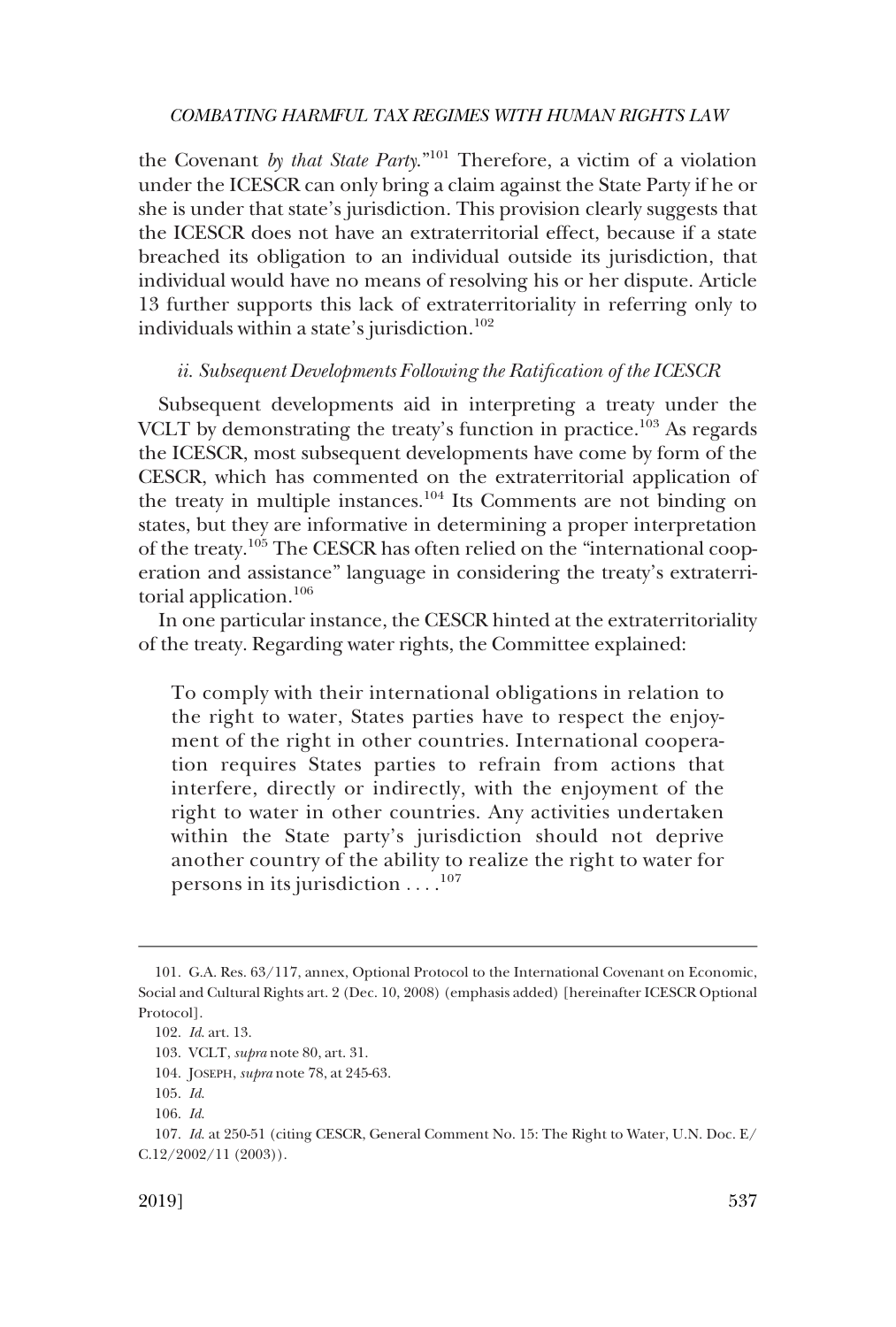Yet the Committee has also made clear that the treaty has broader application in cases of health crises.108 Therefore, even if states might be obliged to take other states' needs into consideration when forming emergency health policies, such as concerns the enjoyment of water, they are still under no obligation to positively guarantee these rights in other states. Moreover, there is no suggestion that States Parties must consider the needs of other states in areas aside from emergency health policy.109

In most of its General Comments, however, the CESCR has limited its extension of the Covenant's extraterritoriality to areas over which a state exercises control. For instance, the Committee explained that when imposing sanctions, States Parties to the ICESCR should take upmost care to ensure that economic, social, and cultural rights are still met in the country upon which sanctions are imposed.<sup>110</sup> Its reasoning was based on the fact that "when an external party takes upon itself even partial responsibility for the situation within a state (whether under Chapter VII of the Charter or otherwise), it also unavoidably assumes a responsibility to do all within its powers to protect the economic, social and cultural rights of the affected population."111 The Committee described this obligation, however, as a negative one that only pertains to the action at issue.<sup>112</sup> That is to say, if the United States imposes sanctions on North Korea, it is not obliged to start giving North Koreans food supplies, nor must it implement tax laws that are favorable towards North Korea. Rather, the United States would be required to ensure that the sanctions specifically do not deprive North Koreans of the right to an adequate food supply. Likewise, the Committee has held regarding the Israel-Palestine conflict that the decisive factor in determining extraterritoriality under the ICESCR is whether one state exercises effective control over a foreign territory and over the populations residing within that territory.<sup>113</sup>

Finally, the Committee has interpreted the international cooperation and assistance language as requiring that each State Party work with other states to promote international policies that will allow it to

<sup>108.</sup> *Id*.

<sup>109.</sup> *See id*. at 254 (citing CESCR, General Comment No. 14: The Right to the Highest Attainable Standard of Health (Art. 12), ¶¶ 38-40, UN Doc. E/C.12/2000/4 (2000)).

<sup>110.</sup> Coomans, *supra* note 76, at 10-13.

<sup>111.</sup> *Id*. at 11 (quoting CESCR, General Comment No. 8: The relationship between economic sanctions and respect for economic and social rights,  $\P$  13, U.N. Doc. E/C.12/1997/8 (1997)).

<sup>112.</sup> *Id*.

<sup>113.</sup> CESCR, Concluding Observations regarding Israel's Initial Report, ¶¶ 17-22, U.N. Doc. E. C.12/1/27 (1998).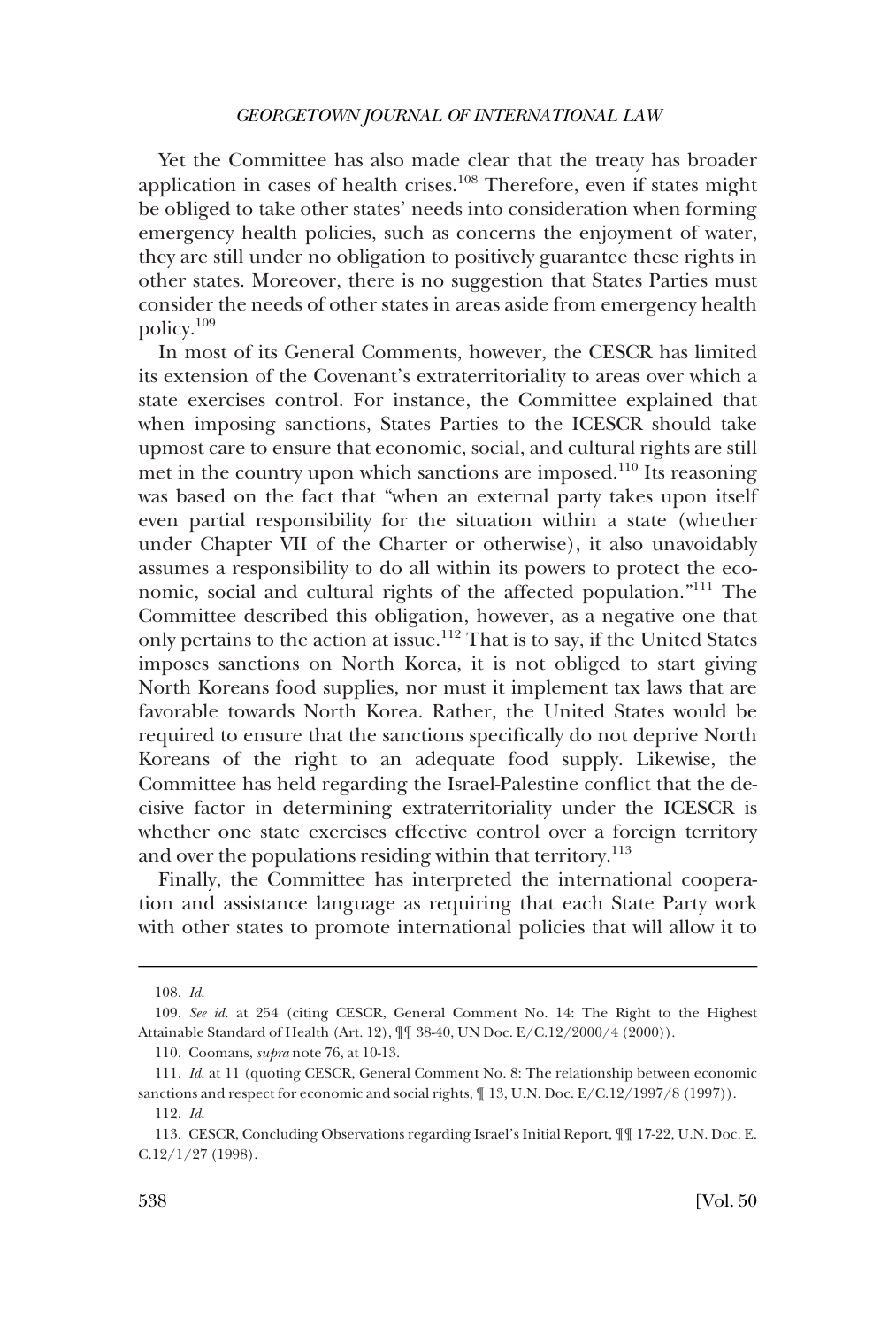fulfill its own treaty obligations.<sup>114</sup> For instance, when reviewing one of Italy's routine reports, the CESCR encouraged the Italian government "as a member of international organisations, in particular IMF and the World Bank, to do all it can to ensure that the policies and decisions of those organisations are in conformity with the obligations of States Parties to the Covenant."115 The Committee has made similar remarks when reviewing the reports of other nations, such as Belgium, Japan, and Germany.116 Therefore, in these instances, the international cooperation principle has not been treated as an extraterritorial expansion of the treaty, but instead as a requirement that states work together in the international organizations to which they belong to make sure that obligations are met. This interpretation is exactly in line with the meaning derived from the treaty's text. As applied to international tax practices, the Committee would therefore require that Italy promote language in tax treaties that will allow Italy to fulfill its obligations to its own people. It would not require that Italy take into considerations the needs of every individual abroad.

The Committee's view on the ICESCR has further been supported by decisions of the ICJ. In *Democratic Republic of Congo v. Uganda*, for instance, the ICJ explained that states are responsible for acts performed abroad while exercising jurisdiction in occupied territories.<sup>117</sup> Likewise, in the *Legal Consequences of the Construction of a Wall in the Occupied Palestinian Territories*, the ICJ held that states have an obligation under the ICESCR to "territories over which a State party has sovereignty and to those over which that State exercises territorial jurisdiction."118 Therefore, both the CESCR and the ICJ clearly believe that the ICESCR applies extraterritorially, but only in very limited circumstances where one State Party exercises some sort of control over another state.

It is worth noting that states often assist each other in achieving the rights set out in the ICESCR, but they do so voluntarily. In fact, the CESCR has urged developed states to assist their developing neighbors

<sup>114.</sup> SEPÚLVEDA, *supra* note 87, at 339 (quoting CESCR, Concluding Observations Italy,  $\parallel$  26,  $E/2001/22$  (2005)).

<sup>115.</sup> *Id*.

<sup>116.</sup> *Id*.

<sup>117.</sup> JOSEPH, *supra* note 78, at 250 (citing Armed Activities on the Territory of the Congo (Democratic Republic of the Congo v. Uganda), Judgment, Merits, 2005 I.C.J. Rep. 168, ¶ 216 (June 23)).

<sup>118.</sup> *Id*. (citing Legal Consequences of the Construction of a Wall in the Occupied Palestinian Territory, Advisory Opinion, 2004 I.C.J. Rep. 136 ¶¶ 111-13 (Dec. 8)).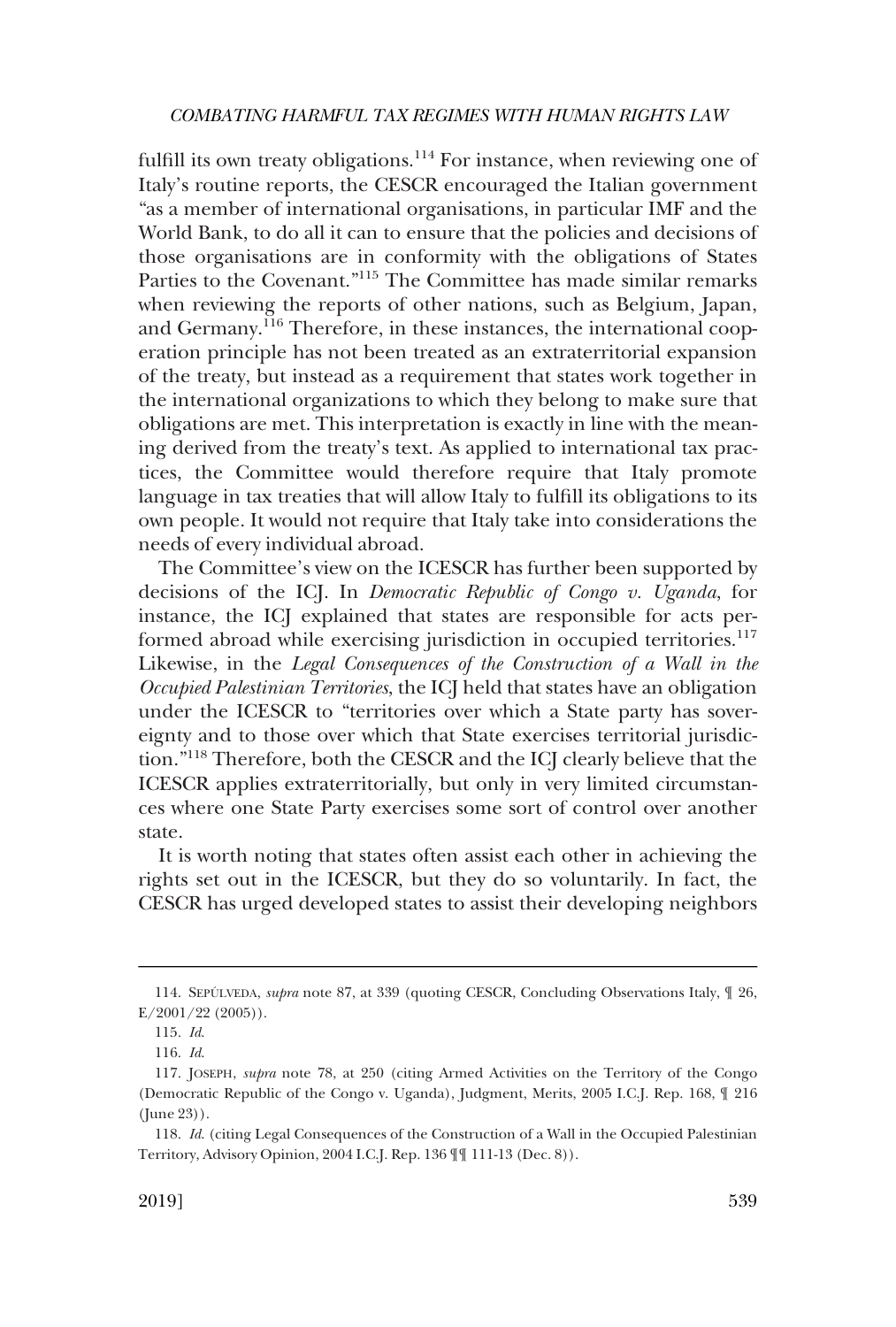in combatting poverty and hunger.<sup>119</sup> It is important to note, however, that the CESCR uses recommendatory language, such as "should," instead of referring to any sort of binding obligation with words like "must."<sup>120</sup> Thus, state practice of international aid and assistance is not the result of a treaty obligation, but rather a plain desire to help those in need.

In light of these interpretations, subsequent practice following the ratification of the treaty does not suggest that harmful international tax practices amount to violations of the ICESCR. When the United States devises its tax laws, it is not required to take into consideration how those laws could potentially take revenue away from other states.<sup>121</sup> The interpretations by the CESCR and the ICJ do suggest that the United States might have to consider such effects regarding territories over which it exercises jurisdiction, because it takes upon itself the responsibility for the situation within a state.<sup>122</sup> It also might have to consider the needs of other states when adopting health policies during times of crisis.123 But these situations are limited, and when they have arisen in the past, states have already been cognizant to function within the corners of the treaty.124 For example, before the United States got rid of the credit method for relieving double taxation, it enacted Section 933 of the Internal Revenue Code, which exempted Puerto Rican source income from federal tax.125 Essentially, the law eliminated the negative effect of the credit method on U.S. investments in Puerto Rico.<sup>126</sup> This enactment demonstrated the understanding of the U.S. government that it had an obligation to Puerto Rico as a U.S. territory, but it did not have a similar obligation to states where it lacked jurisdiction. Aside from similar situations, where one state has jurisdiction over the people in another, practices developing subsequent to the ratification of the ICESCR do not suggest that States Parties are under an obligation to write their tax laws in consideration of their potential effects abroad.<sup>127</sup>

<sup>119.</sup> *See, e.g*., General Comment No. 15, *supra* note 108, ¶ 33 ("[S]teps should be taken by States parties to prevent their own citizens and companies from violating the right to water of individuals and communities in other countries.").

<sup>120.</sup> Coomans, *supra* note 76, at 29.

<sup>121.</sup> Nowhere in the tax code does Congress state it is following a requirement to consider the revenue capabilities of other nations. *See* 26 U.S.C. § 1 (2018).

<sup>122.</sup> *See supra* notes 109-120 and accompanying text.

<sup>123.</sup> CESCR, General Comment No. 14, *supra* note 110.

<sup>124.</sup> *See, e.g*., Income from sources within Puerto Rico, 26 U.S.C. § 933 (2012).

<sup>125.</sup> *Id*.

<sup>126.</sup> *Id*.

<sup>127.</sup> *See supra* notes 105-128 and accompanying text.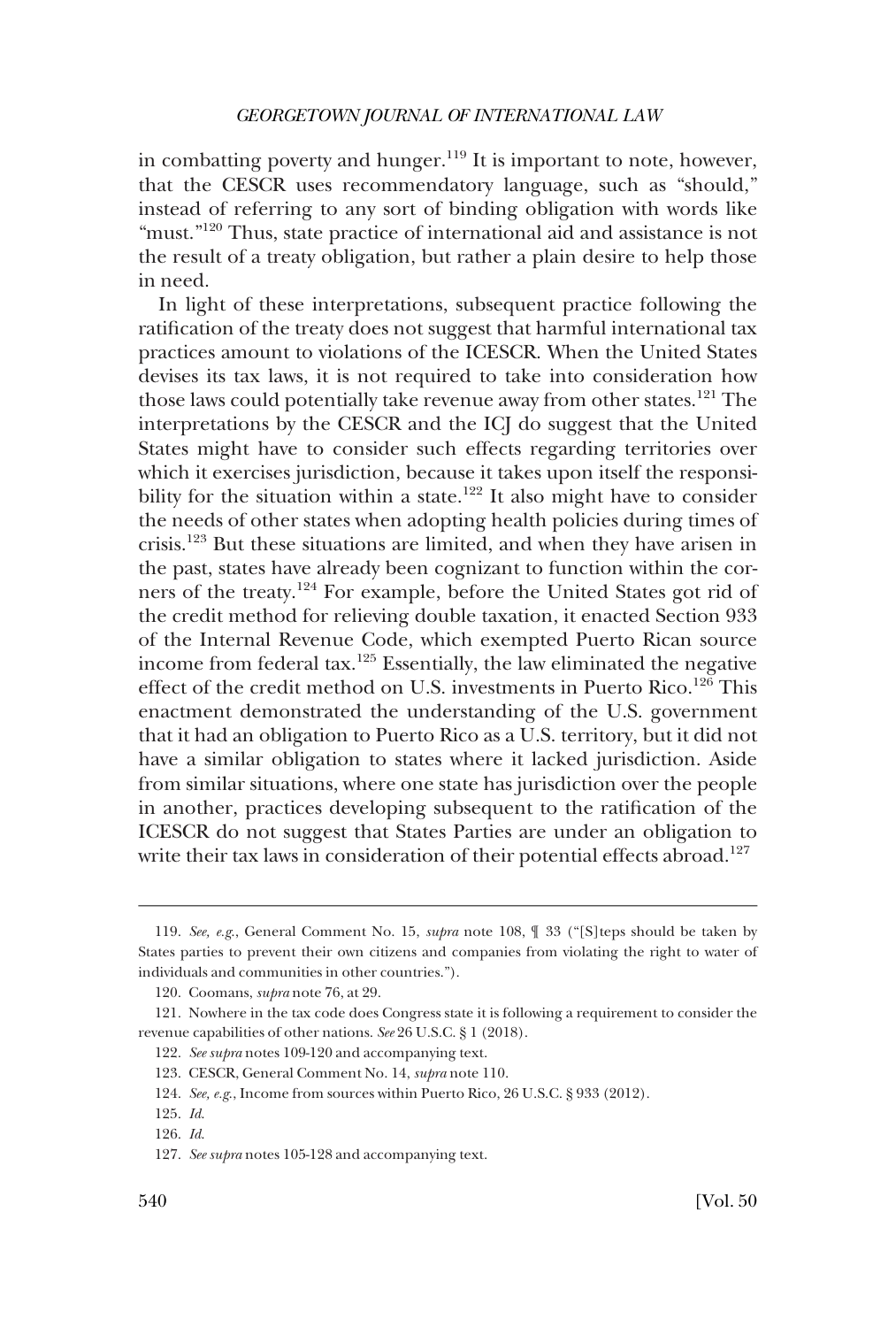# *b. The Object and Purpose of the ICESCR*

<span id="page-24-0"></span>The Covenant's object and purpose is described in the Preamble to the ICESCR as well as in the Preamble to the Optional Protocol. The Preamble of the ICESCR supports the interpretation derived from the rest of the texts that States Parties do not have an obligation to those outside their own jurisdiction.128 The Preamble to the Option Protocol is more open to an extraterritorial application, but it does not contradict the findings from the treaty's text.<sup>129</sup>

The language of the Preamble demonstrates that the ICESCR intends to guarantee economic, social, and cultural rights to all human beings. It makes clear that the Covenant was accepted upon the consideration that "recognition of inherent dignity and of the equal and inalienable rights of all members of the human family is the foundation of freedom, justice and peace in the world...  $.^{130}$  The language goes on to acknowledge that the rights in the Covenant "derive from the inherent dignity of the human person...."<sup>131</sup> It again emphasizes the rights of all human beings in that "the ideal of free human beings enjoying freedom from fear and want can only be achieved if conditions are created whereby everyone may enjoy his economic, social and cultural rights, as well as his civil and political rights...  $.^{132}$  From these provisions, it is clear that the purpose of the Covenant is to provide the universal protection of economic, social, and cultural rights. One might argue that to distinguish between individuals within a state's jurisdiction and those outside its jurisdiction in guaranteeing rights would be contrary to the universality of the treaty.

The discussion of individuals' obligations in the Preamble, however, supports an interpretation void of extraterritoriality. After espousing the principle of universal protection, the Preamble emphasizes that an individual maintains an obligation specifically to the community to which he or she belongs.<sup>133</sup> It maintains that "the individual, having duties to other individuals and to the community to which he belongs, is under a responsibility to strive for the promotion and observance of the rights recognized in the present Covenant. . . ."134 The Preamble is silent on the states' obligations. However, if the object and purpose of

130. *Id*.

133. *Id*. 134. *Id*.

<sup>128.</sup> ICESCR, *supra* note 67, pmbl.

<sup>129.</sup> ICESCR Optional Protocol, *supra* note 102, pmbl.

<sup>131.</sup> *Id*.

<sup>132.</sup> *Id*.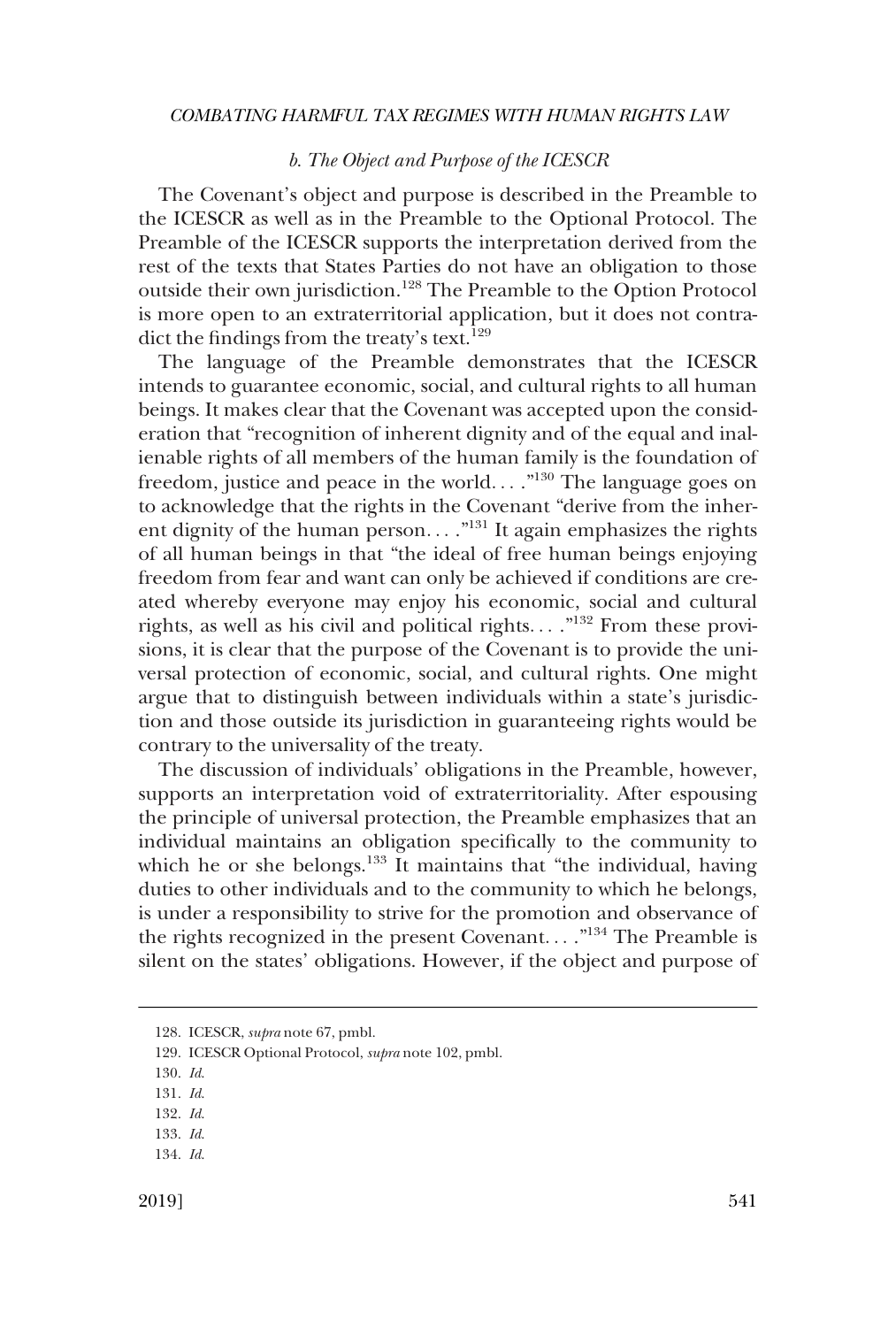<span id="page-25-0"></span>the treaty is achievable where individuals only owe an obligation to their own communities, it can also be understood that the object and purpose is achievable where states owe an obligation only to those in their own jurisdiction. An individual's actions could just as easily deprive people outside its jurisdiction of human rights as could states' actions For instance, an individual who avoids paying taxes owed in a source state deprives that nation's citizens of just as much revenue as if the nation were to provide a secret ruling obviating the individual's tax obligation. Therefore, in this context, it does not follow logically that individuals only have duties to those in their communities, but States Parties have obligations abroad.

Unlike the Preamble to the ICESCR, the Preamble to the Optional Protocol of the ICESCR is more friendly towards an extraterritorial application.135 The Preamble to the Optional Protocol reaffirms "the universality, indivisibility, interdependence and interrelatedness of all human rights and fundamental freedoms."136 Thus, it acknowledges other human rights as a part of the equation. The International Covenant on Civil and Political Rights (ICCPR) has, more often, been interpreted as carrying an extraterritorial application.<sup>137</sup> One might argue that if civil and political rights are interdependent with economic, social, and cultural rights, then economic, social, and cultural rights likewise carry an extraterritorial obligation. However, this argument fails because intent to provide the rights in one treaty cannot be transposed onto another treaty. Since the rest of the Preamble to the Optional Protocol is otherwise similar to the language of the ICESCR, it holds that the object and purpose does not require extraterritorial application.138

# *c. Travaux Pre´paratoires of the ICESCR*

Article 32 of the VCLT provides that the purpose of the *travaux préparatoires* in interpreting a treaty is to confirm any meaning derived from the context and the object and purpose of the treaty.139 The *travaux préparatoires* of the ICESCR do not speak directly to the extraterritorial application of the treaty. During the drafting stage, however, there was a small discussion surrounding the international cooperation

<sup>135.</sup> ICESCR Optional Protocol, *supra* not 102, pmbl.

<sup>136.</sup> *Id*.

<sup>137.</sup> JOSEPH, *supra* note 78, at 248-49.

<sup>138.</sup> ICESCR Optional Protocol, *supra* not 102, pmbl.

<sup>139.</sup> VCLT, *supra* note 80, art. 32.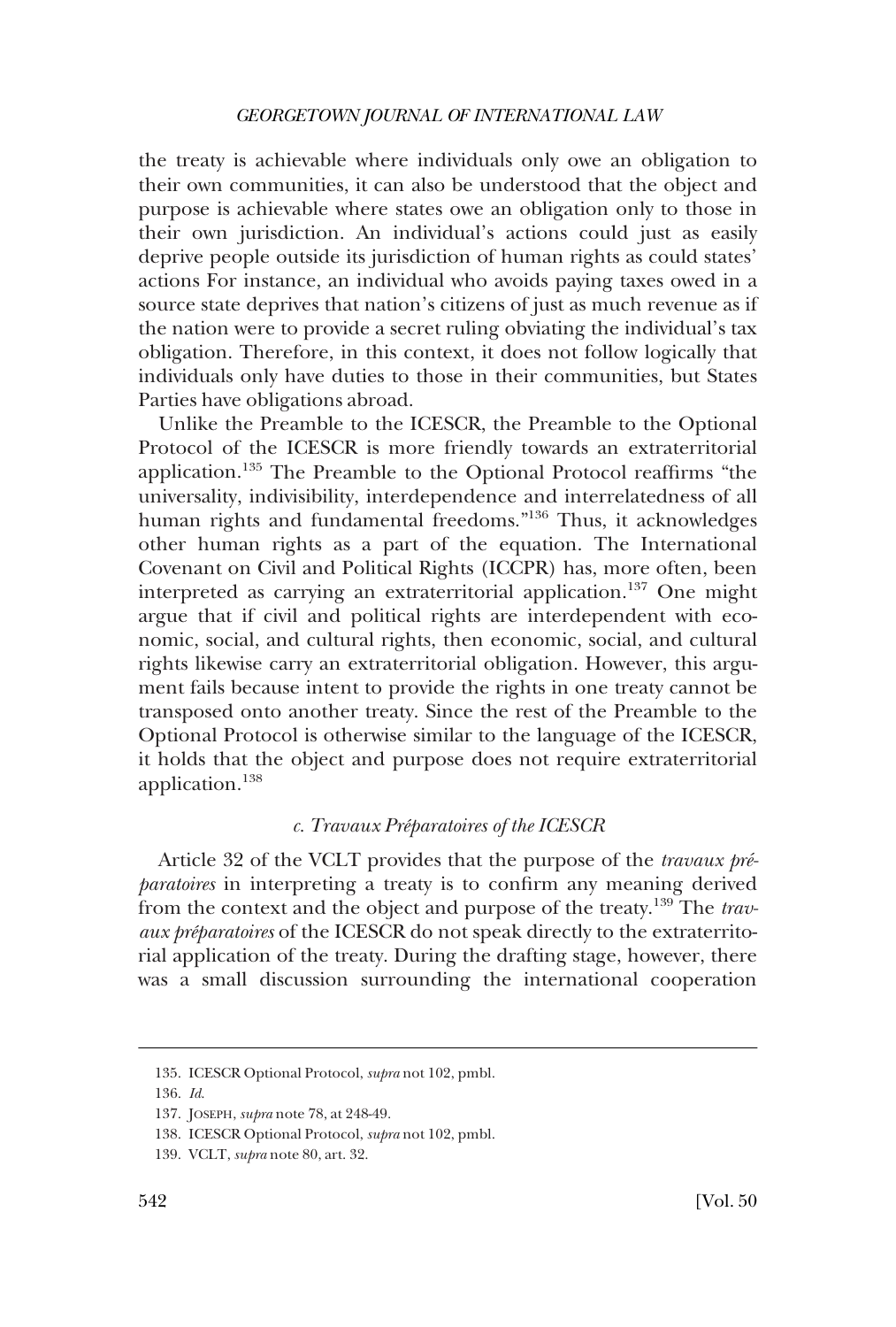<span id="page-26-0"></span>language.<sup>140</sup> A Syrian delegate proposed that the phrase "based on free consent" be added to make clear that international assistance was voluntary.<sup>141</sup> The Syrian amendment passed, in part because there was a large number of abstentions to the vote.<sup>142</sup> In his book on extraterritoriality, Maarten den Heijer suggests that the abstention was likely due to the fact that delegates did not view the international cooperation language as "detailed enough to be seen as compulsory" in the first place.143 Therefore, the delegates' reaction to the Syrian amendment clearly supports the meaning otherwise derived, that the treaty does not apply extraterritorially.

#### D. *Concluding Remarks on Harmful International Tax Practices*

An analysis of the ICESCR under the VCLT does not support an extraterritorial application of the treaty. The context of the treaty does not encourage extraterritoriality,<sup>144</sup> nor does the treaty's object and purpose.145 But those suffering from harmful international tax practices are not left completely without a remedy. The new BEPS project of the OECD encourages the adoption of multiple anti-avoidance mechanisms to prevent mismatched rules that allow companies to shift profits to places where economic activity does not actually take place.<sup>146</sup> Over 100 countries have signed onto BEPS, including a number of developing nations who have staged their concerns since the early days of the project.<sup>147</sup> This solution is not a perfect one and fails to give a direct outlet to individual victims of tax abuse, but it improves the international tax schema by preventing scenarios like LuxLeaks from reoccurring.

# III. IMPROVING DOMESTIC TAX SYSTEMS THROUGH HUMAN RIGHTS LAW

Not all hope is lost for the relationship between tax and human rights. It is the argument of this author that scholars and international

<sup>140.</sup> U.N. GAOR, Third Committee, 11th Sess., 742nd mtg. ¶ 33, U.N. Doc. A/C.3/SR.742 (Jan. 25, 1957).

<sup>141.</sup> *Id*.

<sup>142.</sup> MAARTEN DEN HEIJER, EUROPE AND EXTRATERRITORIAL ASYLUM 37-38 (2011).

<sup>143.</sup> *Id*.

<sup>144.</sup> *See supra* notes 85-129 and accompanying text.

<sup>145.</sup> *See supra* notes 130-140 and accompanying text.

<sup>146.</sup> Base erosion and profit shifting, ORGANISATION FOR ECONOMIC CO-OPERATION AND DEVELOPMENT, [http://www.oecd.org/tax/beps/.](http://www.oecd.org/tax/beps/)

*About the Inclusive Framework on BEPS*, ORGANISATION FOR ECONOMIC CO-OPERATION AND 147. DEVELOPMENT,<http://www.oecd.org/tax/beps/beps-about.htm/>.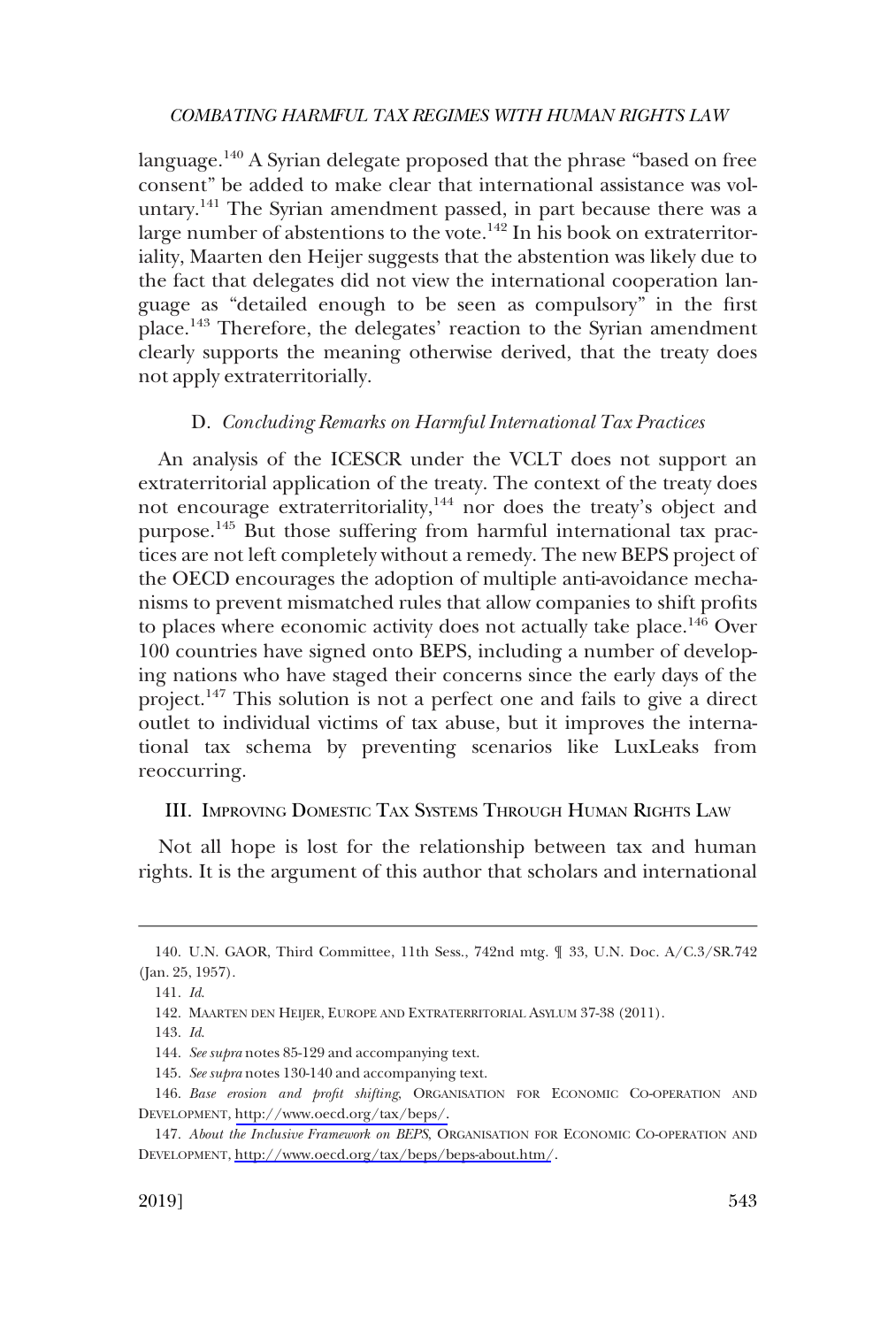organizations are applying international human rights law to the wrong kind of tax practices. The current literature focuses heavily on states' deprivation of revenue through foreign bank secrecy laws and tax rulings that encourage tax dodgers to move to their jurisdiction.<sup>148</sup> However, claims upon these bases have shown to be fruitless, and human rights law can be better applied toward other areas lacking in extraterritoriality difficulties.

Although it is difficult to address harmful international tax practices through human rights mechanisms, such mechanisms can more successfully resolve failing domestic tax systems, and individuals can more readily bring claims against their own governments.<sup>149</sup> While foreign actors deprive individuals in developing countries of revenue, so do the governments of those countries. Unequal tax policies and inadequate administration procedures prevent the mobilization of revenue, which in turn impedes governments' ability to provide basic needs to their people.150 Holding a government accountable for revenue mobilization failures eliminates the problems of extraterritoriality that arise with international tax harms. It is also likely to have better long-term effects, if a government responds to the claims against it by changing its policies and procedures. The rest of this Note, therefore, discusses the application of international human rights law to domestic tax failures.

Little attention is given to domestic tax concerns around the world. Developing nations have struggled for years to determine a successful kind of tax.151 Organizations like the World Bank and the IMF have long advocated for a broad Value Added Tax  $(VAT)^{152}$  on consumer goods.153 But the VAT's success is contested, with some scholars instead promoting increased taxes on imports, exports, and excises.<sup>154</sup> Developing nations also struggle to ensure the progressivity of their tax codes.155 In turn, the majority of revenue collection falls on the poorest

<sup>148.</sup> *E.g*. INT'L BAR ASS'N, *supra* note 11, at 140; Cohen, *supra* note 12.

<sup>149.</sup> *See supra* notes 279-393 and accompanying text.

<sup>150.</sup> *See supra* notes 162-213 and accompanying text.

<sup>151.</sup> *See* Reuven Avi-Yonah & Yoram Margalioth, *Taxation in Developing Countries: Some Recent Support and Challenges to the Conventional View*, 27 VA. TAX REV. 1 (2007).

<sup>152.</sup> The VAT is a type of consumption tax on the value added to goods and services. What is *VAT?*, EUR. COMM'N, [https://ec.europa.eu/taxation\\_customs/business/vat/what-is-vat\\_en](https://ec.europa.eu/taxation_customs/business/vat/what-is-vat_en) (last visited May 2, 2018).

<sup>153.</sup> Avi-Yonah & Margalioth, *supra* note 152, at 3.

<sup>154.</sup> *Id*.

<sup>155.</sup> *See* Norman Gemmell & Oliver Morrissey, *Tax Structure and the Incidence on the Poor in Developing Countries* (Univ. of Nottingham Ctr. for Res. in Econ. Dev. & Int'l Trade, Res. Paper No. 03/18, Oct. 2003).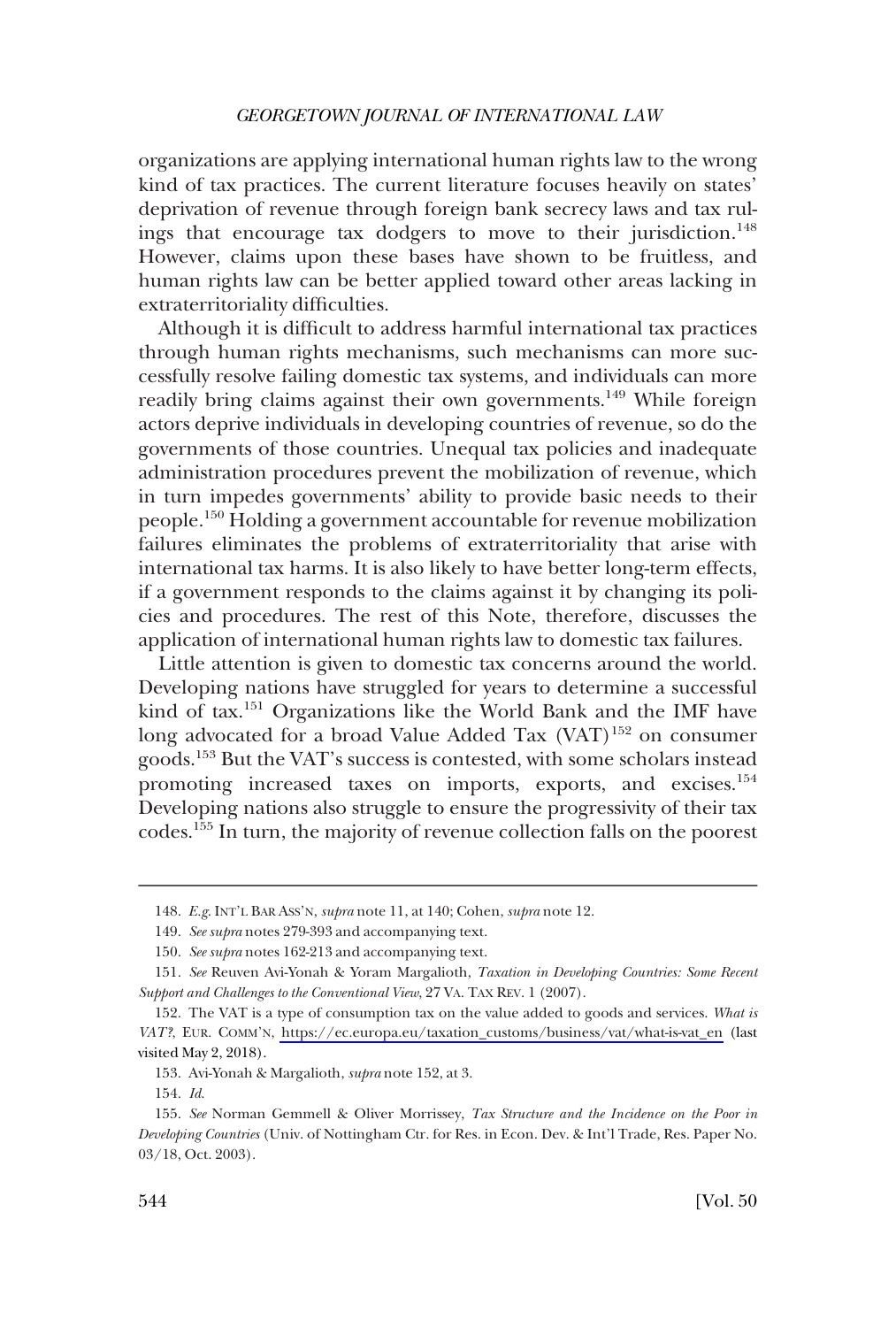<span id="page-28-0"></span>people in their nations, while high income earners pay little to no tax.156 These policy issues are only exacerbated by governments' inability to collect taxes through sound administrative procedures.

Although the World Bank and the IMF have attempted to solve revenue mobilization concerns in developing nations, their attempts have been highly unsuccessful.<sup>157</sup> Their failings are in large part due to governments' opposition to change and uprooting of the status quo.<sup>158</sup> This is where human rights law comes into play. By failing to collect sufficient revenue, which would otherwise provide for the basic human rights of their people, tax administrations are in violation of multiple human rights accords, including the ICESCR.<sup>159</sup> Human rights claims will prove more successful than development attempts alone, because international treaties are legally binding and they provide resolution mechanisms. The development procedures of the World Bank and the IMF might be helpful down the road, but only after holding governments legally accountable for their actions and getting to the root of the problem to achieve real change.

# A. *Tax Concerns in Developing Nations*

When thinking about typical human rights violations, the failure to collect taxes is not often the first thing that comes to mind. This is because, in the developed world, tax collection is not a major problem. Although some citizens try to avoid paying taxes, the government is usually able to collect the majority of tax revenue owed, or at least what is required to run the nation. In the developing world, however, tax collection remains a serious issue.<sup>160</sup> Whereas the richer countries belonging to the OECD collect about thirty percent of their GDP in taxes, low-income countries only collect around twelve percent.<sup>161</sup> This is especially problematic since the main source of revenue in developing nations comes from the tax system.<sup>162</sup>

<sup>156.</sup> *Id*.

<sup>157.</sup> DEV. FIN. INT'L, IS IMF TAX PRACTICE PROGRESSIVE? (2017), [https://policy-practice.oxfam.](https://policy-practice.oxfam.org.uk/publications/is-imf-tax-policy-progressive-620350) [org.uk/publications/is-imf-tax-policy-progressive-620350;](https://policy-practice.oxfam.org.uk/publications/is-imf-tax-policy-progressive-620350) INDEP. EVALUATION GRP., TAX REVENUE MOBILIZATION: LESSONS FROM WORLD BANK GROUP SUPPORT FOR TAX REFORM, WORLD BANK (2017), [http://documents.worldbank.org/curated/en/245881489609740950/pdf/113533-WP-](http://documents.worldbank.org/curated/en/245881489609740950/pdf/113533-WP-REPLACEMENT-PUBLIC.pdf)[REPLACEMENT-PUBLIC.pdf.](http://documents.worldbank.org/curated/en/245881489609740950/pdf/113533-WP-REPLACEMENT-PUBLIC.pdf)

<sup>158.</sup> *See* DEV. FIN. INT'L, *supra* note 159; INDEP. EVALUATION GRP. *supra* note 159.

<sup>159.</sup> *See supra* notes 271-321 and accompanying text.

Jacques Morisset & Victoria Cunningham, *Why isn't anyone paying taxes in low-income*  160. *countries?* BROOKINGS (Apr. 30, 2015), [https://www.brookings.edu/blog/future-development/](https://www.brookings.edu/blog/future-development/2015/04/30/why-isnt-anyone-paying-taxes-in-low-income-countries/)  [2015/04/30/why-isnt-anyone-paying-taxes-in-low-income-countries/](https://www.brookings.edu/blog/future-development/2015/04/30/why-isnt-anyone-paying-taxes-in-low-income-countries/).

<sup>161.</sup> *Id*.

<sup>162.</sup> Avi-Yonah & Margalioth, *supra* note 152, at 4.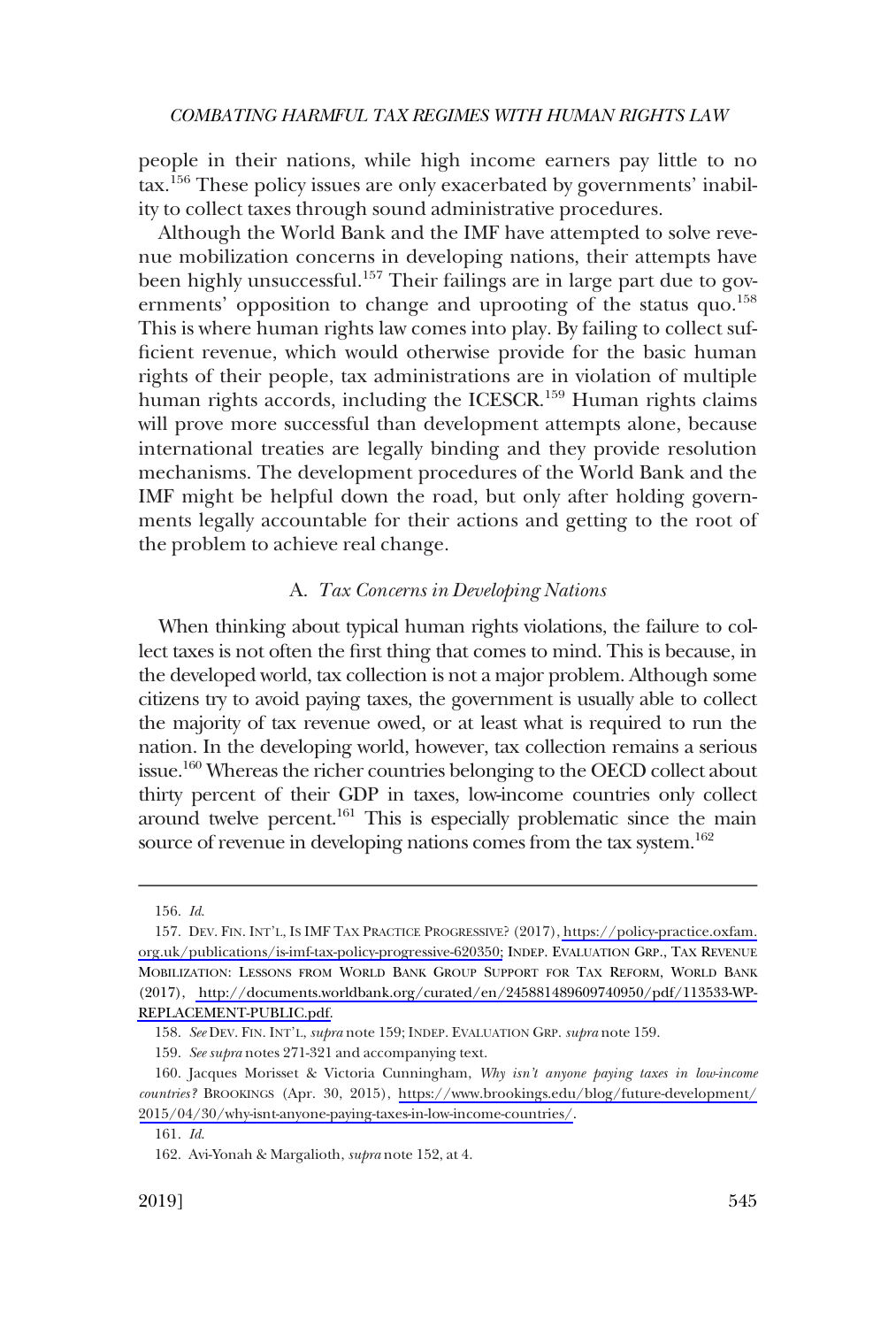<span id="page-29-0"></span>The lack of revenue in developing nations is most often attributed to poorly drawn tax policies and failing administrative procedures. Reuven S. Avi-Yonah, a prominent tax scholar at Michigan Law School, points to these two issues when analyzing the tax systems of developing nations.163 He and his co-author, Yoram Margalioth, have described how developing nations' tax systems are distinct from those in developed nations due to "variations in industry type . . ., in the size of the administrative and compliance costs, in the levels of corruption, in the levels of monetization in the economy, in political constraints, and in the relative size of the informal economy."164 They also explain that whereas developed nations obtain about two-thirds of their tax revenue from direct taxes and the other one-third from domestic sales taxes, the situation is reversed in developing nations.165 These distinctions make it especially difficult for developing nations to adopt effective laws and implement successful administrative procedures.

# 1. Tanzania's Tax System: Failing Tax Policies and Administrative Procedures

A look into Tanzania's tax code demonstrates common revenue mobilization problems in developing nations. Ranked 148th in PwC's paying taxes rankings, <sup>166</sup> Tanzania has been widely criticized not only for its failures in implementing successful tax policy, but also for its tax administration failures.167 These shortcomings make Tanzania a prime example of tax concerns arising in developing nations. The Tanzanian government collects approximately \$6 billion in revenue each year, which is only about half of the government's total expenses.<sup>168</sup> Since Tanzania has little funding from other sources, the government is unable to provide for basic goods and needs.<sup>169</sup> At the same time, Tanzania's population continues to grow rapidly.170 To adequately provide for its people, the government will require \$550 million in

<sup>163.</sup> *Id*.

<sup>164.</sup> *Id*.

<sup>165.</sup> *Id*. at 4-5.

<sup>166.</sup> WORLD BANK GRP., WHY SHOULD TANZANIANS PAY TAXES? THE UNAVOIDABLE NEED TO FINANCE ECONOMIC DEVELOPMENT 26 (July 2015), [http://www.worldbank.org/content/dam/Worldbank/](http://www.worldbank.org/content/dam/Worldbank/document/Africa/Tanzania/Report/tanzania-economic-update-why-should-tanzanians-pay-taxes-the-unavoidable-need-to-finance-economic-development.pdf)  [document/Africa/Tanzania/Report/tanzania-economic-update-why-should-tanzanians-pay-taxes-the](http://www.worldbank.org/content/dam/Worldbank/document/Africa/Tanzania/Report/tanzania-economic-update-why-should-tanzanians-pay-taxes-the-unavoidable-need-to-finance-economic-development.pdf)[unavoidable-need-to-finance-economic-development.pdf.](http://www.worldbank.org/content/dam/Worldbank/document/Africa/Tanzania/Report/tanzania-economic-update-why-should-tanzanians-pay-taxes-the-unavoidable-need-to-finance-economic-development.pdf)

<sup>167.</sup> *Id*.; Morisset & Cunningham, *supra* note 161.

<sup>168.</sup> Morisset & Cunningham, *supra* note 161.

<sup>169.</sup> *Id*.

<sup>170.</sup> *Id*.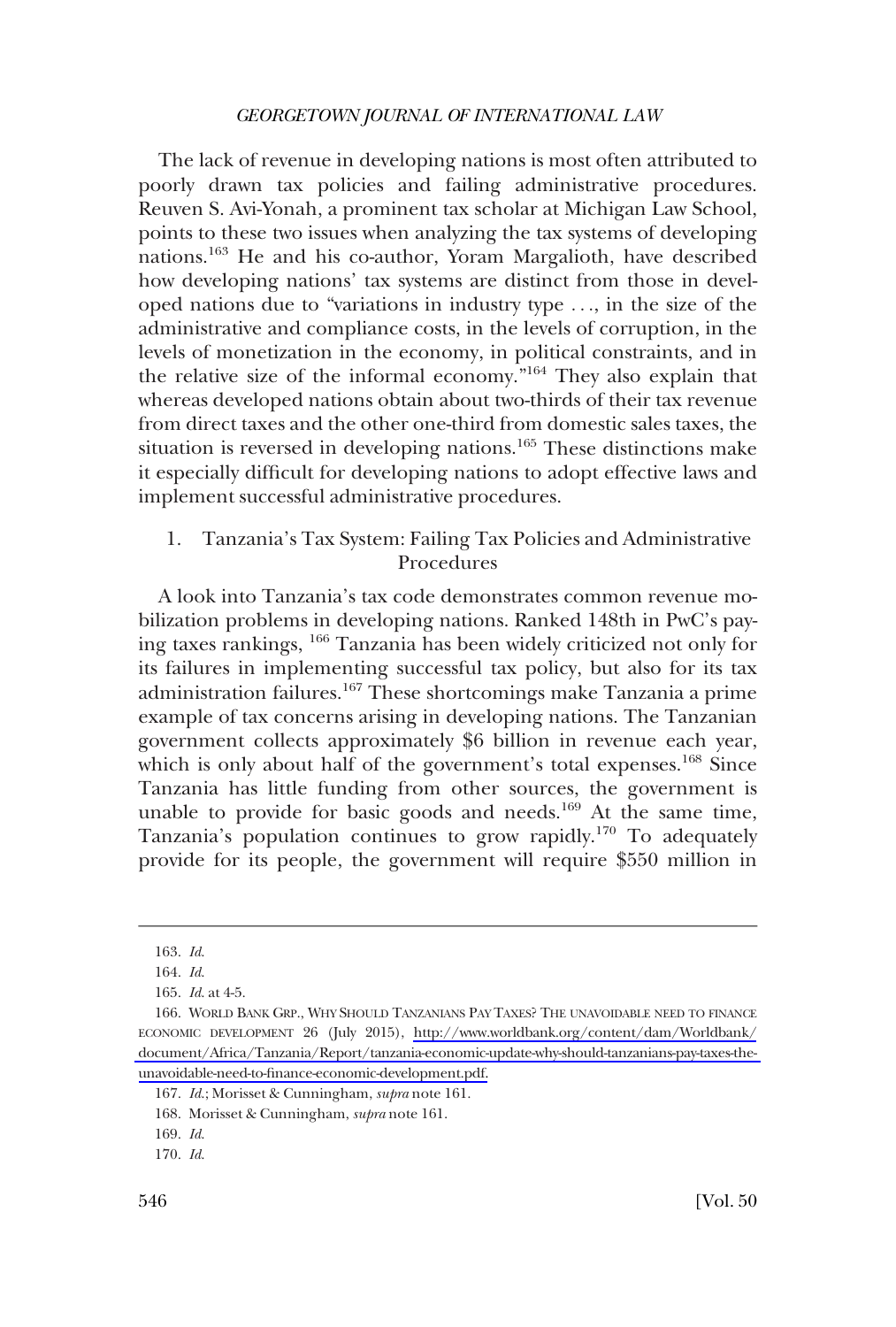secondary education expenses alone by  $2020$ .<sup>171</sup> This amount is a significant increase from the current budget of only \$51 million for secondary education.172 Infrastructure and health expenditures will also continue to grow, while the amount of revenue collected remains stagnant.<sup>173</sup>

In a report titled "*Why Should Tanzanians Pay Taxes?*," the World Bank assessed the Tanzanian tax system to determine why its tax performance is so poor.<sup>174</sup> The report first analyzed Tanzania's tax policies. It described the four main categories of taxes underlying the Tanzanian system: the VAT, income taxes, import duties and charges, and excise taxes.<sup>175</sup> The World Bank acknowledged that dependence on these four items for taxation is not uncommon in developing nations.176 However, Tanzania's reliance on income taxes to contribute to more than forty percent of total gross tax venues, with only twenty-seven percent attributable to the VAT, is uncommon among developing nations.<sup>177</sup> The amount of Tanzania's import taxes is also declining due to the trade liberalization policies enacted over the past decade.<sup>178</sup> The IMF, the World Bank, and a host of scholars have encouraged developing nations to shift their tax systems towards one primarily relying on the VAT.179 The World Bank thus blames the high reliance on income taxes and lower reliance on the VAT for at least part of Tanzania's poor taxing performance.<sup>180</sup>

Issues also exist within Tanzania's tax administration. One major weakness within the tax system is compliance. Due to noncompliance, Tanzania's VAT is concentrated in only a few sectors domestically and in one geographic location internationally.<sup>181</sup> The VAT on domestic transactions is collected primarily from three sectors: telecommunications, beverages, and cigarettes.<sup>182</sup> Yet national accounts data demonstrates that there are many other sectors of economic activity in Tanzania going untaxed.183 Moreover, most of the VAT revenue

<sup>171.</sup> *Id*.

<sup>172.</sup> *Id*.

<sup>173.</sup> *Id*.

<sup>174.</sup> WORLD BANK GRP., *supra* note 167.

<sup>175.</sup> *Id*. at 27.

<sup>176.</sup> *Id*.

<sup>177.</sup> *Id*.

<sup>178.</sup> *Id*. at 29.

<sup>179.</sup> Avi-Yonah & Margalioth, *supra* note 152, at 3.

<sup>180.</sup> WORLD BANK GRP., *supra* note 167, at 27.

<sup>181.</sup> *Id*. at 30.

<sup>182.</sup> *Id*. at 28.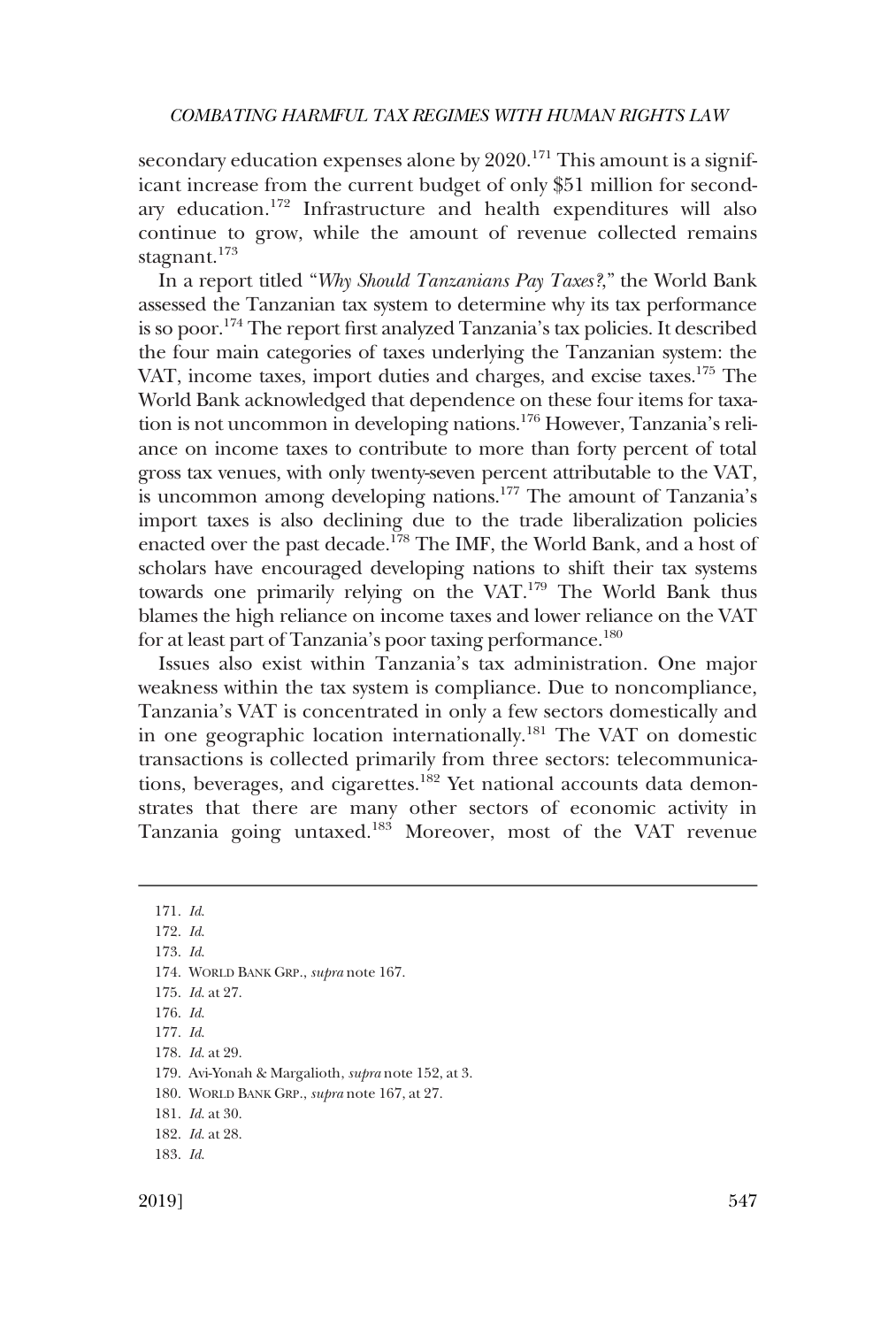<span id="page-31-0"></span>collected on international transactions occurs at the port of *Dar es*  Salaam on the border.<sup>184</sup> In fact, the Dar es Salaam region accounts for about ninety percent of the country's total tax revenues, even though it accounts for only seventeen percent of its total GDP.185 Thus, important regions of the country are clearly going undertaxed.

These collection issues are due in large part to the complexity of Tanzanian tax laws. A report conducted in 2013 found that seventy-two percent of Tanzanians are unable to determine which taxes to pay.<sup>186</sup> The complications in the Tanzanian tax code exists for all four categories of taxes.187 This complexity is only made worse by the excessive application of exemptions and the small taxes collected by public sector entities.188 An average of forty-nine taxes per year are imposed on Tanzanian businesses, and businesses spend an average of 181 hours each year paying their taxes.<sup>189</sup>

Tanzania's tax policy and administration weaknesses represent the problems across many developing nations. Many countries have adopted the VAT without much consideration into how it will function in practice.190 They likewise struggle to balance the VAT with other tax sources, like income.<sup>191</sup> Moreover, by trying to provide excessive exemptions, developing nations create complexities in the code that result in an extreme loss in revenue.<sup>192</sup> Due to administrative costs<sup>193</sup> and an unwillingness to change, $194$  governments are slow to amend any policies and procedures that actually have the potential to realize success.

# 2. Regressive Tax Rates

Much of the literature on tax policy in developing nations, including the report on Tanzania, speaks to the best kind of tax to impose.<sup>195</sup> Professors Norman Gemmell and Oliver Morrissey, however, have

<sup>184.</sup> *Id*. 185. *Id*. 186. *Id*. at 31. 187. *Id*. 188. *Id*. at 32. 189. *Id*. 190. DEV. FIN. INT'L, *supra* note 158, at 5.

<sup>191.</sup> Richard M. Bird, *Tax Challenges Facing Developing Countries: A Perspective from Outside the Policy Arena* (March 2007) (unpublished manuscript), [https://papers.ssrn.com/sol3/papers.cfm?](https://papers.ssrn.com/sol3/papers.cfm?abstract_id=1393991)  [abstract\\_id=1393991.](https://papers.ssrn.com/sol3/papers.cfm?abstract_id=1393991)

<sup>193.</sup> *Id*.

<sup>194.</sup> *See* INDEP. EVALUATION GRP., *supra* note 158, at 14.

<sup>195.</sup> *See* Avi-Yonah & Margalioth, *supra* note 152 (reviewing the recent literature).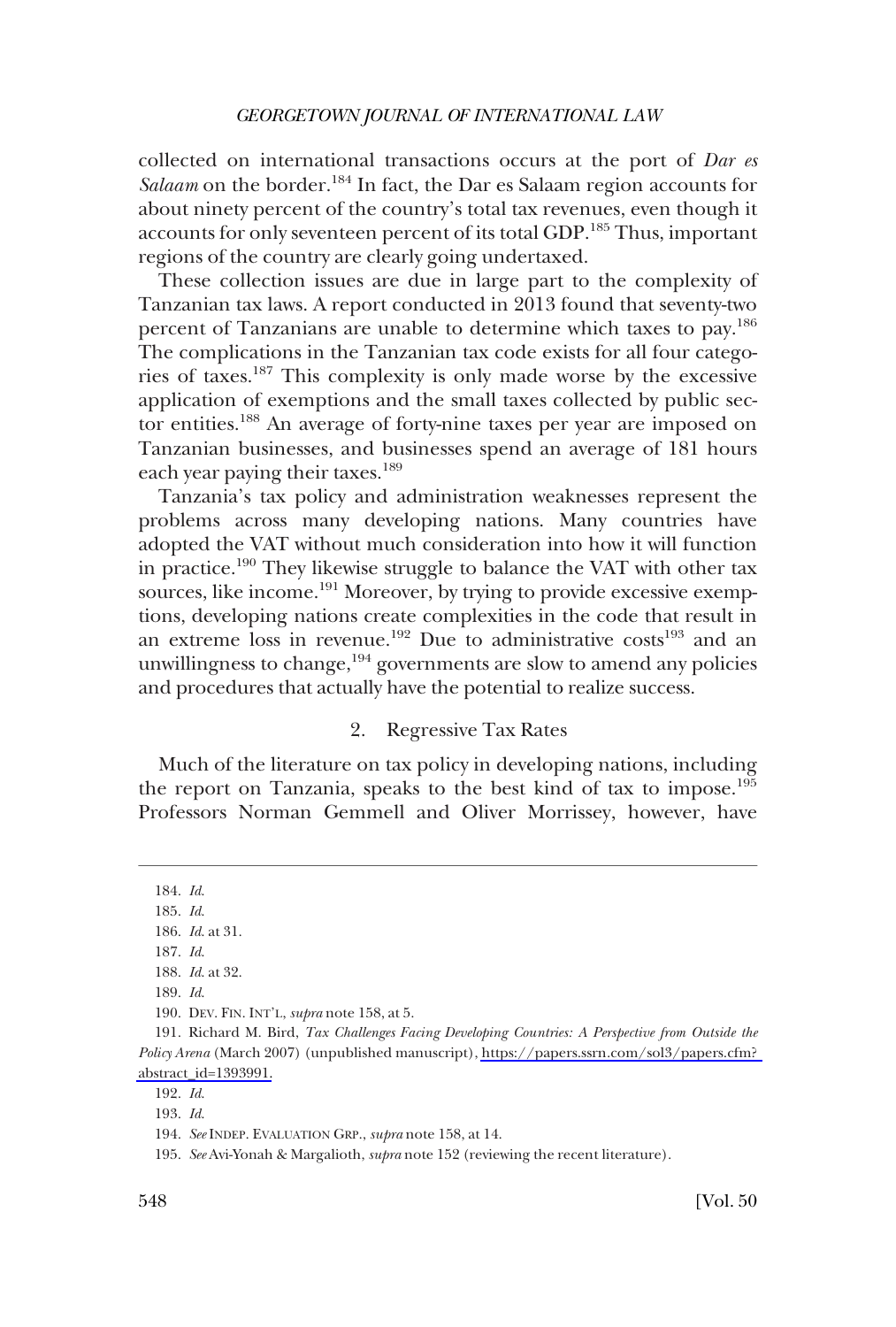found in their research that a major problem lies in the lack of progressivity throughout developing nations.<sup>196</sup> A progressive tax is one that increases with ability to pay.<sup>197</sup> A regressive tax, in contrast, is one that applies uniformly.198 The tax becomes regressive because, while the rate remains stable, those with lower incomes pay a larger percentage of that income in taxes than do others with higher incomes.199 Thus, the percentage of taxes in relation to income decreases with ability to pay.

Gemmell and Morrisey drew upon data from a 1986 report, demonstrating the proportionality of taxes across developing nations.<sup>200</sup> Overall, the tax systems of developing nations were found to be highly regressive.201 Personal income taxes in those nations are typically progressive, but their evasion is often ignored.<sup>202</sup> Property taxes are also progressive, but make up a low share of revenue.203 Indirect taxes, however, are generally regressive and corporate taxes are U-shaped, starting off regressive and shifting to progressive. $204$  Finally, import and export taxes are mostly regressive.<sup>205</sup>

This model, adopted by many developing nations, results in the poor paying the highest percentage of taxes in relation to income.<sup>206</sup> Since the rich receive greater flows of income than the poor, they should, in theory, be paying more in taxes. But because it is so easy to evade income taxes, much of that revenue goes uncollected.207 Corporate taxes, because of their U-shaped nature, result in high tax payments for the very poor and the very rich.<sup>208</sup> And although property taxes are typically progressive, the poor are less likely to own property and thus do not benefit from this progressive structure.<sup>209</sup> The regressivity of both

199. *Id*.

200. Gemmell & Morrissey, *supra* note 156, at 16-17.

201. *Id*.

202. *Id*. at 16.

<sup>196.</sup> Gemmell & Morrissey, *supra* note 156.

<sup>197.</sup> ECON. & PRIVATE SECTOR, TAXATION AND DEVELOPING COUNTRIES: TRAINING NOTES 4 (2013), <https://www.odi.org/sites/odi.org.uk/files/odi-assets/events-documents/5045.pdf/>.

<sup>198.</sup> *Id*. at 5.

<sup>203.</sup> *Id*. at 17.

<sup>204.</sup> *Id*. at 16-17.

<sup>205.</sup> *Id*. at 17. 206. *Id*. at 16-17.

<sup>207.</sup> *Id*. at 16.

<sup>209.</sup> *See* Avi-Yonah & Margalioth, *supra* note 152, at 8 (citing Richard M. Bird, *Taxation in Latin America: Reflections on Sustainability and the Balance between Equity and Efficiency* 7 (Joseph L. Rotman Sch. of Mgmt., Univ. of Toronto ITP Paper 0306, 2003).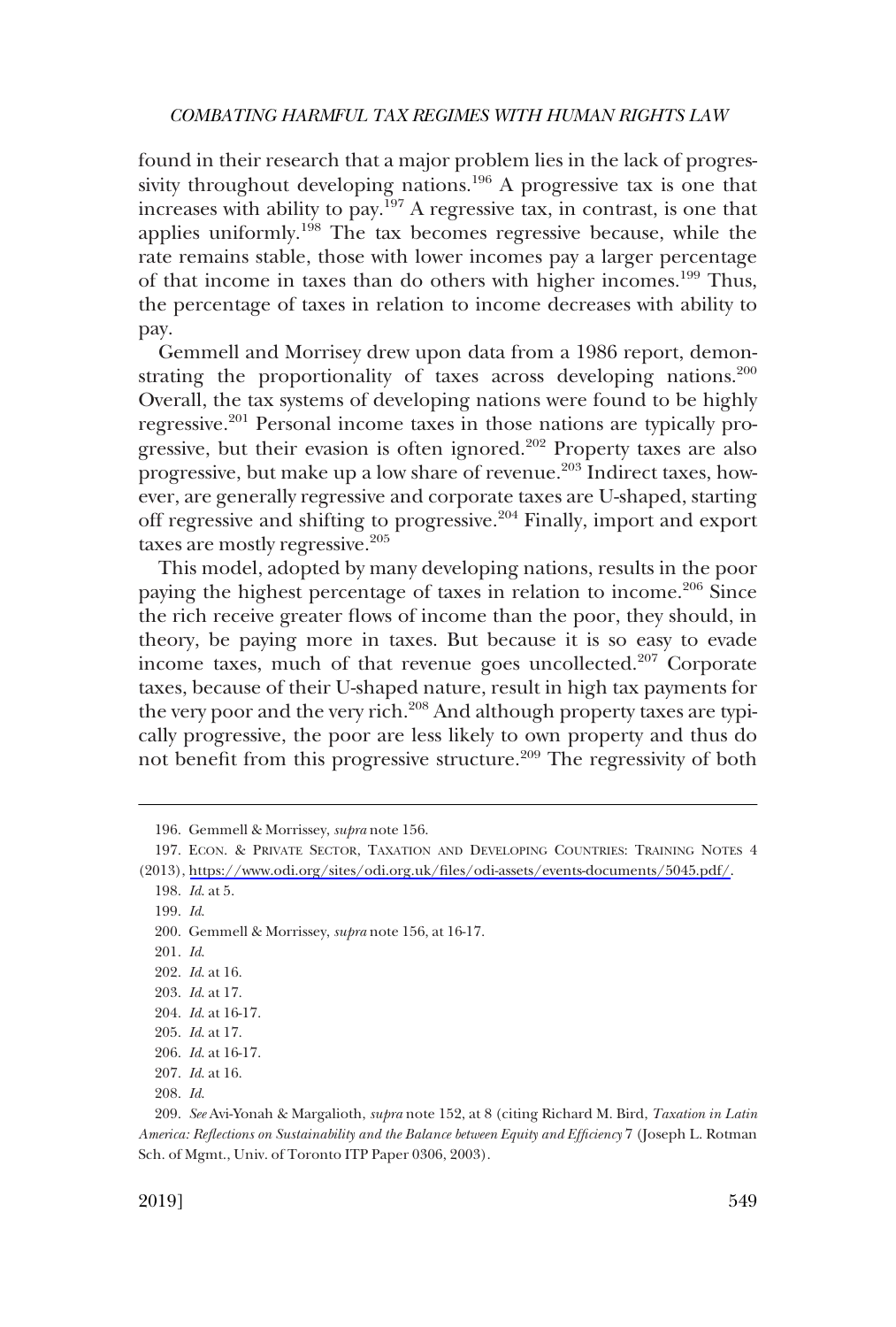<span id="page-33-0"></span>indirect and import taxes falls heavily on the poor, because a larger percentage of their income goes towards consumption items than the rich.210 Export taxes also more often implicate the poor, because in developing nations, low-income local producers make up a large share of the exports.211 Therefore, developing nations not only wrestle with the kind of taxes imposed and the way they are imposed, but also the regressivity of their tax codes, all of which must be amended in order to better mobilize revenue.

# B. *Recent Approaches to Improving Developing Nations' Tax Systems Have Failed*

In response to the revenue mobilization concerns in developing nations, the World Bank and the IMF have spearheaded tax reform efforts since 1982.<sup>212</sup> Working together and with other international organizations, they have implemented a number of proposals to bring both awareness and improvement to developing nations.<sup>213</sup> The World Bank has taken the lead on finance and investment projects, whereas the IMF has focused on tax policy and administrative reform.<sup>214</sup>

One of the earlier goals of both organizations was to encourage countries to implement the VAT.215 They viewed export taxes as inefficient for putting local producers at a disadvantage and import taxes as harmful because their effects were passed on to local consumers.<sup>216</sup> The VAT, conversely, was intended to "improve macroeconomic stability and to introduce the benefits of free trade to developing economies."217 Since the 1980s, many states have adopted the organizations' suggestion.<sup>218</sup> Whether or not the VAT is the best way to raise revenue in developing nations, however, is highly contested to this day.219

Beyond their support for the VAT, the World Bank and the IMF have taken a number of initiatives to improve tax revenue mobilization in developing nations.<sup>220</sup> In recent years, their efforts have endured many

<sup>210.</sup> *Id*. at 5.

<sup>211.</sup> *Id*.

<sup>212.</sup> INDEP. EVALUATION GRP., *supra* note 158, at 1.

<sup>213.</sup> *Id*.

<sup>214.</sup> *Id*. at 2.

<sup>215.</sup> Avi-Yonah & Margalioth, *supra* note 152, at 3.

<sup>216.</sup> *Id*. at 5.

<sup>217.</sup> *Id*.

<sup>218.</sup> *Id*.

<sup>219.</sup> *Id*. (reviewing differing views on the successfulness of the VAT).

<sup>220.</sup> DEV. FIN. INT'L, *supra* note 158; INDEP. EVALUATION GRP., *supra* note 158.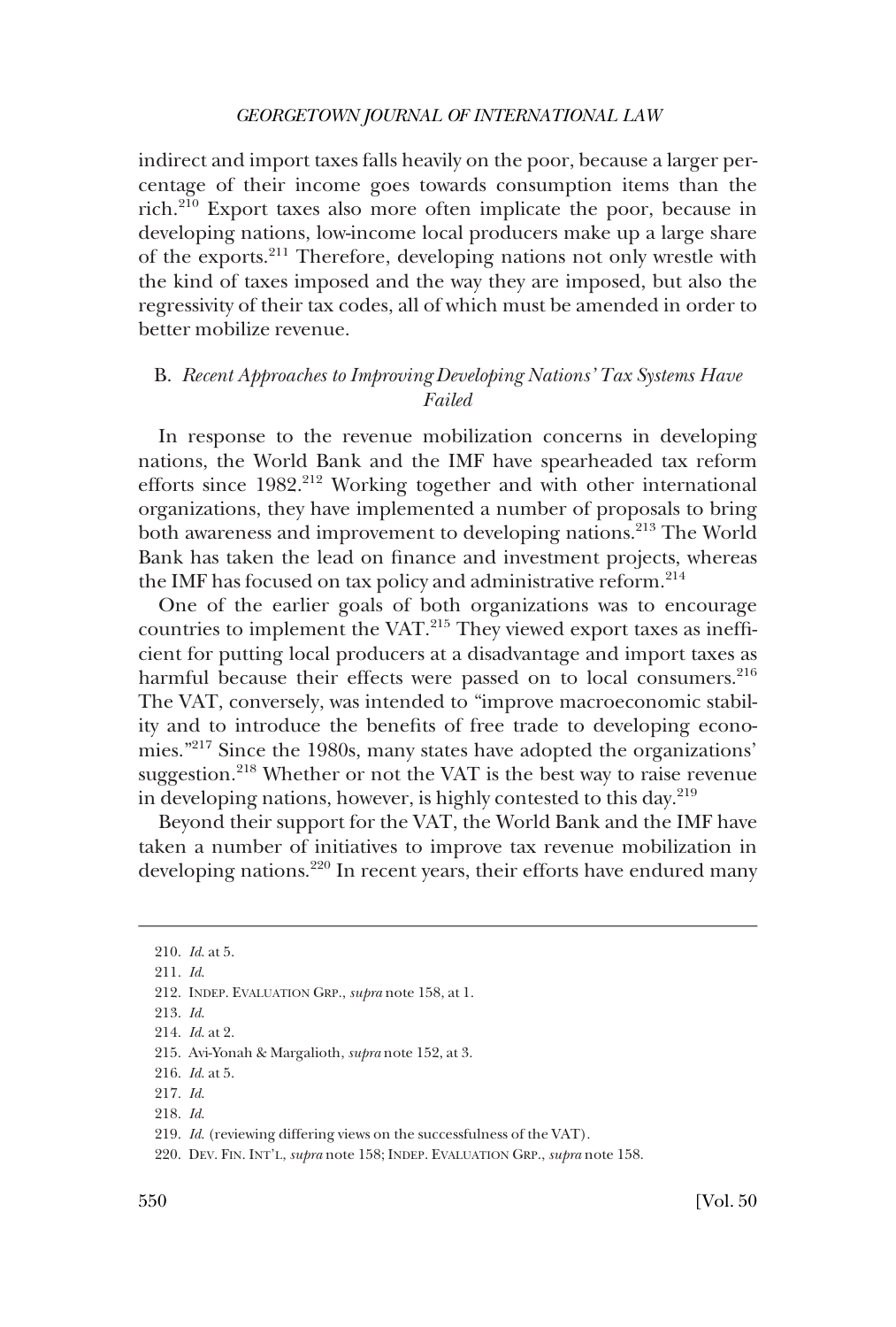shortcomings.<sup>221</sup> Two reports, by the Independent Evaluation Group (IEG) and Development Finance International (DFI), highlight the failures of these institutions.<sup>222</sup>

In a 2017 report, the IEG reviewed the World Bank's tax reform efforts spanning fiscal years 2005 to 2015.223 The majority of the World Bank's assistance has been through programmatic developing policy operations (DPOs), which included tax progress as a part of larger economic programs seeking to strengthen the investment climate in developing nations.224 Most of the World Bank's DPOs were located in Latin America, the Caribbean, and Sub-Saharan Africa.<sup>225</sup> The two primary goals of the World Bank have been to improve tax policy by broadening the tax base and simplifying rates, as well as strengthening tax administrative procedures.226 In Guatemala, for example, the World Bank implemented a series of operations aimed at "raising government revenue to create fiscal space for higher public expenditure. . . ."227

The IEG found that the tax components of the World Bank's DPOs have been less successful than the overall operations to which they belong.228 The World Bank made more strides in altering tax administration procedures than in making policy changes.<sup>229</sup> But even efforts to improve administrative procedures were highly ineffective. In Colombia, the direction of policy actions was not clearly defined and administrative reforms were too complex to achieve success.230 The World Bank also attempted to implement technical and institutional reforms in Guatemala, but it failed to take into consideration governance barriers, such as political opposition to tax policy reform.231 In all of the monitored countries, the World Bank failed to address economic efficiency and equity concerns.<sup>232</sup>

In a similar report published in 2015, DFI reviewed the IMF's policies from 2010 to  $2015.^{233}$  The IMF influences tax policy in developing

221. *See id*. 222. *Id*. 223. INDEP. EVALUATION GRP., *supra* note 158, at viii. 224. *Id*. 225. *Id*. 226. *Id*. at 9. 227. *Id*. at 13. 228. *Id*. at x. 229. *Id*. 230. *Id*. at 14. 231. *Id*. 232. *Id*. at xi. 233. DEV. FIN. INT'L, *supra* note 158.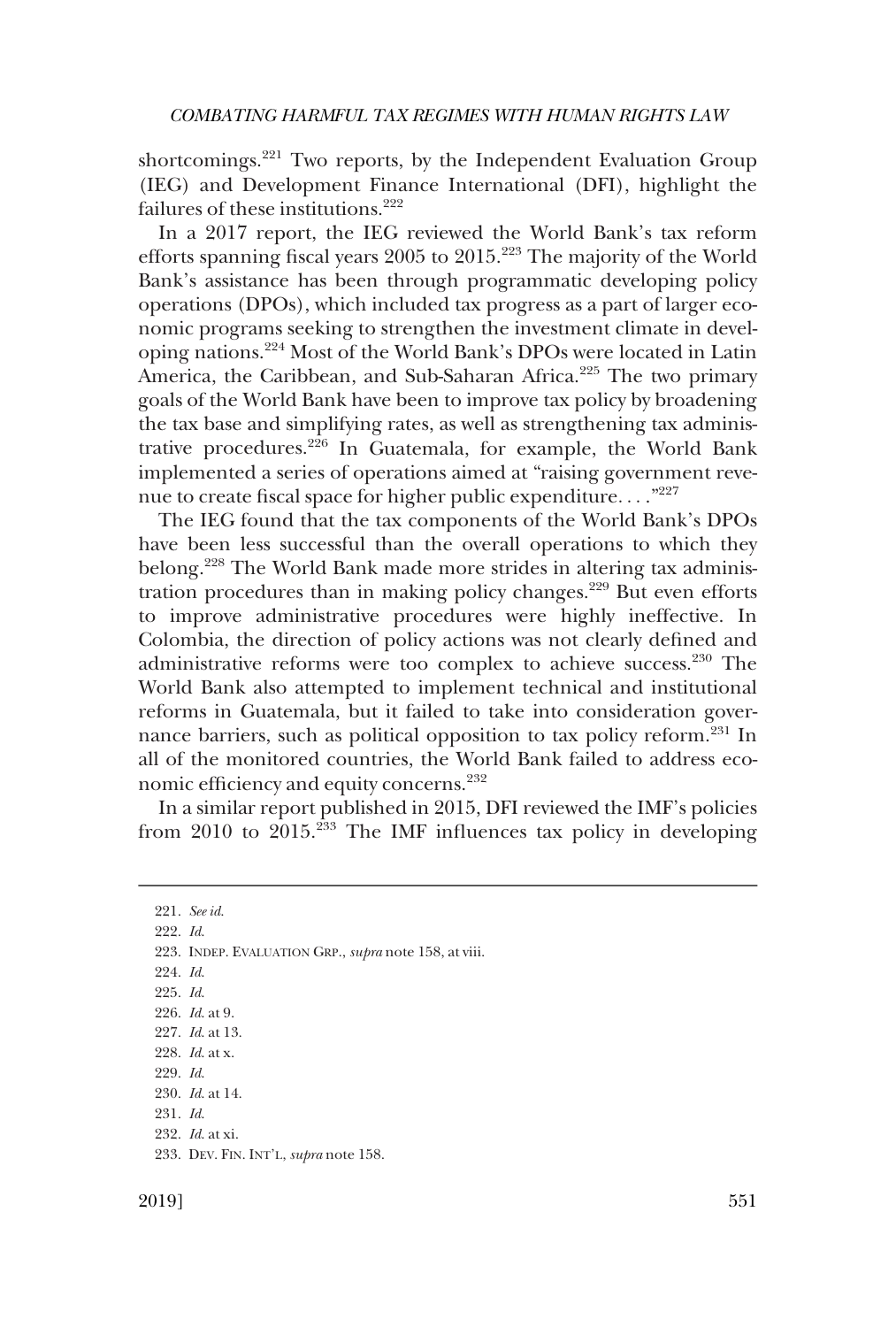nations in four ways: "(1) by providing [technical assistance] on tax policy to countries; (2) by setting policy conditions on tax in IMF-approved economic programs; (3) by setting global standards on tax policy practices, which influence all countries; [and] (4) by analyzing global tax policy trends, and making recommendations to the G20."234 Two recent goals of the IMF have been to increase progressivity and combat evasion.235

DFI found that the IMF failed to achieve these goals in a number of ways. The IMF's policies on the personal income tax rates and social security and pension contributions have not been consistent.236 For instance, many developing nations attempt to reduce personal income tax rates to increase foreign investment.<sup>237</sup> In 2000, Peru reduced its maximum rate from thirty percent to twenty percent.<sup>238</sup> The IMF criticized this reduction and eventually convinced Peru to increase its rate back up to thirty percent.<sup>239</sup> However, the IMF has never found issue with Ghana's very low income tax rate of twenty-five percent. $240$ Moreover, the IMF assisted two countries in introducing taxes based on ability to pay, but it has opposed financial transaction taxes, which would be crucial in achieving a progressive system. $^{241}$  The IMF's position on corporate income tax rates is particularly unclear.<sup>242</sup> And although it has played a key role in introducing the VAT to developing nations, the IMF has failed to take measures to ensure the progressivity of the VAT.243 Most notably, the IMF has advocated for a flat VAT rate to maximize revenue, but without exemptions or lower rates for goods consumed by the poor.<sup>244</sup>

Despite, or perhaps in light of, their shortcomings in past years, in 2015, the World Bank and the IMF agreed to a joint initiative to help developing nations raise revenue.<sup>245</sup> This initiative has two pillars: "(i) deepening the dialogue with developing countries on international tax issues, aiming to help increase their voice in the international

234. *Id*. at 9. 235. *Id*. 236. *Id*. at 4. 237. *Id*. 238. *Id*. at 18. 239. *Id*. 240. *Id*. 241. *Id*. at 5. 242. *Id*. 243. *Id*. 244. *Id*. at 24. 245. INDEP. EVALUATION GRP., *supra* note 158, at 3.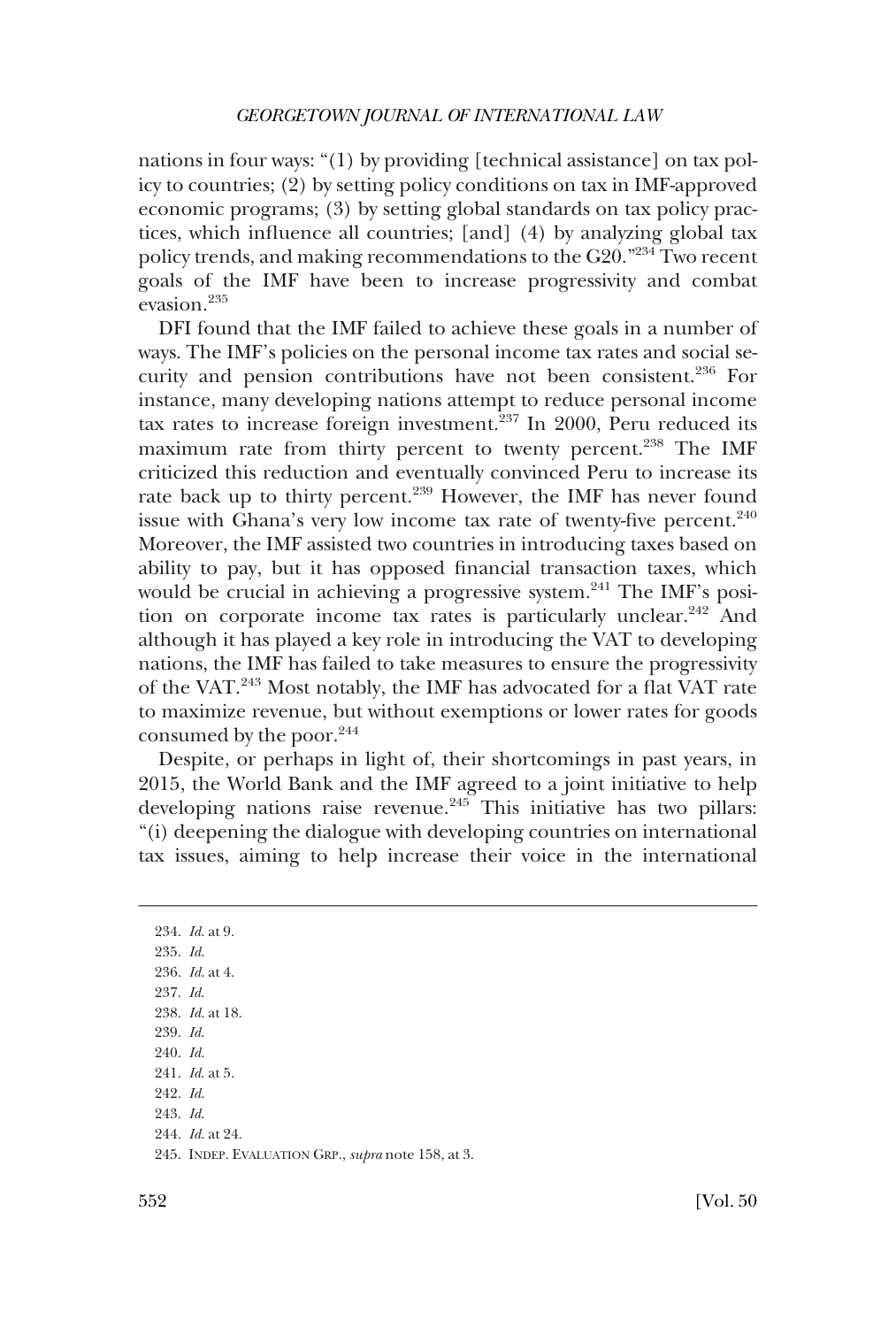<span id="page-36-0"></span>debate on tax rules and cooperation, and (ii) developing improved diagnostic tools to help member countries evaluate and strengthen their tax policies."246 Their diagnostic tools are now available in thirty states.<sup>247</sup> The organizations' approach uses methodologies to determine the particular problems arising in each tax jurisdiction.<sup>248</sup> It remains completely unclear, however, as to whether the joint initiative will prevail over past attempts to improve tax policies and administrations in developing nations.

# C. *Current Literature on Tax Policy in Developing Nations*

Scholars have responded to tax policy and administrative concerns with a number of suggestions. $249$  Their comments often come in the form of endorsing or criticizing the development attempts of the IMF and the World Bank, especially the organizations' suggestion that developing nations replace trade taxes with domestic consumption taxes.<sup>250</sup> Much of the recent research has focused on developing nations' responses to IMF and World Bank policies by adopting the VAT in an effort to better align their tax systems with the best potential revenue sources.<sup>251</sup>

Some of the literature supports the viewpoints of the World Bank and the IMF.252 The general consensus here is that most taxes, and especially consumption taxes, are more efficient than taxes on income.253 Professors Gemmell and Morrisey point to the fact that export taxes are regressive in developing nations and should be replaced with consumption taxes, which are slightly more progressive.<sup>254</sup> Professor Richard Bird, citing the unequal distribution of land ownership in developing nations specifically in Central America, argues for increasing property taxes, improving tax administration, and raising taxes on estates.255 Like Professors Gemmell and Morrisey, Professor Bird also promotes the VAT as "the best tax system . . . that produces

<sup>246.</sup> *Id*.

<sup>247.</sup> *Id*.

<sup>248.</sup> *Id*.

<sup>249.</sup> *See* Avi-Yonah & Margalioth, *supra* note 152 (describing the recent recommendations in tax literature).

<sup>250.</sup> *Id*.

<sup>251.</sup> *Id*.

<sup>252.</sup> *Id*. at 6-10.

<sup>253.</sup> *Id*. at 21.

<sup>254.</sup> *Id*. at 7 (citing Gemmell & Morrissey, *supra* note 156, at 29).

<sup>255.</sup> *Id*. at 8 (citing Bird, *supra* note 210, at 40).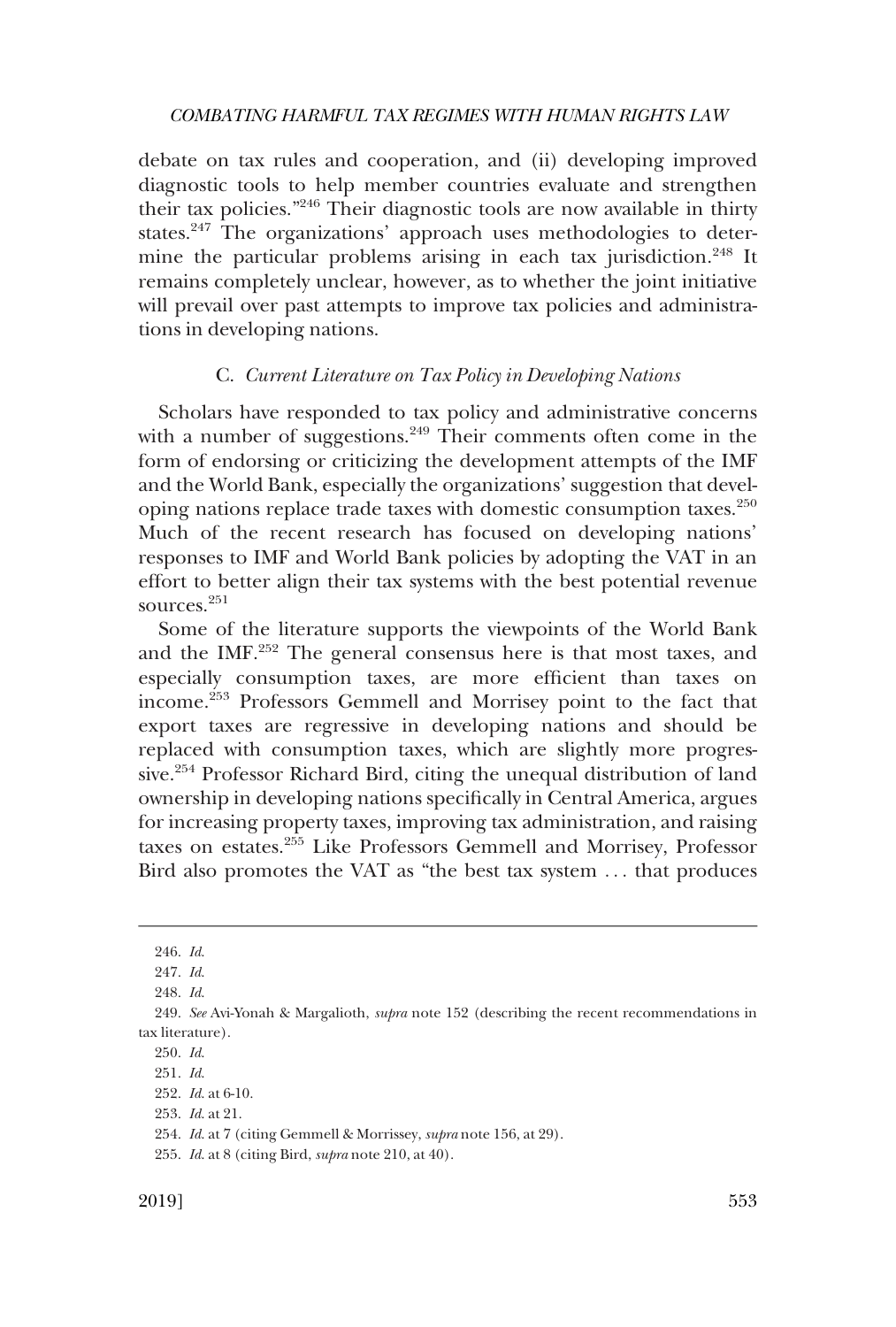the most revenue in the least costly and distorting way."256 Together, Professor Bird and Professor Eric Zolt argue for fiscal decentralization and heavier reliance on withholding.<sup>257</sup>

Other recent literature challenges the above viewpoints.258 Professors M. Shahe Emran and Joseph E. Stiglitz argue that trade taxes function better in developing nations than the VAT.<sup>259</sup> They explain that an increase in consumption taxes through the VAT creates a distortion between the formal and informal sectors of the economy.<sup>260</sup> Trade taxes, they believe, are also superior due to [the] administrative costs of the VAT.<sup>261</sup> Moreover, Professors Thomas Baunsgaard and Michael Keen found that developing nations have a difficult time replacing the revenue lost by trade liberalization with that from domestic sources, such as consumption.262 Finally, Professors Roger Gordon and Wei Li acknowledge the tax enforcement issues of the VAT, explaining that consumption tax rates vary by firm and many firms avoid taxes entirely in developing nations by resorting to cash-based operations.<sup>263</sup> Therefore, their model focuses on high corporate tax rates, because taxes can most easily be collected from firms that are dependent on the financial sector.<sup>264</sup>

In addressing all of these viewpoints in their paper on taxation in developing nations, Professors Avi-Yonah and Margalioth conclude that "[a] good tax system is one that fits both the social institutions as well as other specific determinants of distribution and economic growth in each country."265 They believe that a country-by-country analysis will better determine the correct taxing method in different areas

<sup>256.</sup> *Id*. at 9 (quoting Richard M. Bird, Jorge Martinez-Vazquez & Benno Torgler, *Societal Institutions and Tax Effort in Developing Countries* 47 (Joseph L. Rotman Sch. of Mgmt., Univ. of Toronto, ITP Paper 04011, 2004).

<sup>257.</sup> *Id*. at 9 (citing Richard M. Bird & Eric M. Zolt., *Rethinking Redistribution: Tax Policy in an Era of Rising Inequality: Redistribution via Taxation: The Limited Role of the Personal Income Tax in Developing Countries*, 52 UCLA L. REV. 1627 (2005)).

<sup>258.</sup> *Id*. at 10-20.

<sup>259.</sup> *Id*. at 10 (citing M. Shahe Emran & Joseph E. Stiglitz, *On Selective Indirect Tax Reform in Developing Countries*, 89 J. PUB. ECON. 599, 618 (2005)).

<sup>260.</sup> *Id*. at 11.

<sup>261.</sup> *Id*. at 13.

<sup>262.</sup> *Id*. (citing Thomas Baunsgaard & Michael Keen*, Tax Revenue and (or?) Trade Liberalization*  (Int'l Monetary Fund, Working Paper No. 50/112, 2005)).

<sup>263.</sup> *Id*. at 14 (citing Roger Gordon & Wei Li, *Tax Structure in Developing Countries: Many Puzzles and a Possible Explanation* (Nat'l Bureau of Econ. Research, Working Paper No. 11267, 2005)).

<sup>264.</sup> *Id*. at 16.

<sup>265.</sup> *Id*. at 20.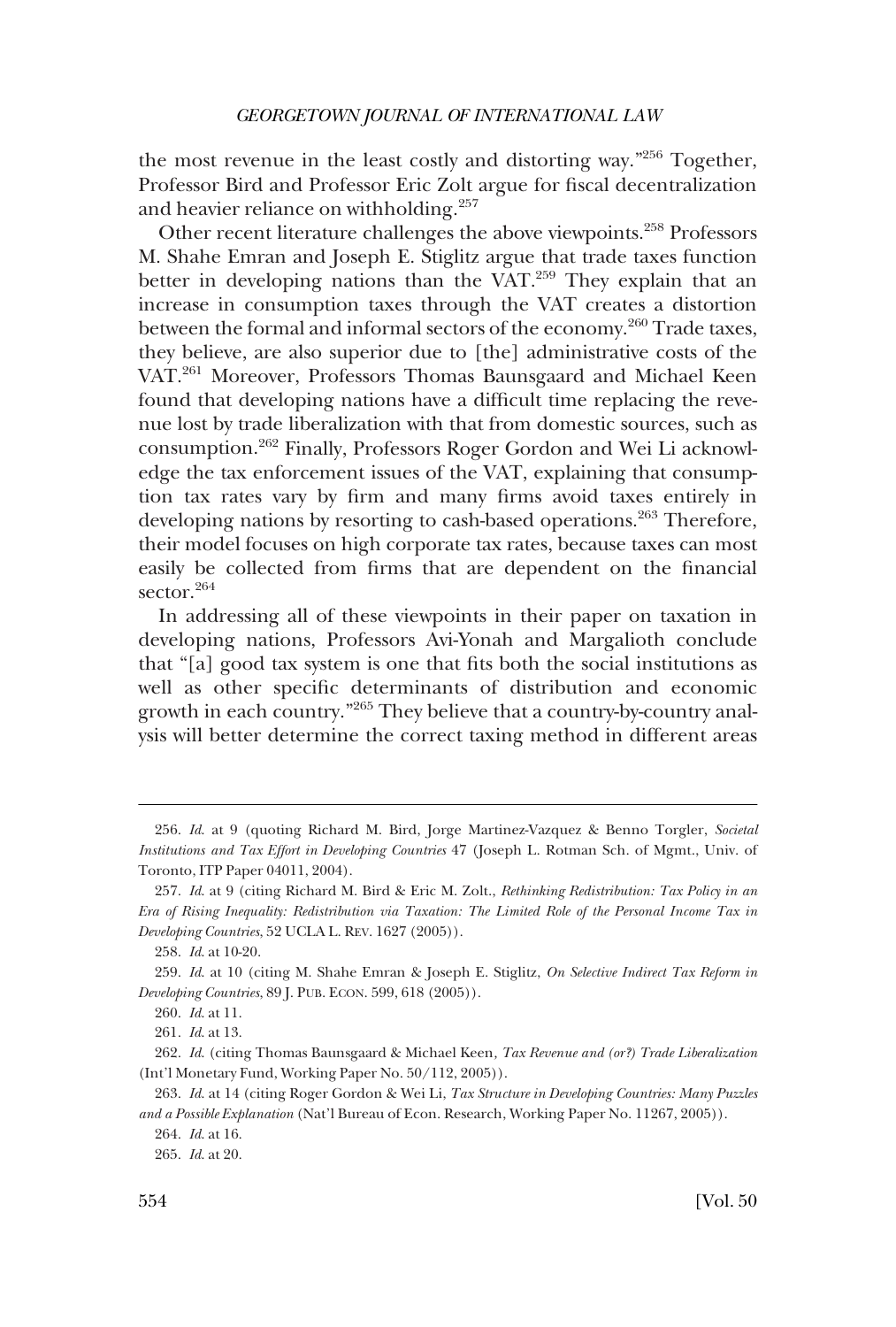<span id="page-38-0"></span>of the world.266 Their approach seems most likely to succeed, because states face different hurdles to tax compliance.<sup>267</sup> For instance, the VAT might find success in states with larger formal sectors, but a trade tax might be better in states with businesses relying more heavily on cash transactions. Their recommendation is also in line with the most recent direction of the World Bank and the IMF, whose joint initiative seeks to better understand the particular underpinnings of each state.<sup>268</sup>

# D. *Human Rights as an Outlet to Addressing Tax Issues in Developing Nations*

Ineffective World Bank and IMF programs, as well as unsuccessful academic recommendations, have led to the most recent effort to address tax policy and administration issues on a country-by-country basis. While this author agrees on the direction tax efforts are headed, she still questions whether tax reforms will succeed at the implementation stage. That is to say, once the World Bank and the IMF discover the individual problems of each developing nation, what will they do better to implement their responsive improvements? The ability to amend current tax practices is especially dubious for governments like Guatemala, which adamantly oppose tax reform.269

# 1. Human Rights Mechanisms to Enforce Tax Collection

Human rights law has the ability to improve tax systems that development organizations lack. Countries like Tanzania, that fail to collect sufficient revenue to provide for their citizens, are probably in violation of multiple treaties and declarations on international human rights. Philip Alston has claimed that failed tax systems implicate all kinds of human rights, including not only economic, social, and cultural rights, but also civil and political.<sup>270</sup> However, the author sees a more direct connection between tax and economic, social, and cultural rights. Whereas revenue is necessary to fulfill civil rights, such as the right to a fair trial, $271$  it is not sufficient, since such rights are also subject to other

<sup>266.</sup> *Id*.

*See* Richard Posner, *Why Are Tax Burdens So Different in Different Developed Countries?*, THE 267. BECKER-POSNER BLOG (Jan. 27, 2008), [https://www.becker-posner-blog.com/2008/01/why-are](https://www.becker-posner-blog.com/2008/01/why-are-tax-burdens-so-different-in-different-developed-countries--posner.html)[tax-burdens-so-different-in-different-developed-countries–posner.html.](https://www.becker-posner-blog.com/2008/01/why-are-tax-burdens-so-different-in-different-developed-countries--posner.html)

<sup>268.</sup> INDEP. EVALUATION GRP., *supra* note 158, at 3.

<sup>269.</sup> *Id*. at 14.

<sup>270.</sup> CTR. FOR ECON. SOC. RTS., *Philip Alston: Tax as a fundamental human rights issue*, CESR (Apr. 29, 2015), [http://www.cesr.org/philip-alston-tax-fundamental-human-rights-issue/.](http://www.cesr.org/philip-alston-tax-fundamental-human-rights-issue/)

<sup>271.</sup> *Id*.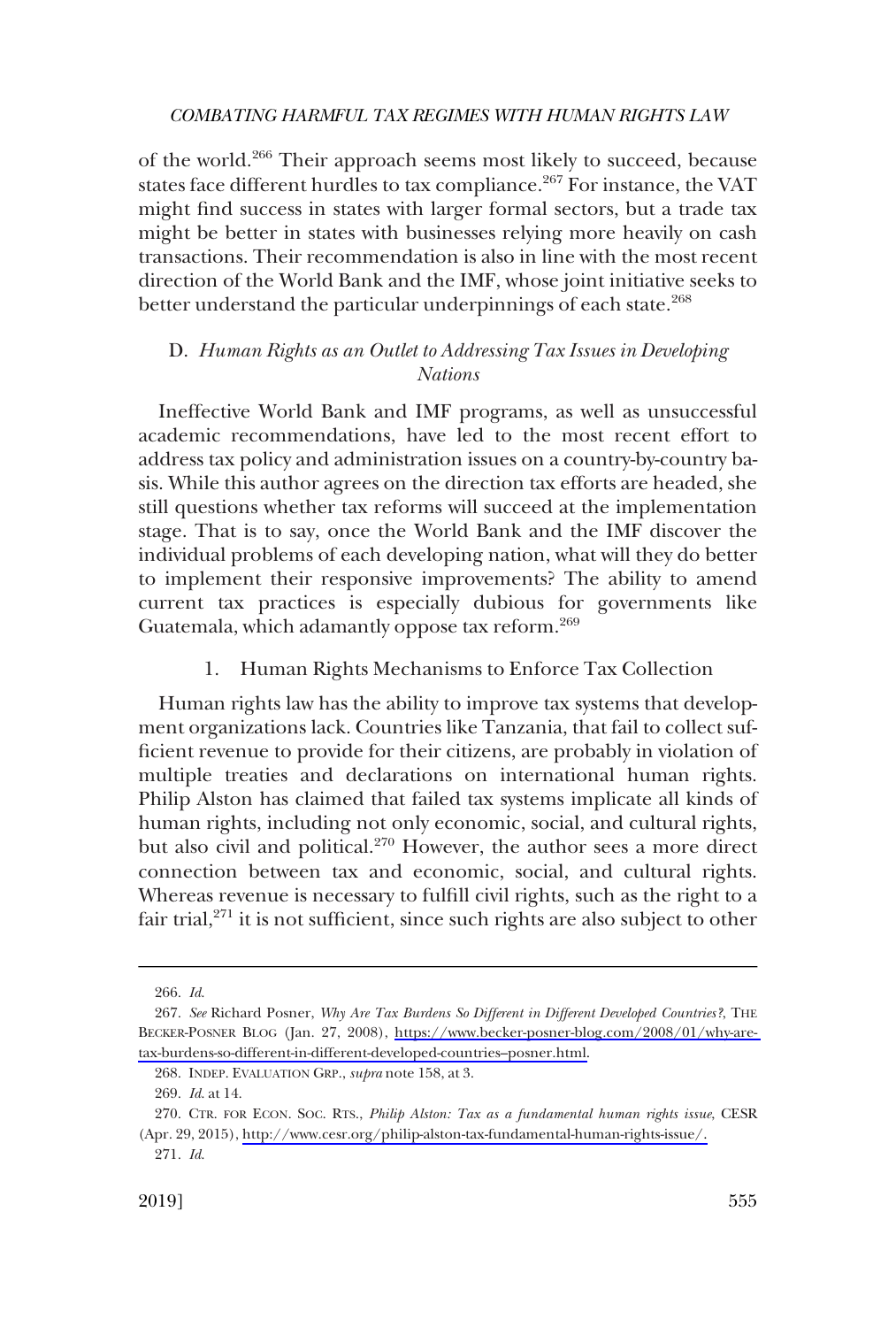concerns unrelated to revenue, like lawmakers' moral and ethical values.<sup>272</sup> The attainment of economic, social, and cultural rights, in contrast, relies completely on the availability of resources.<sup>273</sup> Therefore, when governments fail to mobilize revenue, they more directly violate the ICESCR, the UDHR, the Resolution on Human Rights and Extreme Poverty, and other declarations involving economic, social, and cultural (ESC) rights. Since the ICESCR is legally binding, and because it has been widely ratified, $2^{74}$  it is most likely to be successful in addressing domestic tax systems.

Although the ICESCR does not speak specifically to tax policy, failing to collect an adequate amount of revenue is a significant impediment to the achievement of the rights agreed to under the ICESCR.<sup>275</sup> Mary Dowell-Jones, in her book on the ICESCR, writes that "macroeconomic, microeconomic, and social policies must be pursued in concert: serious macroeconomic imbalances pose undeniable risks to the standard of living of individuals which must be dealt with in order to create conditions in which Covenant rights can be enjoyed."276 Thus, poorly drafted tax policies and failing administrative procedures result in a lack of revenue that, if otherwise collected, would be used to improve the standard of living.

An analysis of the treaty, in line with the principles of interpretation under the VCLT, demonstrates that a failing tax system amounts to a violation of the ICESCR. As a review, under Article 31 of the VCLT, it is correct to interpret a treaty's text in context and in light of its object and purpose.277 The context is derived from the text of the treaty and other instruments relating to the treaty.278 It is proper to also account for subsequent state practice and relevant rules of international law.279

<sup>272.</sup> *See* Linda C. McClain, *The Civil Rights Act of 1964 and "Legislating Morality": On Conscience, Prejudice, and Whether "Stateways" Can Chance "Folkways"*, 95 BOSTON UNIV. L. REV. 891 (2015) (explaining how Congress legislated morality in enacting the Civil Rights Act of 1964). Even if a country has enough revenue to realize certain civil rights, lawmakers have different opinions on the morality of such rights and might try to prevent the enactment thereof.

<sup>273.</sup> *See* Michael J. Dennis & David P. Stewart, *Justiciability of Economic, Social, and Cultural Rights: Should There be an International Complaints Mechanism to Adjudicate the Rights to Food, Water, Housing, and Health?*, 98 A.J.I.L. 462, 464 (2004).

*See International Covenant on Economic, Social and Cultural Rights, Status at 02-05-2018*, U.N.T.C., 274. [https://treaties.un.org/Pages/ViewDetails.aspx?src=IND&mtdsg\\_no=IV-3&chapter=4&lang=en/](https://treaties.un.org/Pages/ViewDetails.aspx?src=IND&mtdsg_no=IV-3&chapter=4&lang=en/).

<sup>275.</sup> *See supra* notes 279-321 and accompanying text.

<sup>276.</sup> DOWELL-JONES, *supra* note 71, at 9.

<sup>277.</sup> VCLT, *supra* note 80, art. 31.

<sup>278.</sup> *Id*.

<sup>279.</sup> *Id*.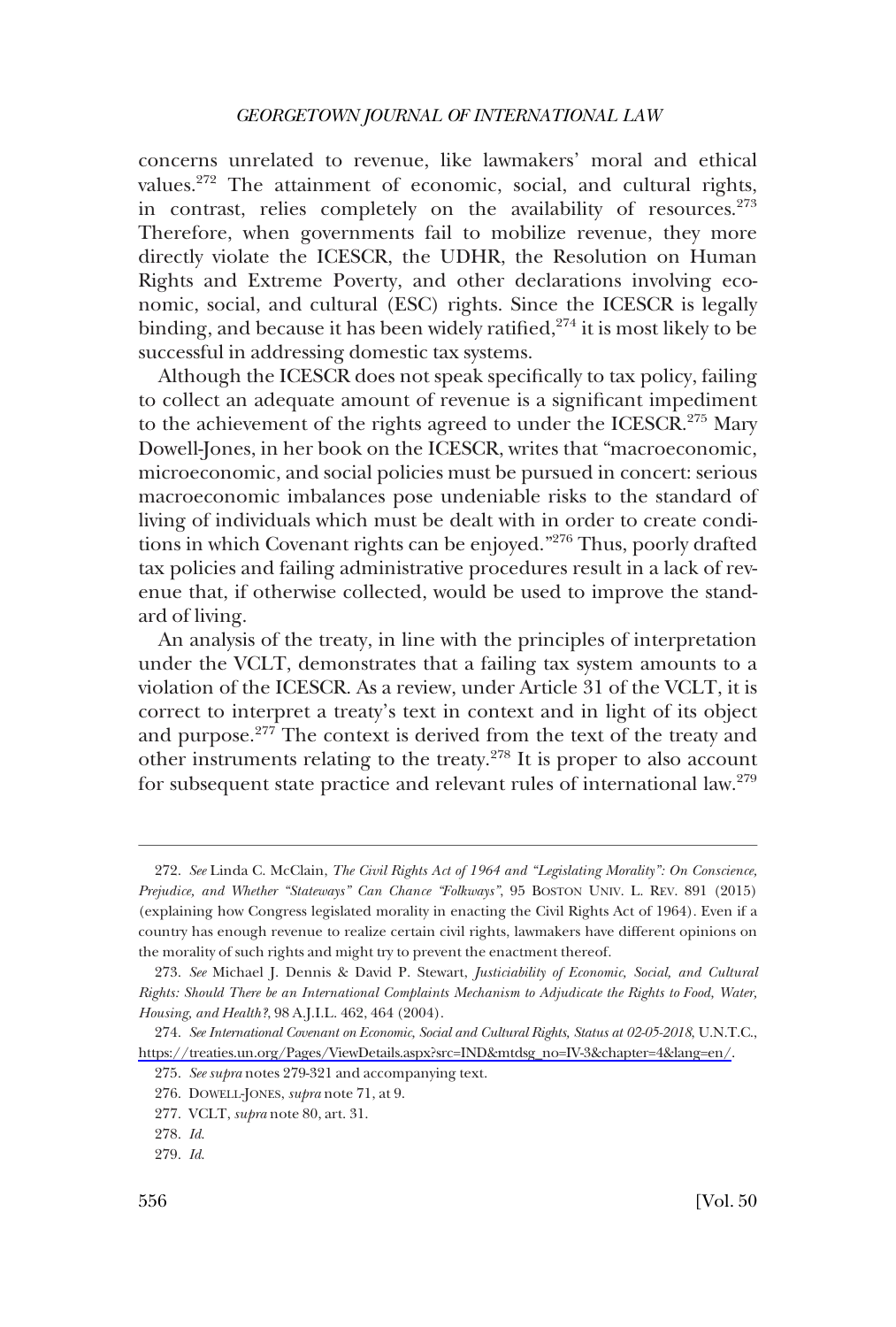<span id="page-40-0"></span>To confirm the meaning derived from this analysis, Article 32 provides for an examination of the treaty's preparatory work.<sup>280</sup>

# *a. The Context of the ICESCR*

The text of the ICESCR demonstrates its applicability to address failing tax systems. Under the ICESCR, States Parties are required to implement certain rights upon ratification of the treaty. Most of the rights are subject to a "progressive achievement" requirement under Article 2 (1).281 However, the CESCR has interpreted some of the provisions to be immediately effective.<sup>282</sup> This includes: Article  $2(2)$  on nondiscrimination; Article 3 on equal rights for men and women; Article 7(a)(i) on equal pay; Article 8 on the right to be involved in trade unions; Article 10(3) on nondiscrimination in protecting children; Article 13(2)(a) on free and compulsory primary education; Article 13(3) on parental freedom in making decisions for a child's education; Article 13(4) on liberty of individuals and groups to establish educational institutions; and Article  $15(3)$  on freedom of research and creative activity.<sup>283</sup> Matthew Craven has explained that the text of the ICESCR requires immediate implementation because these rights cannot be achieved progressively.284 Therefore, States Parties must take measures upon ratification to ensure such rights. Some of these rights are achievable without an alteration in a country's tax code, but others might rely on an increase in revenue, such as the provision of free and compulsory primary education.285

In line with the immediate effect of some of the provisions, the treaty is subject to a minimum threshold, so that states are "ensur[ing] the satisfaction of, at the very least, minimum essential levels of each of the rights is incumbent on every State party."286 According to the Limburg Principles, which interpret the covenant, the minimum essential levels

<sup>280.</sup> VCLT*, supra* note 80, art. 32.

<sup>281.</sup> ICESCR, *supra* note 67, art. 2(1).

<sup>282.</sup> DOWELL-JONES, *supra* note 71, at 20 (quoting CESCR, General Comment No. 3: The nature of States parties obligations, ¶ 5, U.N. Doc. E/1991/23 (1990)).

<sup>283.</sup> *Id*.

<sup>284.</sup> *Id*. (citing M. Craven, *The Justiciability of Economic, Social and Cultural Rights*, *in* ECONOMIC, SOCIAL AND CULTURAL RIGHTS: THEIR IMPLEMENTATION IN UNITED KINGDOM LAW (R. Bruchill, D. Harris & A. Owers, eds. 1999)).

<sup>285.</sup> For instance, enacting a law to give women the same suffrage rights as men would come at no revenue cost since lawmakers are already paid to enact laws.

<sup>286.</sup> CESCR, General Comment No. 3: The Nature of State Parties' Obligations (Art. 2, Para. 1, of the Covenant), 3, ¶ 10, U.N. Doc. E/1991/23 (1990).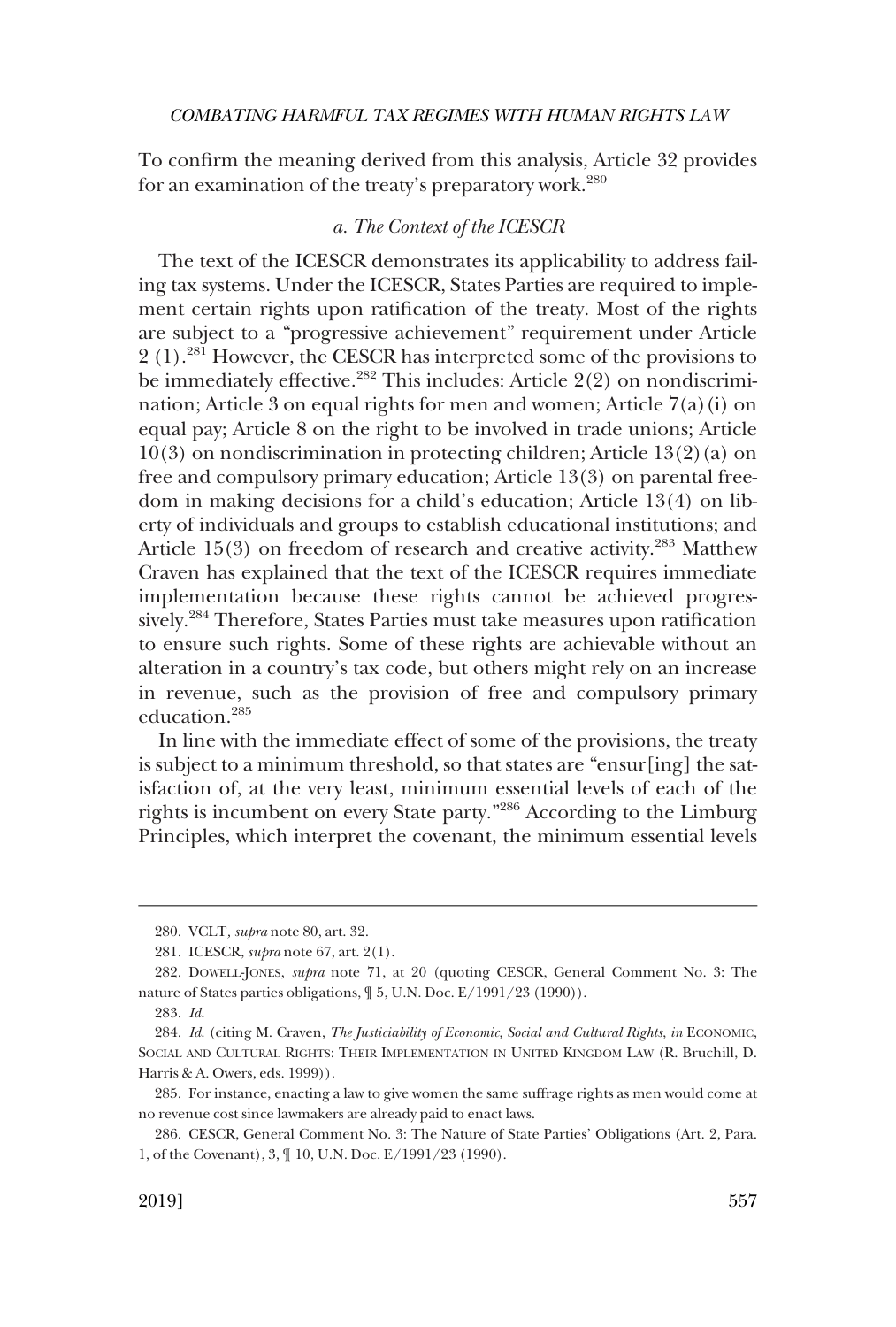apply irrespective of the availability of resources.<sup>287</sup> The Committee has gone on to say that

If resource constraints render it impossible for a State party to comply fully with its Covenant obligations, it has the burden of justifying that every effort has nevertheless been made to use all available resources at its disposal in order to satisfy, as a matter of priority, the obligations outlined above.<sup>288</sup>

An improved tax system is an available resource to increase revenue in order to provide for these rights.<sup>289</sup> On the basis of the Committee's Comment, if a state does not attempt to amend its tax policies in order to meet the minimum threshold, it has not done everything possible to satisfy the obligations in the ICESCR. $290$  Therefore, at least as regards the immediate enforcement of certain rights and the minimum threshold, states are clearly in violation of the treaty for failing to take measures to collect an adequate amount of tax.

Beyond this minimum threshold, states still have an obligation to work progressively towards fulfilling the rights in the treaty.291 The word "fulfill" is chosen carefully here because it is distinct from other kinds of obligations such as the obligation to "respect," which imposes a negative duty on states not to interfere with an individual's rights, and the obligation to "protect," which involves the state's role in regulating interactions between private individuals and actors.292 Fulfilling rights, on the other hand, means that the state must "pro-actively engage in activities intended to strengthen people's access to and utilization of resources and means to ensure their livelihood. . . ."293 This obligation best describes the role imposed on states under the ICESCR, because the text of the treaty emphasizes that states must "take steps" to achieve the realization of the rights set forth.<sup>294</sup> Therefore, one of these steps could be improvements in the tax system. Combined with other

<sup>287.</sup> *The Maastricht Guidelines on Violations of Economic, Social and Cultural Rights*, 15 NETH. Q. HUM. RTS. 244, 245, 247-28 (1997).

<sup>288.</sup> CESCR, General Comment No. 12: The right to adequate food, ¶ 17, U.N. Doc. E/C/ .12/1999/5 (1999).

<sup>289.</sup> Bernardin Akitoby, *Raising Revenue*, 55 FIN. & DEV. 1 (2018).

<sup>290.</sup> *See* General Comment No. 12, *supra* note 289, ¶ 17.

<sup>291.</sup> ICESCR, *supra* note 67, art. 2(1).

<sup>292.</sup> *See* General Comment No. 12, *supra* note 289, ¶ 29-30.

<sup>293.</sup> *Id*. at ¶ 15.

<sup>294.</sup> *See* ICESCR, *supra* note 67, art. 2(1).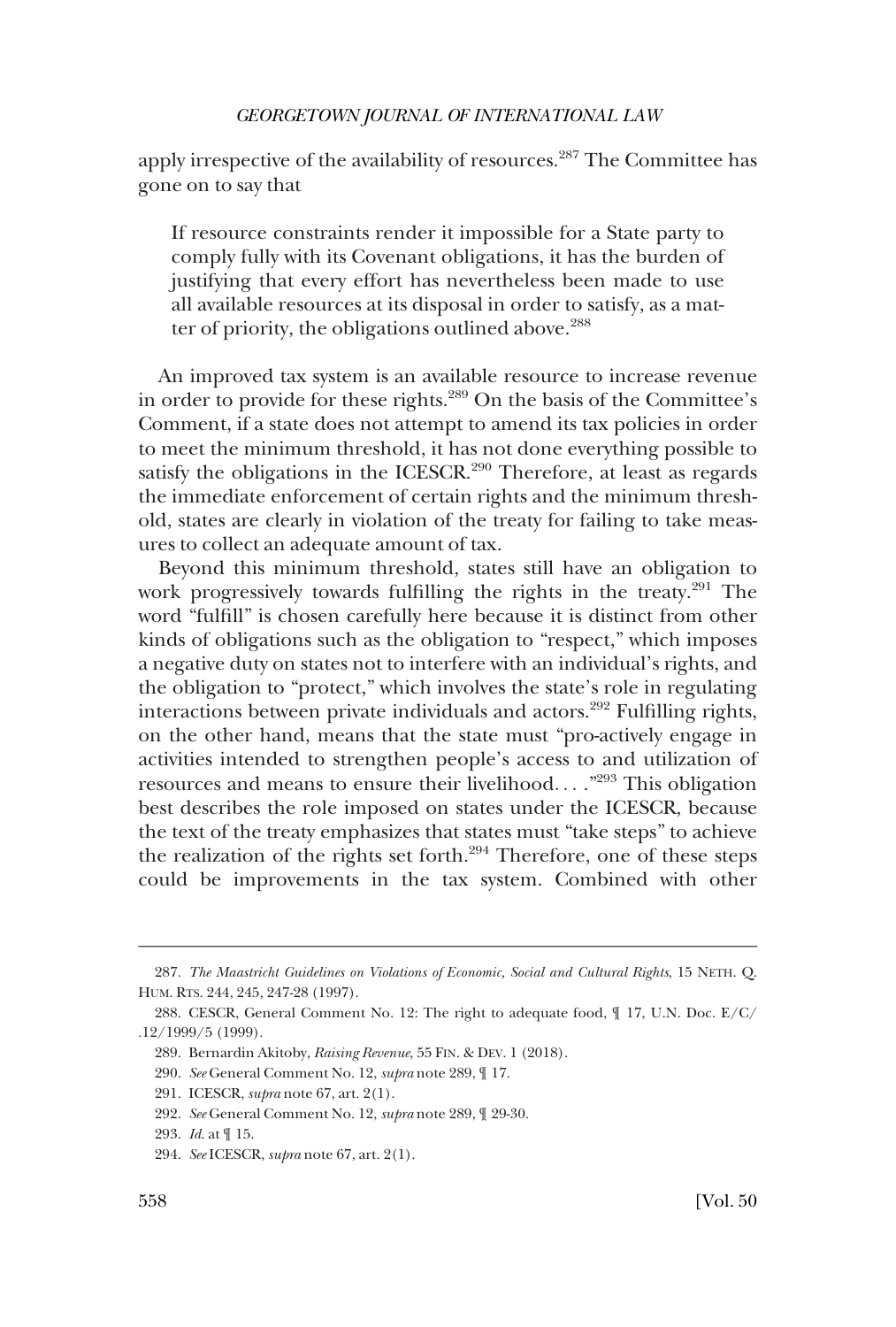provisions of the treaty, it becomes more clear that one of the steps, in fact, should be improvements in the tax system.

The adoption of sound tax policies and administrative procedures as a requirement under the treaty is further supported by the language that States Parties must use "all appropriate means, including *particularly* the adoption of legislative measures" to fulfill their treaty obligations.295 The enactment of legislative measures is also emphasized in the Option Protocol to the treaty.296 The CESCR has made clear that legislation improving the overall economic position of a state is important where a state fails to provide for the rights in the treaty.297 In its concluding observations of a routine report, the Committee praised Mexico for its "improved macroeconomic performance, particularly the reduction of foreign debt, the decrease in inflation and the growth of export capacity, all of which create an environment conducive to a more effective implementation of the rights under the Covenant."298 Tax policy, as economic policy, thus falls into this same category. Other international actors have similarly interpreted the obligation to provide ESC rights as necessitating a strong tax system.299 For example, in discussing policy changes for the betterment of ESC rights, a report issued by the office of the President of the Philippines in 1996 highlighted the importance of a stable tax base.<sup>300</sup> Therefore, because economic legislation is essential to achieving the rights in the treaty, states should be held accountable for failing to take action on improving their legislation for the mobilization of revenue.

The ICESCR further requires that a State Party must use "the maximum of its available resources" to fulfill the rights in the treaty.<sup>301</sup> The Limburg Principles explain that this language requires "equitable and effective use of and access to [a State Party's] available resources."302 Implementing better tax policies and procedures surely puts resources to a more equitable use, especially because revenue contribution currently falls on the poor in many developing nations. In fact, CESCR

<sup>295.</sup> *Id*. (emphasis added).

<sup>296.</sup> ICESCR Optional Protocol, *supra* note 102, pmbl.

<sup>297.</sup> *See* DOWELL-JONES, *supra* note 71, at 44 (citing CESCR, State Party Report: Mexico, ¶ 3, U. N. Doc. E/C.12/Add.14 (1999)).

<sup>298.</sup> *Id*.

<sup>299.</sup> *See, e.g*., PHIL., NAT'L ECON. AND DEV. AUTH., REPUBLIC OF THE PHIL.: THE PRESIDENT'S 1996 SOCIO-ECONOMIC REPORT 1-13 (1996).

<sup>300.</sup> *Id*.

<sup>301.</sup> ICESCR, *supra* note 67, art. 2(1).

<sup>302.</sup> DOWELL-JONES, *supra* note 71, at 45 (citing P. HALL, THE POLITICAL POWER OF ECONOMIC IDEAS: KEYNESIANISM ACROSS NATIONS 27 (1989)).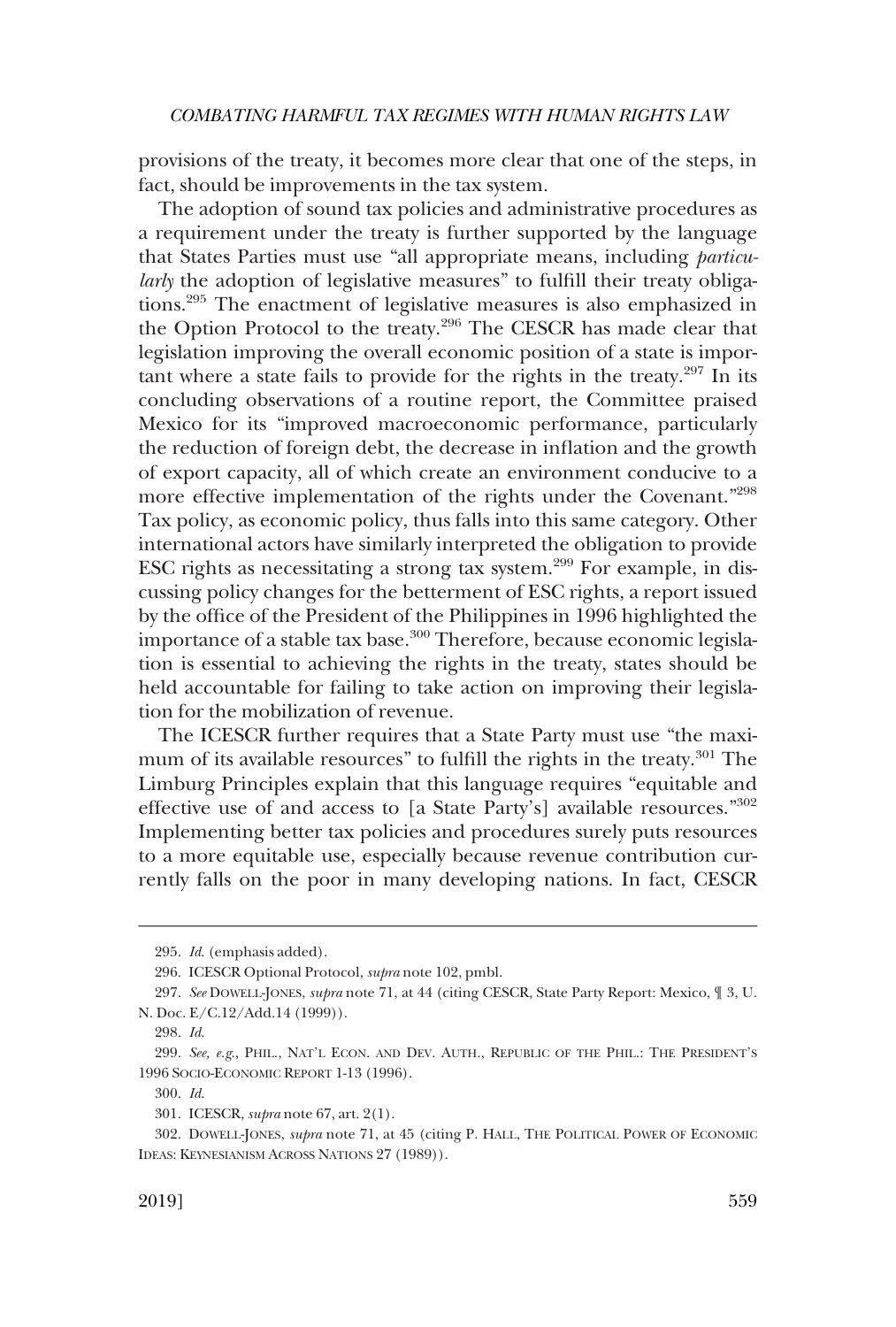member Ade Adekuoye suggested in a question to the United Kingdom that tax policy plays an important role in utilizing the maximum of available resources. He asked: "[W]hether, in view of the claims that the United Kingdom was one of the poorer countries of Europe, the Government's promise not to raise taxes would have any effect on its ability to fulfill its obligations."303 Therefore, included in the maximum of available resources is the ability to alter the current tax regime. Until States Parties to the treaty have taken steps to make strides in tax policies and procedures, they have not done everything possible under this provision to secure the rights in the treaty.

The Optional Protocol to the ICESCR explains that when reviewing states' practices, the Committee should take into consideration the reasonableness of the steps taken by States Parties to fulfill the treaty rights.304 It is relevant here that executing new tax policies is less expensive than other processes involved in ensuring the rights under the ICESCR.305 Governments might not have the ability to make larger food supplies appear out of thin air, but they can change their laws with little financial hardship.306 Thus, because tax mobilization is an available resource to almost every state, even the poorest of developing nations, a government cannot make the argument that a new tax system is out of the realm of reasonableness.

Through their practice, states have also demonstrated a belief that the ICESCR requires the improvement of tax procedures to ensure economic, social, and cultural rights. While under review by the CESCR, the Dominican Republic tried to emphasize its steps taken towards the fulfillment of rights by explaining that it made improvements in government revenue.307 A Dominican Republic representative explained that the government "tighten[ed] up the collection of income tax and

<sup>303.</sup> *Id*. at 46-47 (quoting CESCR, Summary of the 17th Meeting, ¶ 51, U.N. Doc. E/C.12/ 1997/SR.36 (1997)).

<sup>304.</sup> ICESCR Optional Protocol, *supra* note 102, art. 8(4).

<sup>305.</sup> Marty Garrity, the director of the Bureau of Legislative Research at the Capitol, said it was difficult to estimate the cost of enacting a bill because "[t]here are clearly staff costs associated with all of the stages of [the legislative] process, but because this is happening with hundreds of pieces of different legislation at once, it's not feasible to put a price tag on any single bill." *Ask the Times: How Much Does a Bill Cost?*, ARK. TIMES (Apr. 16, 2015), [https://www.arktimes.com/](https://www.arktimes.com/arkansas/ask-the-times-how-much-does-a-bill-cost/Content?oid=3811839)  [arkansas/ask-the-times-how-much-does-a-bill-cost/Content?oid=3811839.](https://www.arktimes.com/arkansas/ask-the-times-how-much-does-a-bill-cost/Content?oid=3811839) In theory, however, if states have already voted in legislators, and their salaries are already included in the national budget, the states would not pay an extra cost for the legislators' efforts in enacting a tax bill.

<sup>306.</sup> *See id*.

<sup>307.</sup> DOWELL-JONES, *supra* note 71, at 95 (quoting CESCR, Summary Record of the 31st Meeting, ¶ 27, U.N. Doc. E/C.12/1997/SR.31 (1997)).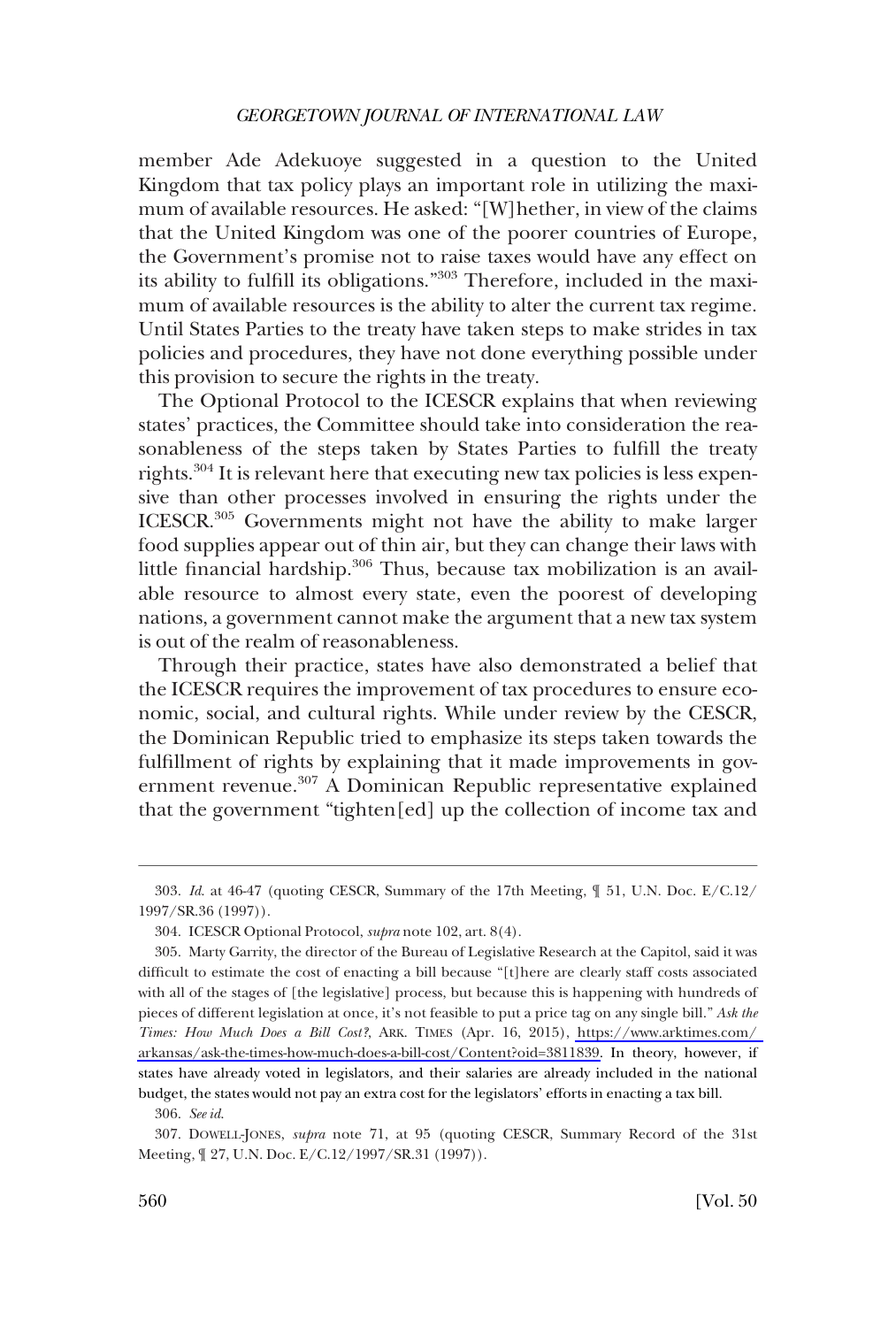<span id="page-44-0"></span>Customs duties and  $\ldots$  reduce[d] tariffs."<sup>308</sup> The representative also stated that the Dominican Republic would amend the social security system by making efforts to reduce tax evasion.<sup>309</sup> This is not the only occasion where references to the tax systems have come up in Committee reviews.<sup>310</sup> Therefore, the context of the ICESCR, in consideration with this subsequent state practice, demonstrates that the treaty can successfully address failing tax systems.

# *b. The Object and Purpose of the ICESCR*

The object and purpose of the ICESCR supports the analysis derived from the treaty's context. The object and purpose is set out in its Preamble, which makes clear that all human beings have the right to be free from fear and want.<sup>311</sup> Moreover, this freedom can only be achieved if everyone has the ability to enjoy economic, social, and cultural rights.<sup>312</sup> This universality of ESC rights further supports tax failures as a violation of the ICESCR. Especially considering that the tax systems of many developing nations place a heavy burden on the poor while allowing tax evasion for the rich, $313$  it is impossible to achieve universal equality. Through implementing more progressive policies and altering administrative mechanisms to combat tax avoidance and evasion by the rich, states will work towards the universal equality of rights. In fact, without improved tax policies, it will be nearly impossible to achieve universal rights because there is only so much a state can do for the poor and suffering without a stable revenue base.

# *c. Travaux Pre´paratoires of the ICESCR*

The *travaux pre¨paratoires* directly support the obligation of State Parties to work towards improving tax legislation to fulfill the rights set out in the ICESCR. During negotiations, the necessity of a sound tax system was brought up on multiple occasions.<sup>314</sup> When discussing the provision regarding the right to adequate housing, Poland's representative made clear that "the phrase 'all necessary measures' did not imply

<sup>308.</sup> *Id*.

<sup>309.</sup> *Id*. at 94.

<sup>310.</sup> *See id*. at 63.

<sup>311.</sup> ICESCR Optional Protocol, *supra* note 102, pmbl.

<sup>312.</sup> *Id*.

<sup>313.</sup> *See* Gemmell & Morrissey, *supra* note 156, at 16-17.

<sup>314.</sup> U.N. ESCOR, Comm'n on Human Rights, 8th Sess., Summary record of the 294th meeting held at headquarters, New York, U.N. Doc. E/CN.4/SR.294 (May 14, 1952); U.N. ESCOR, Comm'n on Human Rights, Summary record of the 21st meeting held at 7 Palais des Nations, Geneva, U.N. Doc. E/CN.4/SR.221 (June 7, 1951).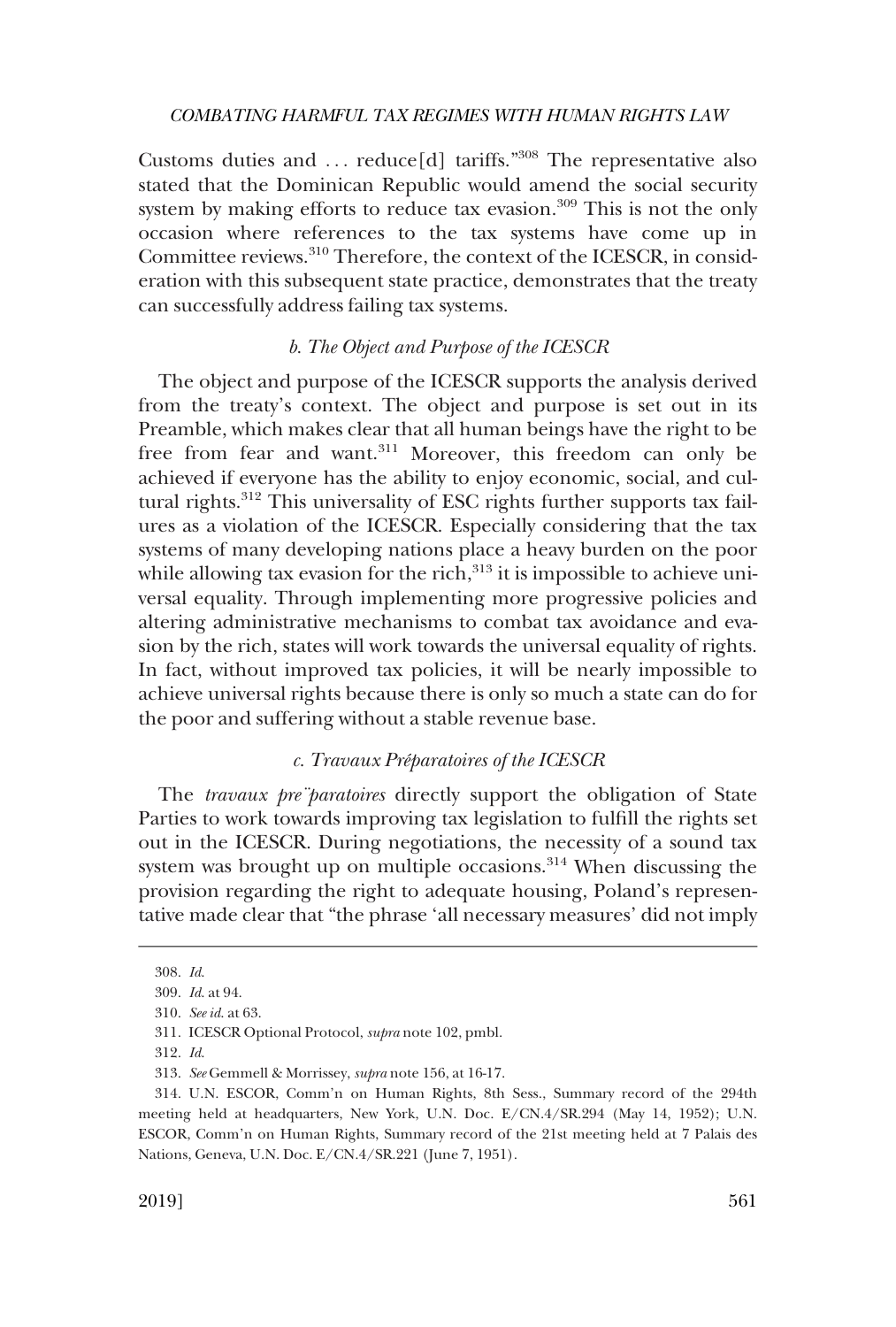<span id="page-45-0"></span>only the building of houses but such measures as subsidies, tax exemptions, loans and the provision of the requisite materials on favourable terms."315 In a later session concerning the right to social security, drafters also pointed out that in the United Kingdom, "a worker's family received State aid in the form of subsidies and allowances to the amount of £2.7.0. a week, but that it paid £3.7.10. in taxes."  $316$  They found it problematic that the government took away more than it gave.317 This inadequacy was therefore part of the motivation to include a social security provision in the ICESCR. The drafters again discussed tax in relation to wages, and the representative to Yugoslavia stated that it made more sense to tax profits in the interest of workers on the whole, instead of giving benefits to those who are well-off.<sup>318</sup>

A clear goal of the treaty was to hold states accountable for their failing policies, like those of the United Kingdom, which deprive the poor of economic, social, and cultural rights. Moreover, the comment by Poland's representative, explaining that "all necessary measures" included the implementation of tax policies, shows that the similar "maximum available resources"319 language eventually adopted likely includes the same. In conjunction with the meaning derived from the context and object and purpose of the treaty, it is clear that a failure to mobilize revenue constitutes a violation of the ICESCR.

### 2. Why Human Rights Law Will Help Mobilize Revenue

It is clear that human rights law has applicability to tax reform. But why is it a beneficial alternative to other revenue mobilization attempts? The author sees three reasons. First, international human rights law is legally binding on states. Second, it is more advantageous than other legal approaches grounded in national law, because it eliminates standing barriers faced by domestic taxpayers. Third, it can help shape the policies of the World Bank and the IMF, which have an interest in improving the tax systems of developing nations.

<sup>315.</sup> U.N. ESCOR, Comm'n on Human Rights, Summary record of the 294th meeting, *supra*  note 315.

<sup>316.</sup> U.N. ESCOR, Comm'n on Human Rights, Summary record of the 21st meeting, *supra*  note 315, at 6.

<sup>317.</sup> *Id*.

<sup>318.</sup> *Id*. at 13.

<sup>319.</sup> ICESCR, *supra* note 67, art. 2(1).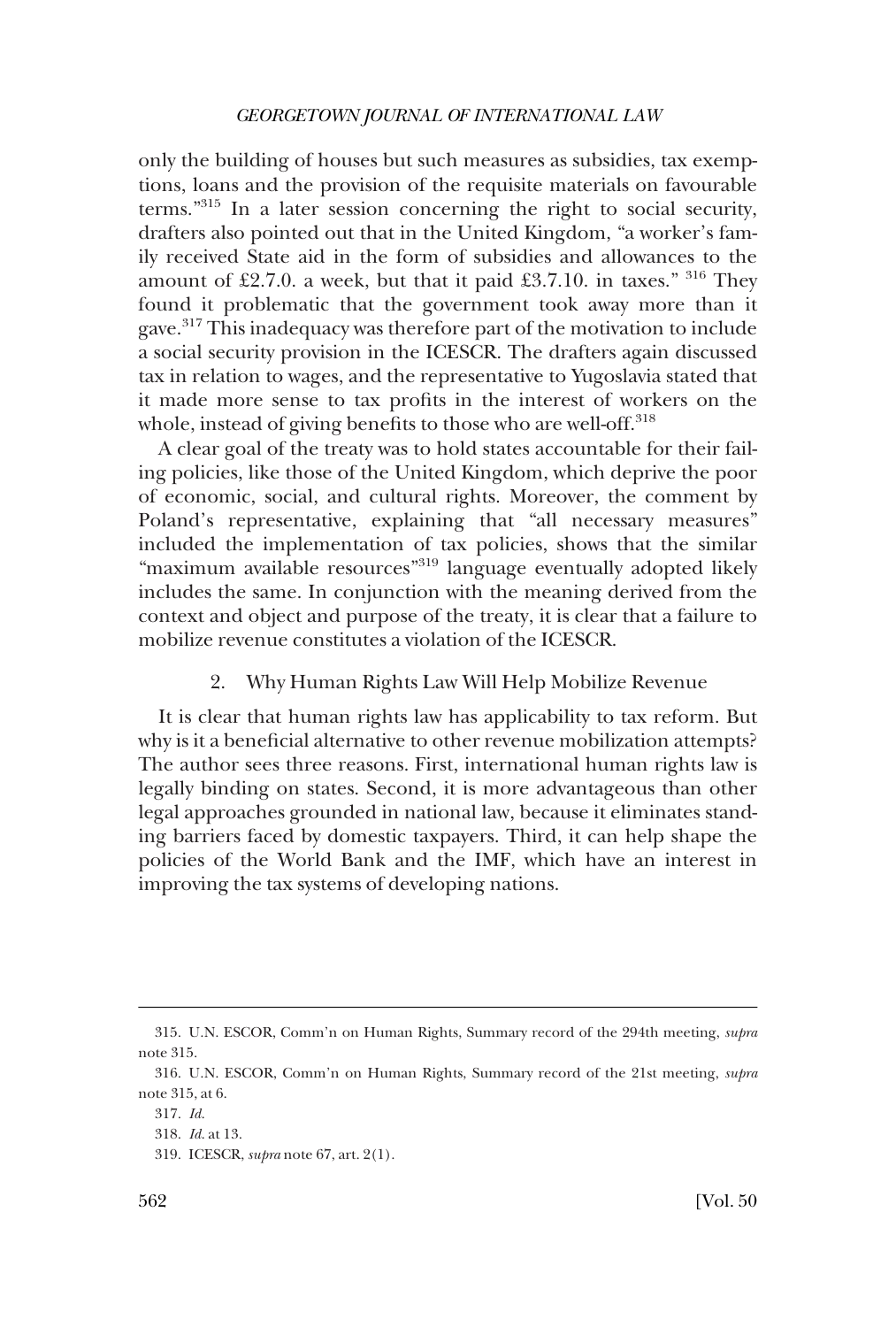# *a. Human rights law is legally binding*

<span id="page-46-0"></span>The advantage of a human rights approach to mobilize revenue is first due to the fact that it is grounded in the law.320 Guatemala, for instance, which has resisted other development measures, has ratified the ICESCR.<sup>321</sup> Therefore, while Guatemala is under no obligation to adopt the recommendations of the World Bank or the IMF, it is required to comply with the treaties to which it is a party.<sup>322</sup>

Under the ICESCR, states must prepare reports every five years documenting the human rights situations in their territories.<sup>323</sup> When a State Party fails to do so, the CESCR uses its own mechanisms to review the situation in that country. $324$  Individuals can also send communications to the Committee for review when they feel they are victims of a violation.325 After it examines a report, the CESCR then makes concluding observations and recommendations.<sup>326</sup> These recommendations often include strong language on the lack of compliance with the treaty. More recently, the Committee has started to "urge" states to comply with their obligations, as opposed to "recommending" they do. $327$  The CESCR also makes clear when an activity is completely prohibited by the treaty.328 These findings by the CESCR are legal obligations, with which States Parties are required to comply. While it is true that some of the obligations under the ICESCR are only of a progressive nature, States Parties must at least demonstrate that they have taken action to work towards the fulfillment of the rights in the treaty.<sup>329</sup>

Although it can be difficult to achieve immediate compliance with CESCR recommendations, the naming and shaming that results from

<sup>320.</sup> States are bound by the treaties they sign, ratify, accept, approve, or accede. VCLT, *supra*  note 80, art. 11. This assertion presupposes that the state has also signed the VCLT. However, the laws of certain states, like the United States, also agree to be bound by the treaties they ratify through domestic law. CONG. RES. SERV., TREATIES AND OTHER INTERNATIONAL AGREEMENTS: THE ROLE OF THE UNITED STATES SENATE: A STUDY 1 (COMM. PRINT 2001).

<sup>321.</sup> Status at 02-05-2018, *supra* note 275.

<sup>322.</sup> *Id*.

*Human Rights Enforcement Mechanisms of the United Nations*, ESCR-NET, [https://www.escr-](https://www.escr-net.org/resources/human-rights-enforcement-mechanisms-united-nations)323. [net.org/resources/human-rights-enforcement-mechanisms-united-nations](https://www.escr-net.org/resources/human-rights-enforcement-mechanisms-united-nations) (last visited May 2, 2018).

<sup>324.</sup> *Id*.

<sup>325.</sup> ICESCR Optional Protocol, *supra* note 102, art. 2.

<sup>326.</sup> *Human Rights Enforcement Mechanisms of the United Nations*, *supra* note 324.

<sup>327.</sup> SEPU¨LVEDA, *supra* note 87, at 37.

<sup>328.</sup> *Id*.

<sup>329.</sup> *Id*.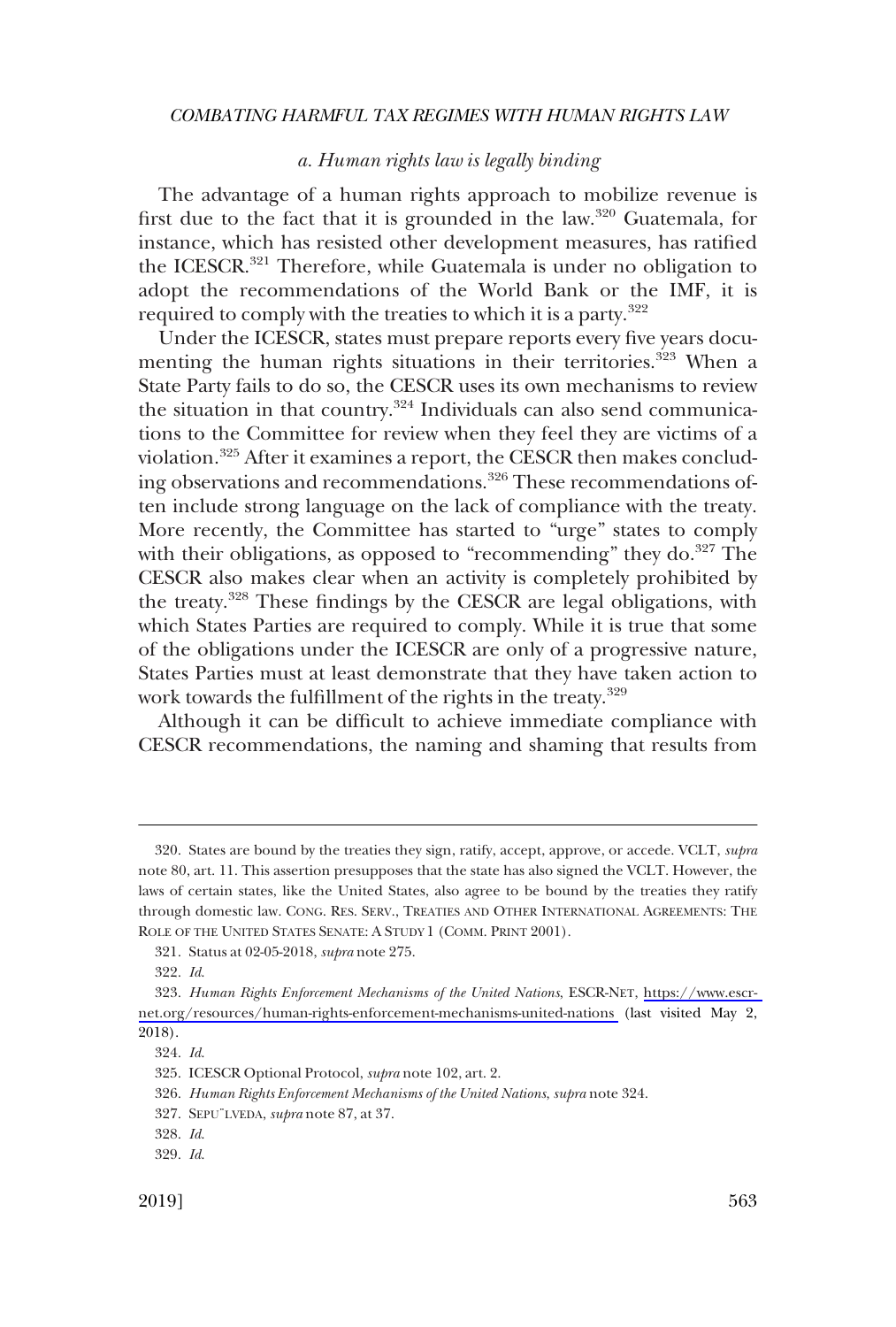these procedures is highly effective.<sup>330</sup> In recent decades, there has been an increased interest worldwide in human rights law.<sup>331</sup> States continue to sign onto more and more human rights treaties, and international actors emphasize the importance of human rights.<sup>332</sup> NGOs and scholars around the world also highlight their importance.<sup>333</sup> Therefore, when the Committee condemns a State Party for a violation of its human rights violation, it will feel pressure from the international community.

NGOs, news outlets, and even governments find it highly effective to name and shame a state that has committed a human rights violation.334 For example, in 1984, the United States renamed the street in front of the Soviet Embassy in Washington as "Andrei Sakharov Plaza," after the leading Soviet dissident who was exiled indefinitely to Gorky by the Soviet Union.<sup>335</sup> Every time the Soviets sent mail to their embassy in Washington, they had to write Sakharov's name on the mailing label. Two years later, Gorbachev terminated Sakharov's exile order.<sup>336</sup>

This economic vulnerability that results from naming and shaming has shown to directly reduce the repression of human rights.<sup>337</sup> Studies show that naming and shaming reduces both foreign direct investment and aid flows into developing states.<sup>338</sup> Human rights violations are seen as a risk to investors and multilateral aid flows slow down as a form of punishment to the perpetrators.<sup>339</sup> For the same reason, naming and shaming also increases the likelihood of sanctions against a regime that violates human rights obligations.<sup>340</sup> Thus, in order to prevent or stop the negative consequences of naming and shaming, states cut back on their human rights abuses.<sup>341</sup>

<sup>330.</sup> KATRIN KINZELBACH & JULIAN LEHMANN, CAN SHAMING PROMOTE HUMAN RIGHTS? PUBLICITY IN HUMAN RIGHTS FOREIGN POLICY 5, EUR. LIBERAL F. (2015), [http://www.gppi.net/fileadmin/user\\_upload/](http://www.gppi.net/fileadmin/user_upload/media/pub/2015/Kinzelbach_Lehmann_2015_Can_Shaming_Promote_Human_Rights.pdf/)  [media/pub/2015/Kinzelbach\\_Lehmann\\_2015\\_Can\\_Shaming\\_Promote\\_Human\\_Rights.pdf/.](http://www.gppi.net/fileadmin/user_upload/media/pub/2015/Kinzelbach_Lehmann_2015_Can_Shaming_Promote_Human_Rights.pdf/)

<sup>331.</sup> SEPU¨LVEDA, *supra* note 87, at 45.

<sup>332.</sup> *Id*.

<sup>333.</sup> *See* Lina Marcinkute, *The Role of Human Rights NGOs: Human Rights Defenders or State Sovereignty Destroyers?*, 4 BALTIC J. L. & POL. 52 (2011).

<sup>334.</sup> KINZELBACH & LEHMANN, *supra* note 331.

<sup>335.</sup> Pedro Pizano, *The Power of Naming and Shaming*, FOREIGN POL'Y (Aug. 5, 2014, 9:16 PM), [http://foreignpolicy.com/2014/08/05/the-power-of-naming-and-shaming/.](http://foreignpolicy.com/2014/08/05/the-power-of-naming-and-shaming/)

<sup>336.</sup> *Id*.

<sup>337.</sup> KINZELBACH & LEHMANN, *supra* note 331, at 15-16.

<sup>338.</sup> *Id*. at 15.

<sup>339.</sup> *Id*. at 16.

<sup>340.</sup> *Id*.

<sup>341.</sup> *Id*. There is currently more research on naming and shaming in response to violations of civil and political rights. However, the data that has started to emerge regarding economic, social, and cultural rights has so far confirmed the positive effects of shaming.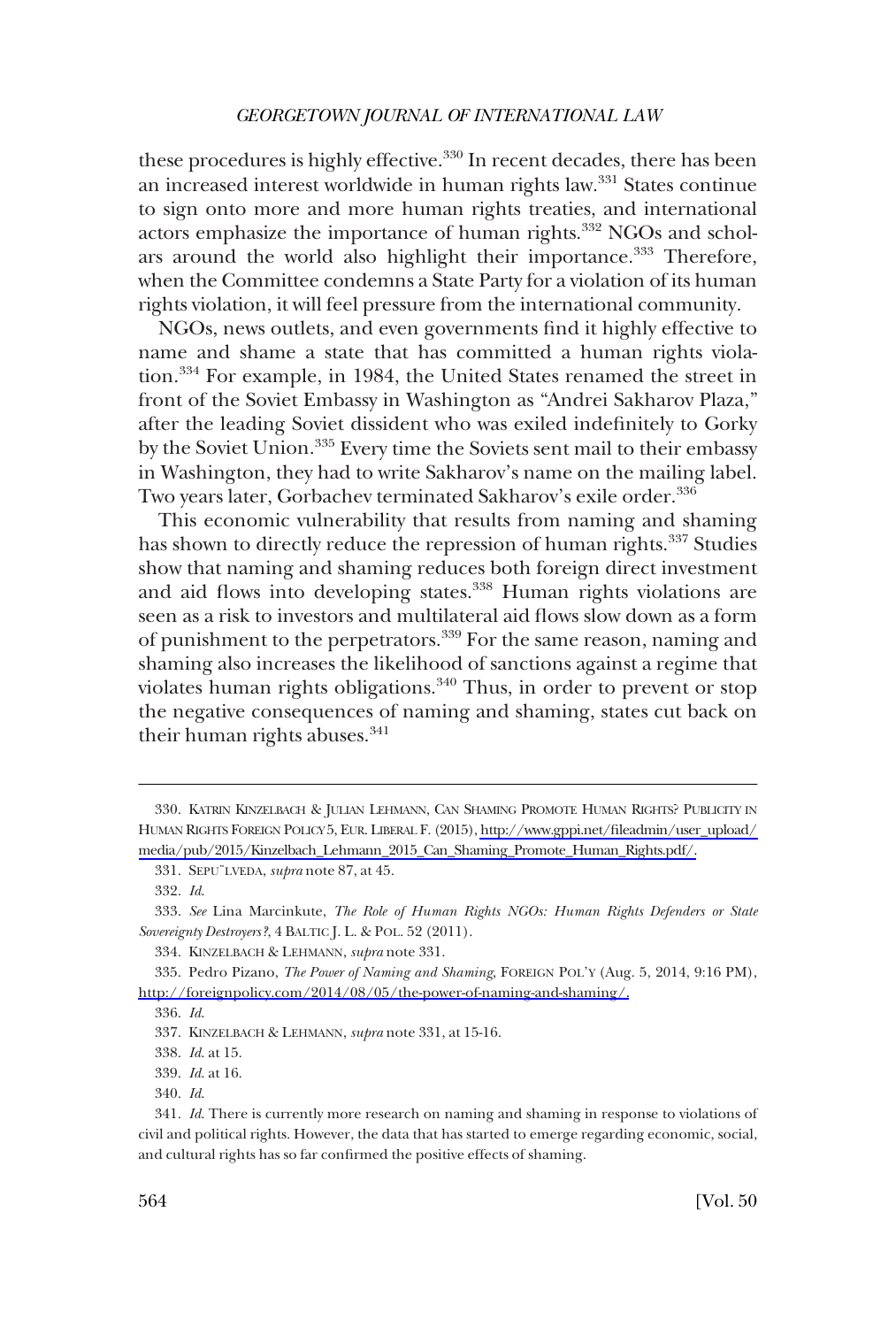<span id="page-48-0"></span>The legal obligations imposed by human rights treaties are thus likely to prove more effective in mobilizing revenue than the World Bank and the IMF development strategies alone, the rejection of which comes with no consequences.<sup>342</sup> It especially is difficult to convince corrupt governments to take action when there is nothing in it for them. This is not to say that developments cannot be successful, but their likelihood of success will increase if paired with some kind of legal obligation. In some cases, the recommendations of the CESCR in and of themselves may be enough to incentivize states to improve their tax systems. If not, the naming and shaming by-product of human rights treaties will probably prove persuasive.

# *b. Difficulties in National Courts*

International human rights law is also beneficial in comparison to national legal outlets. This is due to the difficulty in demonstrating taxpayer standing in national courts. In 2006, the U.S. Supreme Court held that a taxpayer did not have standing to challenge Ohio's award of a tax credit to DaimlerChrysler Corporation.<sup>343</sup> The taxpayers in that case argued that the tax credit awarded to promote in-state business depleted state funds to which they contribute.<sup>344</sup> The alleged injury was the decline in public revenue available to the taxpayers. The Court held that the taxpayer's injury was not "concrete and particularized" but instead "conjectural or hypothetical," because it depended on how state legislators would respond to the reduction in revenue.<sup>345</sup> Establishing taxpayer standing is not just a problem in the United States. The courts of other countries, such as France, have also denied taxpayer's standing as to claims challenging revenue legislation.<sup>346</sup>

Since taxpayers will have a difficult time establishing standing to challenge the laws depriving them of government benefits, human rights

<sup>342.</sup> The World Bank and IMF have no law enforcement powers. Who We Are, WORLD BANK, <https://www.worldbank.org/en/who-we-are>(last accessed May 25, 2019); *About the IMF*, INT'L MONETARY FUND,<https://www.imf.org/en/About/> (last accessed May 25, 2019).

<sup>343.</sup> DaimlerChrysler Corp. v. Cuno, 547 U.S. 332 (2006).

<sup>344.</sup> *Id*. at 339.

<sup>345.</sup> *Id*. at 344 (citing Lujan v. Defenders of Wildlife, 504 U.S. 505, 560 (1992)).

<sup>346.</sup> Jean Massot, *The Powers and Duties of the French Administrative Judge*, YALE L. SCH. 7 (Apr. 1, 2016), [https://law.yale.edu/system/files/area/conference/compadmin/compadmin16\\_massot\\_powers.pdf](https://law.yale.edu/system/files/area/conference/compadmin/compadmin16_massot_powers.pdf)  (adapting Jean Massot, President., French Conseil d'État, Address at the *Troisième journées juridiques et administratives franco-croates* [Third Juridical and Adminsitrative Days]: *Les pouvoirs et*  les devoirs du juge administratif dans l'examen des requêtes [The Powers and Duties of the Administrative Judge in the Examination of Requests], (Oct. 26-27, 2009) (Peter Lindseth, trans.).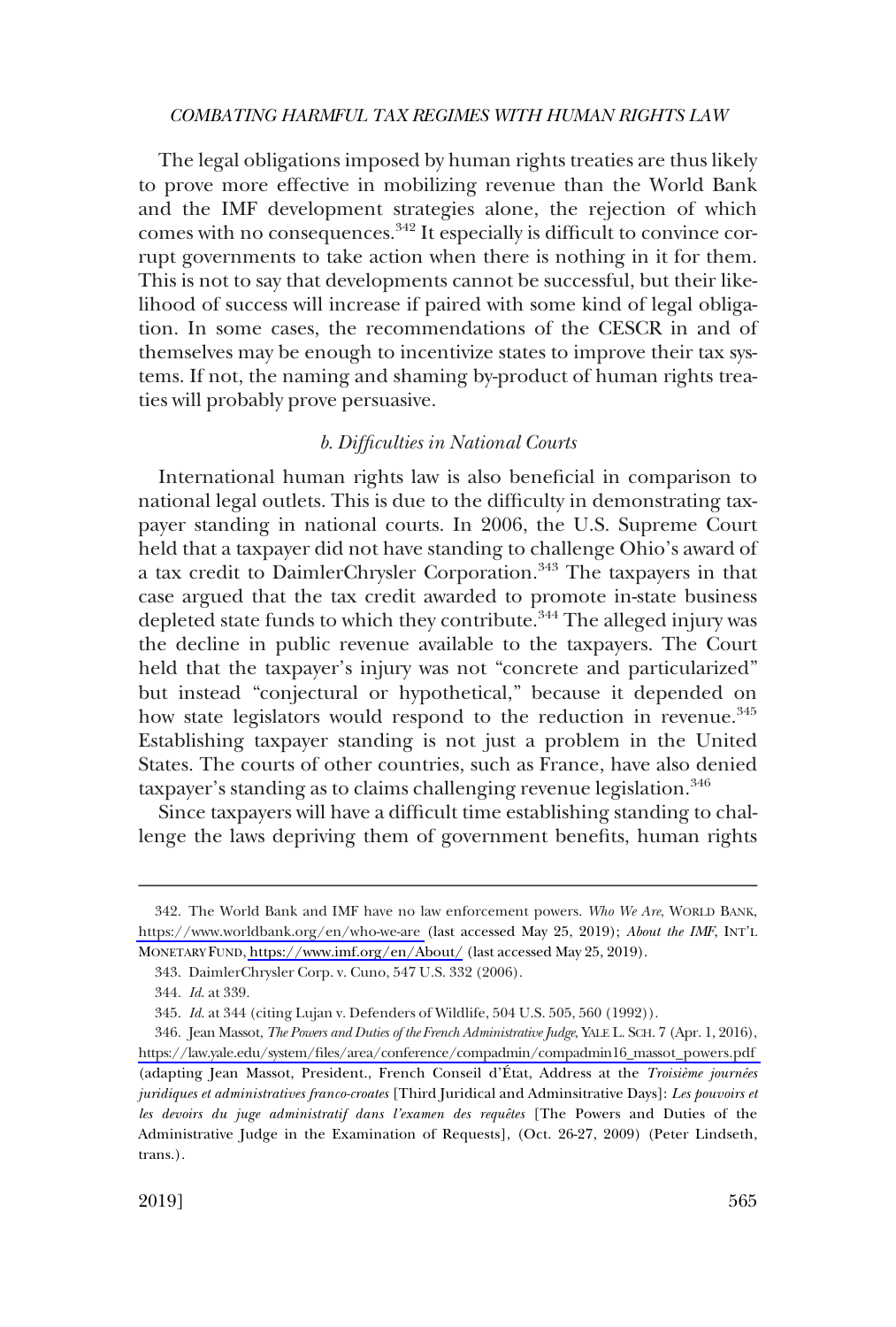<span id="page-49-0"></span>law provides an outlet to achieve the same result. In accordance with the Optional Protocol of the ICESCR, individuals claiming to be victims of human rights violations can submit communications to the CESCR.347 The Optional Protocol provides that the Committee will not accept a communication unless all domestic remedies have been exhausted.<sup>348</sup> Since taxpayers will often be unable to establish standing in their national courts, they should have an easy time meeting this threshold. The Committee will then examine the individual's complaint, and in some cases, will provide the relief that national courts are unable to provide.349

# *c. Implementation of Committee Recommendations by the World Bank and the IMF*

Despite the generally powerful naming and shaming effect of Committee reports, there is still some doubt as to whether governments will abide by the recommendations of the CESCR.<sup>350</sup> Although the ICESCR is a legal document, its goals are largely aspirational. When under review, governments often show that they are progressively moving towards the implementation of treaty obligations, but in reality, there is still much progress to be made.<sup>351</sup> Where the governments of developing nations fall short in implementing Committee recommendations, however, the World Bank and the IMF are likely to pick up their slack.

Beth A. Simmons explained the difficulty of achieving treaty compliance in her book, *Mobilizing for Human Rights*. 352 On the whole, her data demonstrates that human rights treaties have a significant effect on outcomes.353 But compliance is dependent on "the nature of the right, the range of potential violators, and the nature of individuals who might benefit from the right in question."354 The ICCPR, for instance, has inspired certain religious groups to attain increased freedom from government interference with religion.<sup>355</sup> Simmons found that states that

<sup>347.</sup> ICESCR Optional Protocol, *supra* note 102, art. 2.

<sup>348.</sup> *Id*. art. 3(1).

<sup>349.</sup> *Id*. arts. 8, 9, 14.

<sup>350.</sup> *See* BETH A. SIMMONS, MOBILIZING FOR HUMAN RIGHTS, INTERNATIONAL LAW IN DOMESTIC POLITICS (2009).

<sup>351.</sup> *E.g*., CESCR, Implementation of the International Covenant on Economic, Social and Cultural Rights, State Party Report: United Republic of Tanzania, U.N. Doc. E/C.12/TZA/1-3 (Mar. 28, 2011).

<sup>352.</sup> SIMMONS, *supra* note 351.

<sup>353.</sup> *Id*. at 357.

<sup>354.</sup> *Id*.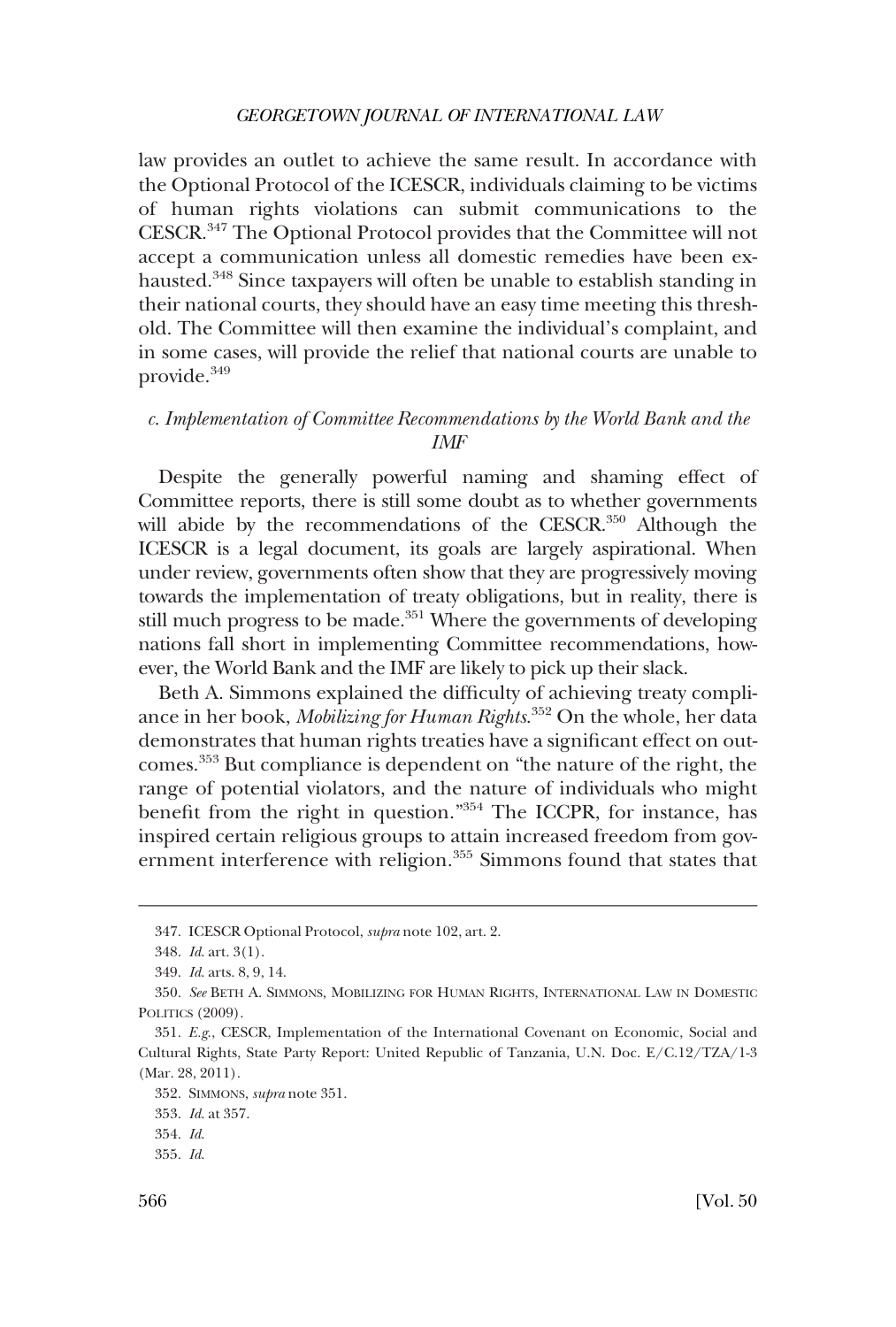ratified the ICCPR were more likely to respond positively to these religious groups. Yet other rights, with weaker support, are not as easy to effectuate, such as the right to a fair trial.<sup>356</sup> Moreover, the government is more likely to fulfill human rights that can be effectively observed and monitored.357 Thus, governments struggle to enforce the prohibition against torture, since torture is decentralized and committed by a number of different actors in all parts of a state. Finally, Simmons makes the point that it is difficult to compel the government to uphold the rights of the less powerful members of society.358 This is because the political coalitions that demand government response to human rights violations are unlikely to advocate for the poor.<sup>359</sup> In response to this barrier, Simmons suggests using national courts to uphold the rights of the poor and underprivileged.<sup>360</sup>

Simmons's findings suggest that the ICESCR might not be the most perfect outlet to compel states to better mobilize revenue. On the one hand, tax collection is for the most part a centralized process, alleviating the organizational burdens that arise with rights like the prohibition on torture. But on the other hand, improved tax systems would most greatly benefit the poor in developing nations.<sup>361</sup> Therefore, according to the data, it is less likely that governments will comply with their obligations under the ICESCR. Moreover, taxpayers do not even have the ability to go to national courts as would other human rights victims.362

Yet, even if states fail to comply with their treaty obligations, any recommendations made by the CESCR are not for nothing. The World Bank and the IMF will likely implement at least some of these recommendations. Sigrun Skogly and other international law scholars have suggested that, like states, the World Bank and the IMF assume certain human rights obligations.<sup>363</sup> Skogly explains that because both institutions have international legal personalities, meaning they are acknowledged in the international community, they are "entitled to rely upon legal rights, obliged to respect legal duties, and privileged to utilise

<sup>356.</sup> *Id*.

<sup>357.</sup> *Id*. at 358.

<sup>358.</sup> *Id*. at 362.

<sup>359.</sup> *Id*.

<sup>360.</sup> *Id*.

<sup>361.</sup> *See* Gemmell & Morrissey, *supra* note 156, at 16-17.

<sup>362.</sup> *See* SIMMONS, *supra* note 351.

<sup>363.</sup> SIGRUN I. SKOGLY, THE HUMAN RIGHTS OBLIGATIONS OF THE WORLD BANK AND THE INTERNATIONAL MONETARY FUND 3 (2001).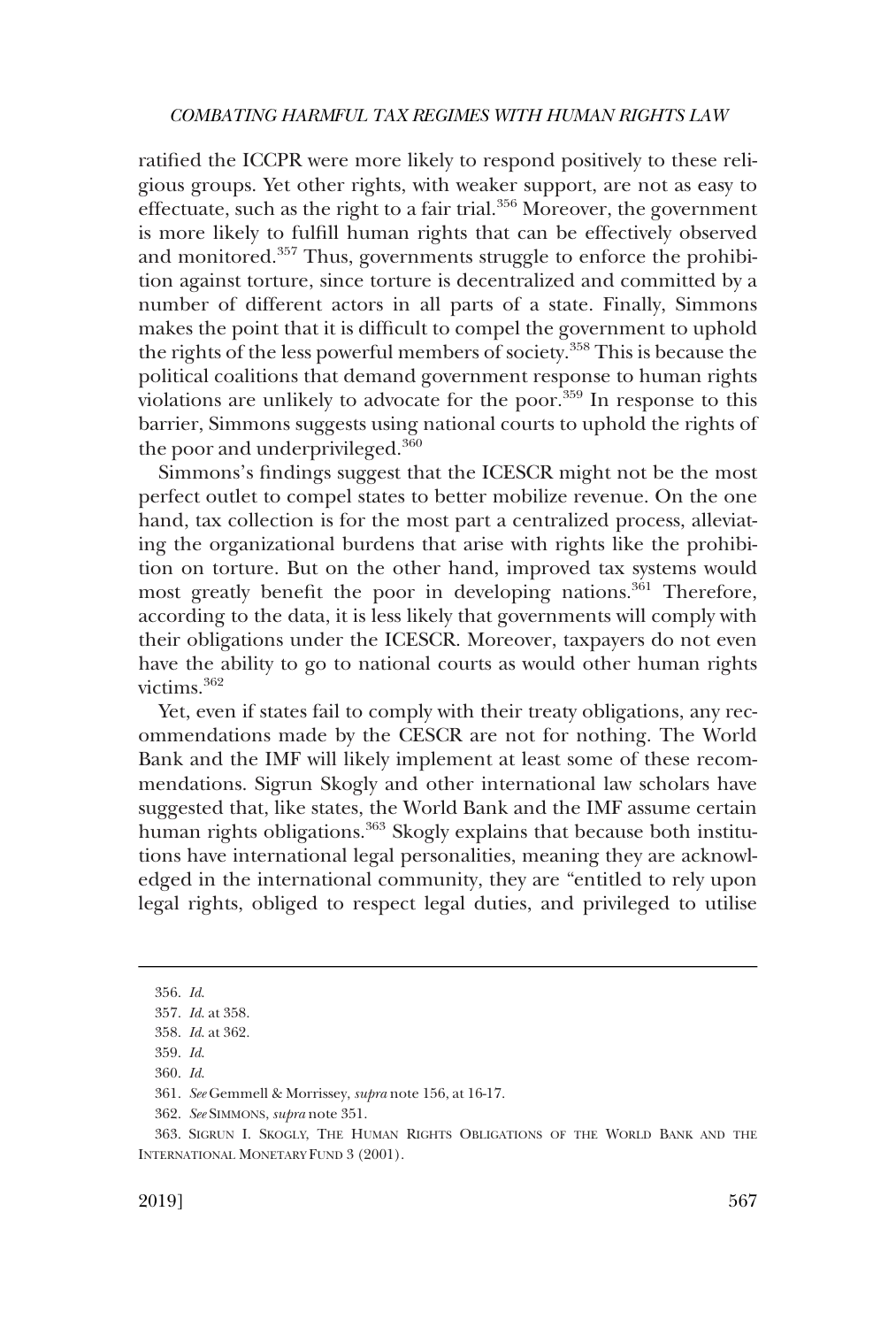legal processes."364 He comes to this conclusion by analyzing the institutions' Articles of Agreements, their functions, and their past experiences in conducting international operations.365 Therefore, the World Bank and the IMF must operate within the framework of the international legal regime, which includes protection for human rights.<sup>366</sup>

However, the two institutions do not operate under the same human rights obligations as states.<sup>367</sup> Skogly explains that human rights obligations appear at three levels: fulfillment, protection, and respect.<sup>368</sup> The kind of obligation triggered depends on the situation from which the right derives.<sup>369</sup> The World Bank and the IMF are not under an obligation to fulfill, because the positive act of fulfilling rights stems from treaties to which the institutions are not parties.370 On the other side of the coin, they are under an obligation to respect human rights. The obligation to respect has been incorporated into customary international law, which is binding on the institutions because they have international legal personalities.<sup>371</sup> The obligation to respect encompasses two requirements. First, it involves a negative obligation, requiring parties to refrain from action that would violate human rights.<sup>372</sup> Second, it obliges international actors to observe human rights as they are currently implemented.<sup>373</sup> Skogly concludes, then, that the World Bank and the IMF must not violate human rights in their policies and procedures nor take action that would restrict current measures promoting the enjoyment of rights.<sup>374</sup>

The development plans of the World Bank and the IMF have failed in a number of ways, and in some cases, their plans have actually prevented the actualization of human rights. For instance, the IMF has advocated for a flat VAT rate without exemptions or lower rates for goods consumed by the poor.375 Without these limitations, the VAT turns into a regressive tax, which disturbs the government's ability to collect revenue from higher-earning taxpayers. In Colombia, the World

364. *Id*. at 63. 365. *Id*. at 65-70. 366. *Id*. at 70. 367. *Id*. at 151. 368. *Id*. at 148. 369. *Id*. 370. *Id. at* 151. 371. *Id*. 372. *Id*. 373. *Id*. 374. *Id. at* 152. 375. DEV. FIN. INT'L, *supra* note 158, at 24.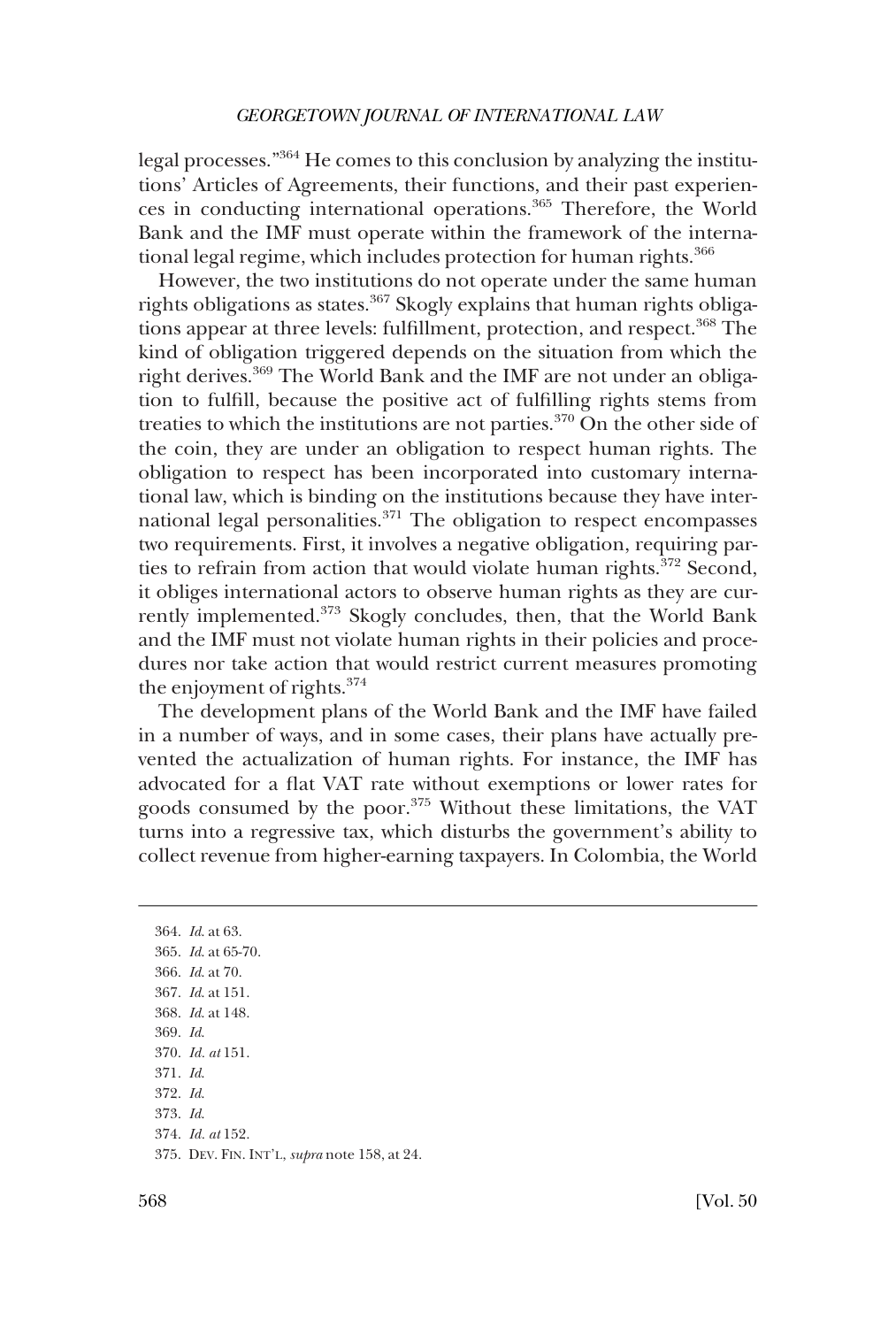<span id="page-52-0"></span>Bank's complex administrative reforms also made it difficult to improve revenue mobilization.376 In these ways and more, the institutions have not fully respected the observation of human rights while carrying out their development plans abroad.

However, if the CESCR were to provide recommendations on improving tax systems for the attainment of human rights, the World Bank and IMF are more likely than states to abide by such recommendations. Despite their shortcomings, the institutions' efforts to mobilize revenue in developing nations spans forty years.<sup>377</sup> Both the World Bank and the IMF have made clear of their goals to alleviate poverty and to promote growth.<sup>378</sup> For this reason, they will probably be more receptive to the recommendations of the CESCR than some of the states to whom such recommendations are provided. In fact, even though the institutions are only under an obligation to respect human rights, their interest in improving tax systems suggests that they might even go one step further by fulfilling some of the recommendations of the CESCR.

Moreover, where states are unwilling to adopt the recommendations of the CECSR on their own, they might be more willing to work with the World Bank and the IMF to improve their tax systems. Simmons explained that states are less likely to fulfill human rights standards that benefit the poor.379 But if the World Bank and the IMF are prepared to put in the grunt work, governments will probably not object to their doing so. Therefore, even if states are reluctant to adopt treaty recommendations, whether on their own or at all, the willingness of the IMF and the World Bank validates the importance of human rights law in improving tax systems.

# 3. How Human Rights Law Will Help Mobilize Revenue

The ICESCR's likely success in mobilizing revenue next begs the question of how that mobilization might look. Although it is difficult to predict exactly how the Committee would respond in this context, especially given the distinctions in states' needs and governance styles, the practices of the World Bank and the IMF, as well as suggestions from tax scholarship, provide insight into potential recommendations.

<sup>376.</sup> INDEP. EVALUATION GRP., *supra* note 158, at 14.

<sup>377.</sup> Avi-Yonah & Margalioth, *supra* note 152, at 3.

*How we do it*, INT'L MONETARY FUND, <https://www.imf.org/external/about/howwedo.htm> 378. (last visited May 2, 2018); *What We Do*, THE WORLD BANK, [http://www.worldbank.org/en/about/](http://www.worldbank.org/en/about/what-we-do)  [what-we-do](http://www.worldbank.org/en/about/what-we-do) (last visited May 2, 2018).

<sup>379.</sup> SIMMONS, *supra* note 351, at 362.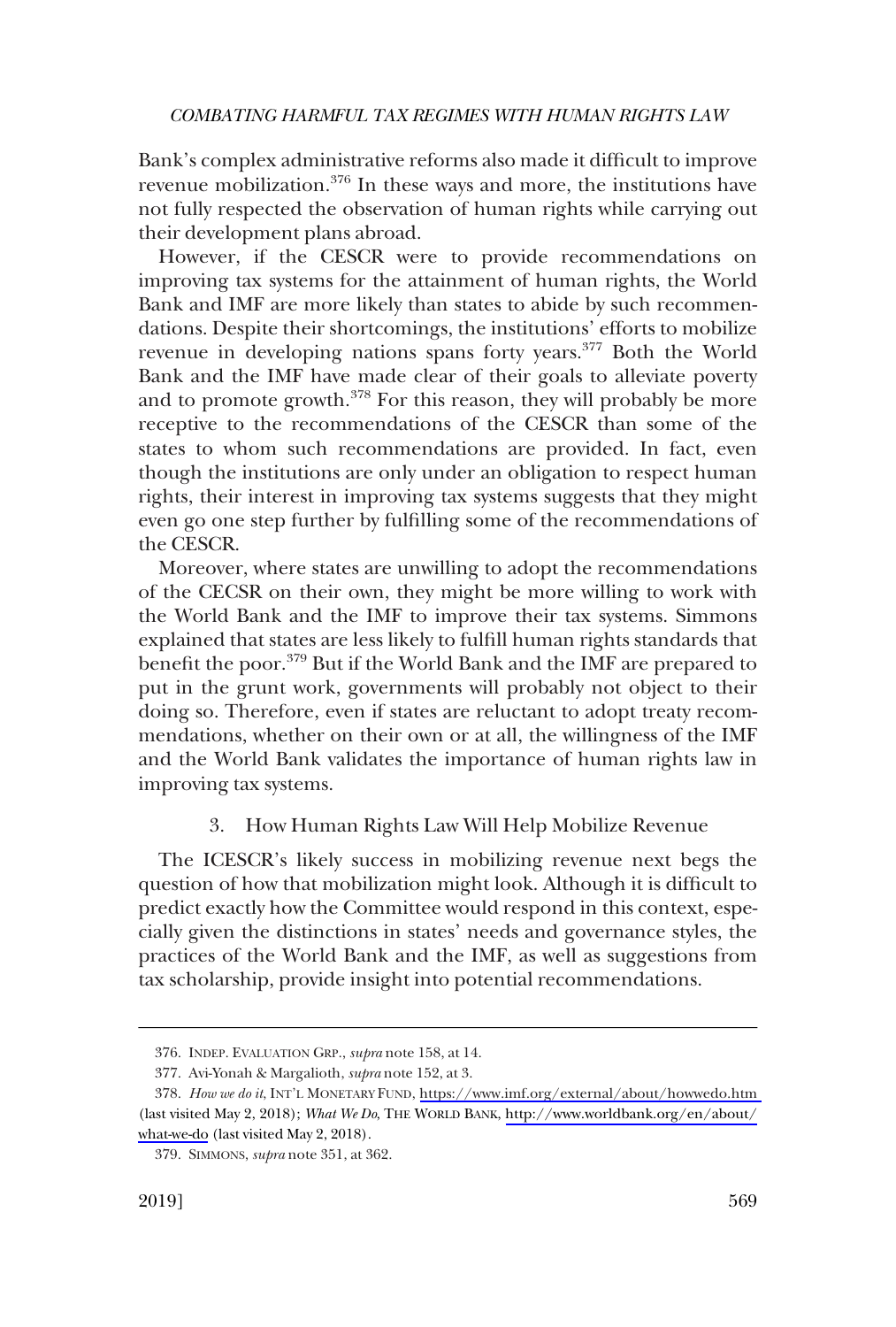The past practices of the World Bank and the IMF make clear that recommendations should vary by state.<sup>380</sup> The broad suggestions made by the World Bank and the IMF have largely failed due to their lack of specificity.<sup>381</sup> In Guatemala, for example, the World Bank failed to consider the political and governmental barriers to altering the tax system.382 Both institutions also advocated for increasing reliance on the VAT in developing nations, but the VAT's success has been contested because it only works well under certain conditions, which are present in some nations and not others.383 Likewise, in his review of recent scholarship, Avi-Yonah has found that recommended approaches differ due to distinctions in nations' particular hurdles.<sup>384</sup> He first points out that the tax systems of developing nations differ from those of developed nations, but he also makes clear that recommendations should diverge even among developing nations:

A good tax system is one that fits both the social institutions as well as other specific determinants of distribution and economic growth in each country. Searching for one optimal tax systems for countries grouped together by a definition based on GDP per capita is problematic.<sup>385</sup>

Tanzania's tax system, for example, is replete with its own particularities. Tanzania has relied heavily on an income tax and the VAT.<sup>386</sup> Since these two bases have failed to mobilize revenue, Tanzania might find more success in shifting reliance towards import and export taxes. The CESCR might, therefore, suggest that Tanzania broaden its trade tax base. That such taxes have the potential for success is demonstrated by the fact that ninety percent of VAT revenue collected occurs at the border.<sup>387</sup> Tanzania also needs to expand its tax geographically and categorically.388 Thus, the Committee would likely also suggest implementing measures to expand taxes to both new places and to untouched prosperous sectors in the economy, since many sectors currently go untaxed.

<sup>380.</sup> *See supra* notes 214-250 and accompanying text.

<sup>381.</sup> *See* DEV. FIN. INT'L, *supra* note 158; INDEP. EVALUATION GRP., *supra*, note 158.

<sup>382.</sup> INDEP. EVALUATION GRP., *supra*, note 158, at x.

<sup>383.</sup> *See* Avi-Yonah & Margalioth, *supra* note 152.

<sup>384.</sup> *Id*.

<sup>385.</sup> *Id*. at 20.

<sup>386.</sup> WORLD BANK GRP., *supra* note 167, at 27.

<sup>387.</sup> *Id*. at 28.

<sup>388.</sup> *Id*. at 30.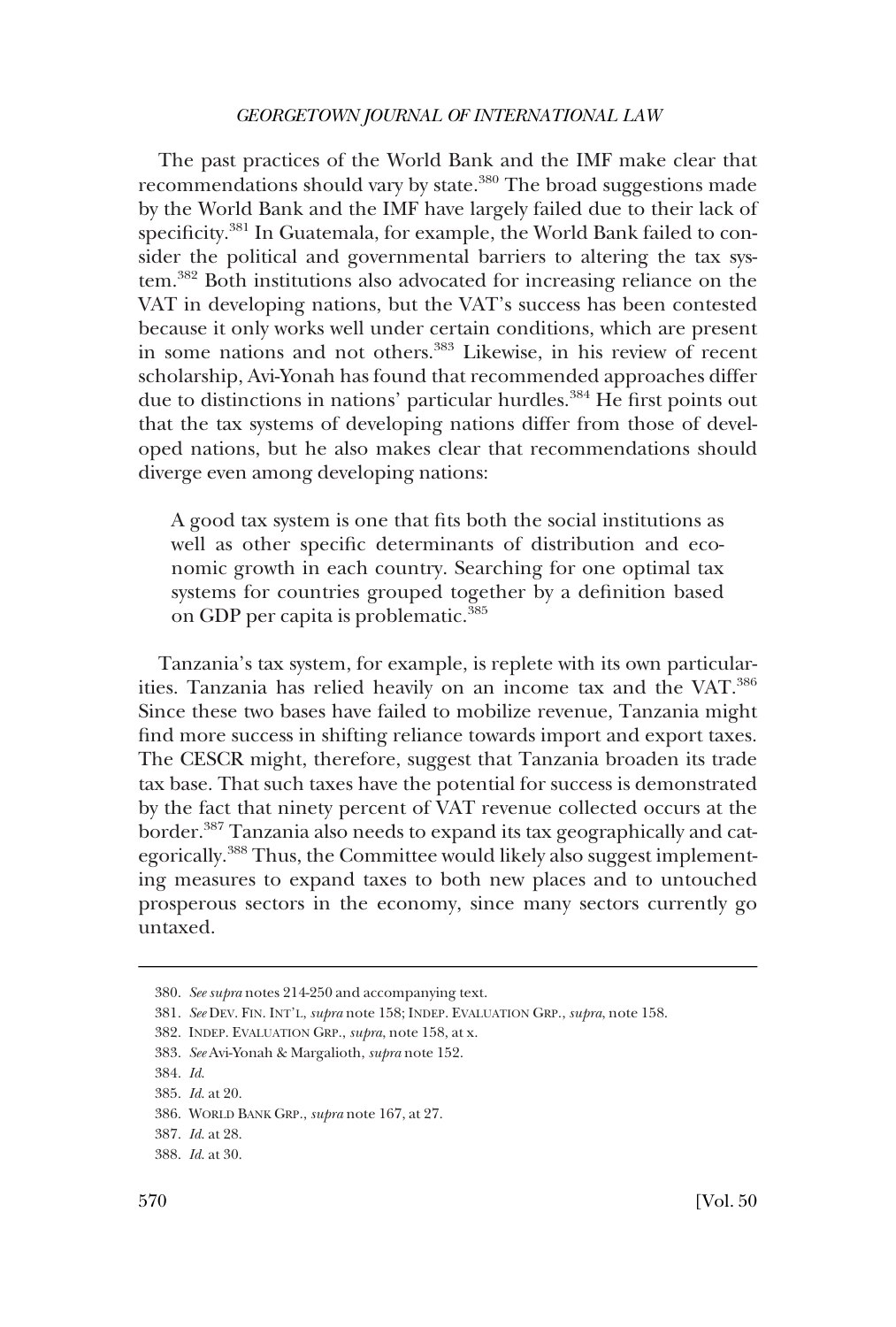<span id="page-54-0"></span>Yet, whereas these changes might improve the tax system in Tanzania, they will undoubtedly fail in other states. In other countries, the Committee might encourage broadening the VAT, as it has proven to be successful in certain instances.<sup>389</sup> Moreover, some governments struggle more than others to implement progressive tax measures.<sup>390</sup> In such states, the Committee might focus on eliminating regressivity. These are all examples of potential recommendations, but it is best to emphasize that there is no "one-size-fits-all" approach. In fact, the DFI criticized the IMF for its inconsistencies in policy suggestions, $391$  but the IMF might have been more on track by varying its approach by states.

# IV. CONCLUSION

In a video produced for a tax strategy meeting in Peru, Philip Alston explained that "the starting point is to acknowledge that tax policy is actually human rights policy."392 The human rights movement has been slow to address revenue mobilization, first because human rights experts often shy away from issues relating to tax and economics.<sup>393</sup> But also, human rights groups assume that the fiscal status quo is not open to change.<sup>394</sup>

Alston further suggested that mobilizing revenue might even be of more importance than others rights traditionally addressed in international law.395 Whereas many human rights activists discuss action plans and white papers, Alston believes most of their efforts "remain in the realm of theory."396 Tax planning, on the other hand, reflects the real priorities of the government.<sup>397</sup> In fact, Alston would even extend the effects of poor revenue mobilization to civil and political rights. He explains that without revenue, there is no effective policing or decent court systems, just like there is no access to water or healthcare.<sup>398</sup>

Finally, Alston asked what the human rights movement can bring to the area of tax development efforts.<sup>399</sup> This question, he believes, is not

<sup>389.</sup> Avi-Yonah & Margalioth, *supra* note 152, at 6-10.

<sup>390.</sup> *See* Gemmell & Morrissey, *supra* note 156.

<sup>391.</sup> DEV. FIN. INT'L, *supra* note 158, at 207.

<sup>392.</sup> CTR. FOR ECON. AND SOC. RTS., *supra* note 271.

<sup>393.</sup> *Id*.

<sup>394.</sup> *Id*.

<sup>395.</sup> *Id*.

<sup>396.</sup> *Id*.

<sup>397.</sup> *Id*.

<sup>399.</sup> *Id*.